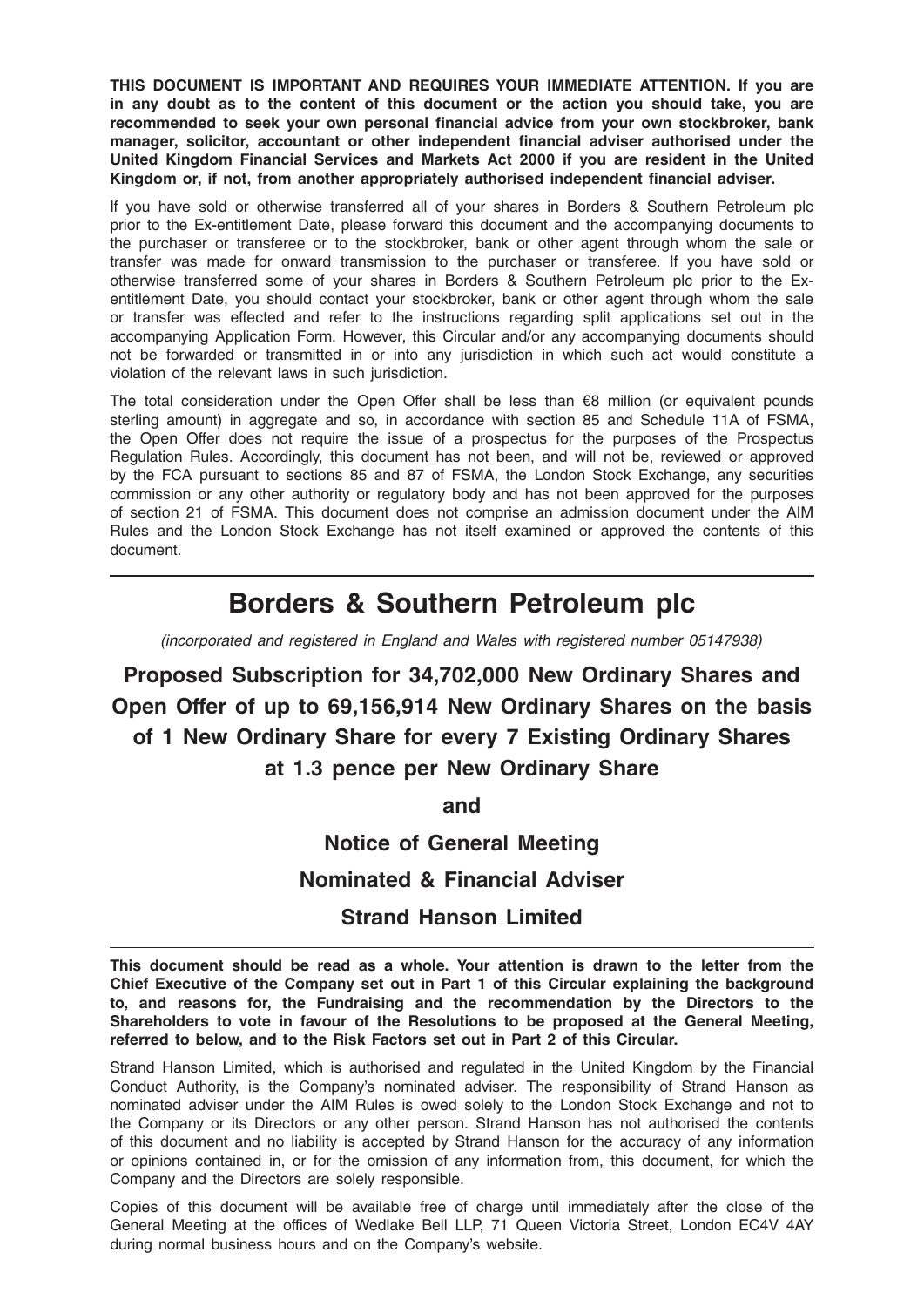The Directors of the Company, whose names appear on page 5 of this document, have taken all reasonable care to ensure that the facts stated in this document are true and accurate in all material respects, and that there are no other facts the omission of which would make misleading any statement in this document. All the Directors accept responsibility accordingly.

The Existing Ordinary Shares are admitted to trading on AIM. AIM is a market designed primarily for emerging or smaller companies to which a higher investment risk tends to be attached than to larger or more established companies. AIM securities are not admitted to the Official List of the FCA. Shareholders should be aware of the risks of investing in such companies and should make the decision to invest only after careful consideration and, if appropriate, consultation with an independent financial adviser. Application will be made for the New Ordinary Shares to be admitted to trading on AIM. It is expected that Admission will become effective and that dealings will commence in the New Ordinary Shares on 7 April 2022. The New Ordinary Shares will be issued free of expenses and will, on issue, rank pari passu in all respects with the Existing Ordinary Shares in issue, including the right to receive all dividends and distributions declared, made or paid after the date of issue.

Applications under the Open Offer may only be made by the Qualifying Shareholders originally entitled thereto or by a person entitled by virtue of a bona fide market claim arising out of the sale or transfer of Existing Ordinary Shares prior to the date on which the relevant Existing Ordinary Shares are marked "ex-entitlement" by the London Stock Exchange. Holdings of Existing Ordinary Shares in certificated and uncertificated form will be treated as separate holdings for the purposes of calculating entitlements under the Open Offer.

If the Basic Entitlements and Excess Entitlements are for any reason not enabled by 3.00 p.m. on 14 March 2022 or such later time and/or date as the Company may decide, an Application Form will be sent to each Qualifying CREST Shareholder in substitution for his Basic Entitlement and Excess Entitlement credited to his stock account in CREST. Qualifying CREST Shareholders who are CREST Sponsored Members should refer to their CREST Sponsors regarding the action to be taken in connection with this document and the Open Offer. The Application Form is personal to Qualifying Non-CREST Shareholders and cannot be transferred, sold, or assigned except to satisfy bona fide market claims.

The latest time for acceptance and payment under the Open Offer is 11.00 a.m. on 4 April 2022. The procedure for application is set out in Part 3 of this document and, in respect of the Qualifying Non-CREST Shareholders, the Application Form.

Notice of a General Meeting of the Company, to be held at the Offices of Wedlake Bell LLP at 71 Queen Victoria Street, London EC4V 4AY at 11.00 a.m. on 6 April 2022, is set out at the end of this document.

A Form of Proxy is enclosed. To be valid, a Form of Proxy should be completed, signed and returned so as to be received by Company's registrars at Link Group, PXS 1, Link Group, 10<sup>th</sup> Floor, Central Square, 29 Wellington Street, Leeds LS1 4DL as soon as possible, but in any event so as to be received not later than 11.00 a.m. on 4 April 2022. Please refer to the detailed notes contained in the Notice of General Meeting and the Form of Proxy.

The distribution of this Circular in or into jurisdictions other than the United Kingdom may be restricted by law and therefore any persons who are subject to the laws of any other jurisdiction should inform themselves about, and observe, such restrictions. Any failure to comply with the applicable restrictions may constitute a violation of the laws of such jurisdiction. This document does not constitute an offer or invitation to purchase or subscribe for any securities or a solicitation of an offer to buy any securities pursuant to this document or otherwise in any jurisdiction in which such offer or solicitation is unlawful. For the avoidance of doubt, such restricted jurisdictions include, but are not limited to, the United States, Australia, Canada, Japan, New Zealand and the Republic of South Africa. This document has been prepared to comply with English law and the information disclosed may not be the same as that which would have been disclosed if this document had been prepared in accordance with the laws of jurisdictions outside the United Kingdom. No person should construe the contents of this document as legal, tax or financial advice and recipients of this document should consult their own advisers as to the matters described in this document.

The New Ordinary Shares that are the subject of the Open Offer are being offered only outside the United States in reliance on Regulation S under the United States Securities Act of 1933, as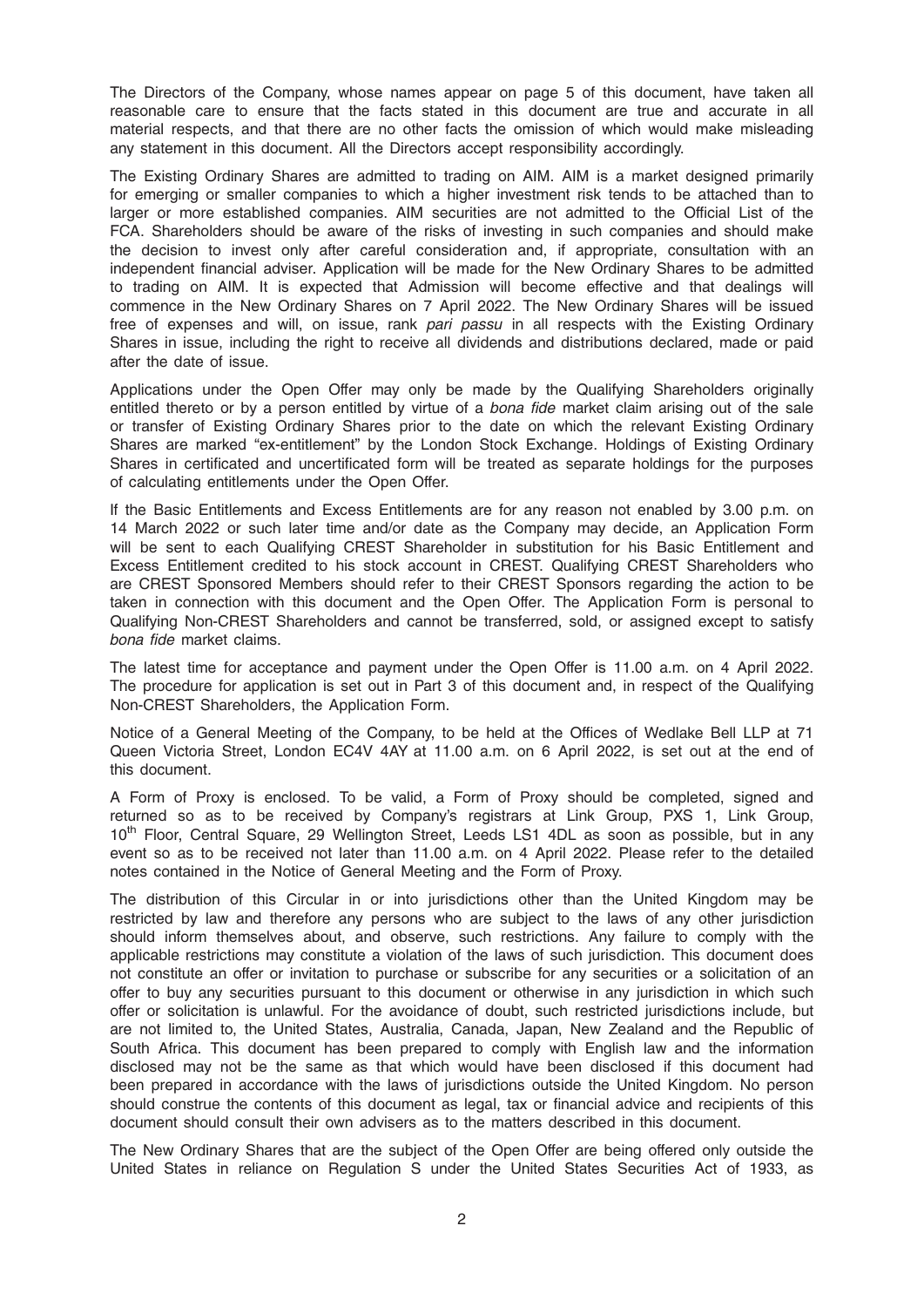amended. The offer and sale of the New Ordinary Shares that are the subject of the Open Offer have not been and will not be registered under the Securities Act or with any securities regulatory authority of any state or other jurisdiction of the United States and, accordingly, the New Ordinary Shares that are the subject of the Open Offer may not be offered or sold, re-sold, taken up, pledged, transferred, delivered or distributed, directly or indirectly, within the United States except in compliance with an exemption from the registration requirements of the Securities Act and in compliance with any applicable securities laws of any state or other jurisdiction of the United States.

None of the New Ordinary Shares has been approved or disapproved by the US Securities and Exchange Commission, any state securities commission in the United States or any other United States regulatory authority, nor have any of the foregoing authorities passed upon or endorsed the merits of the Fundraising or the accuracy or adequacy of this document. Any representation to the contrary is a criminal offence in the United States.

Until 40 days after the commencement of the Open Offer, an offer or sale of New Ordinary Shares within the United States by any dealer (whether or not participating in the Open Offer) may violate the requirements of the Securities Act, if such offer or sale is made otherwise than pursuant to registration or an available exemption from registration under the Securities Act.

This document contains statements about the Company that may be deemed to be "forward-looking statements". All statements, other than statements of historical facts, included in this document may be forward-looking statements. Without limitation, any statements preceded or followed by, or that include, the words "targets", "plans", "believes", "expects", "aims", "intends", "will", "may", "should", "anticipates", "estimates", "projects", or words or terms of similar substance or the negative thereof, are forward-looking statements. Forward-looking statements may include, without limitation, statements relating to future capital expenditures, expenses, revenues, earnings, economic performance, indebtedness, financial condition, dividend policy, losses and future prospects, etc.

These forward-looking statements are not guarantees of future performance and involve known and unknown risks, uncertainties and other factors which may cause the actual result, performance or achievements of any person, or industry, to be materially different from any results, performance or achievements expressed or implied by such forward-looking statements. These forward-looking statements are based on numerous assumptions regarding the present and future business strategies of such persons and the environment in which each will operate in the future. Shareholders should not place undue reliance on such forward-looking statements and, save as is required by law or regulation (including to meet the requirements of the AIM Rules, the City Code on Takeovers and Mergers, the Prospectus Regulation Rules and/or FSMA), the Company does not undertake any obligation to update publicly or revise any forward-looking statements (including to reflect any change in expectations with regard thereto or any change in events, conditions or circumstances on which any such statement is based). All subsequent oral or written forwardlooking statements attributed to the Company or any persons acting on its behalf are expressly qualified in their entirety by the cautionary statement above. All forward-looking statements contained in this document are based on information available to the Directors at the date of this document, unless some other time is specified in relation to them, and the posting or receipt of this document shall not give rise to any implication that there has been no change in the facts set forth herein since such date.

The Company prepares its financial statements in US dollars and therefore certain figures relating to the Fundraising have been expressed in US dollars.

For information purposes only, where appropriate, figures in this document have been converted into pounds sterling using the exchange rate of US \$1.33 : £1.00.

This document is dated 11 March 2022.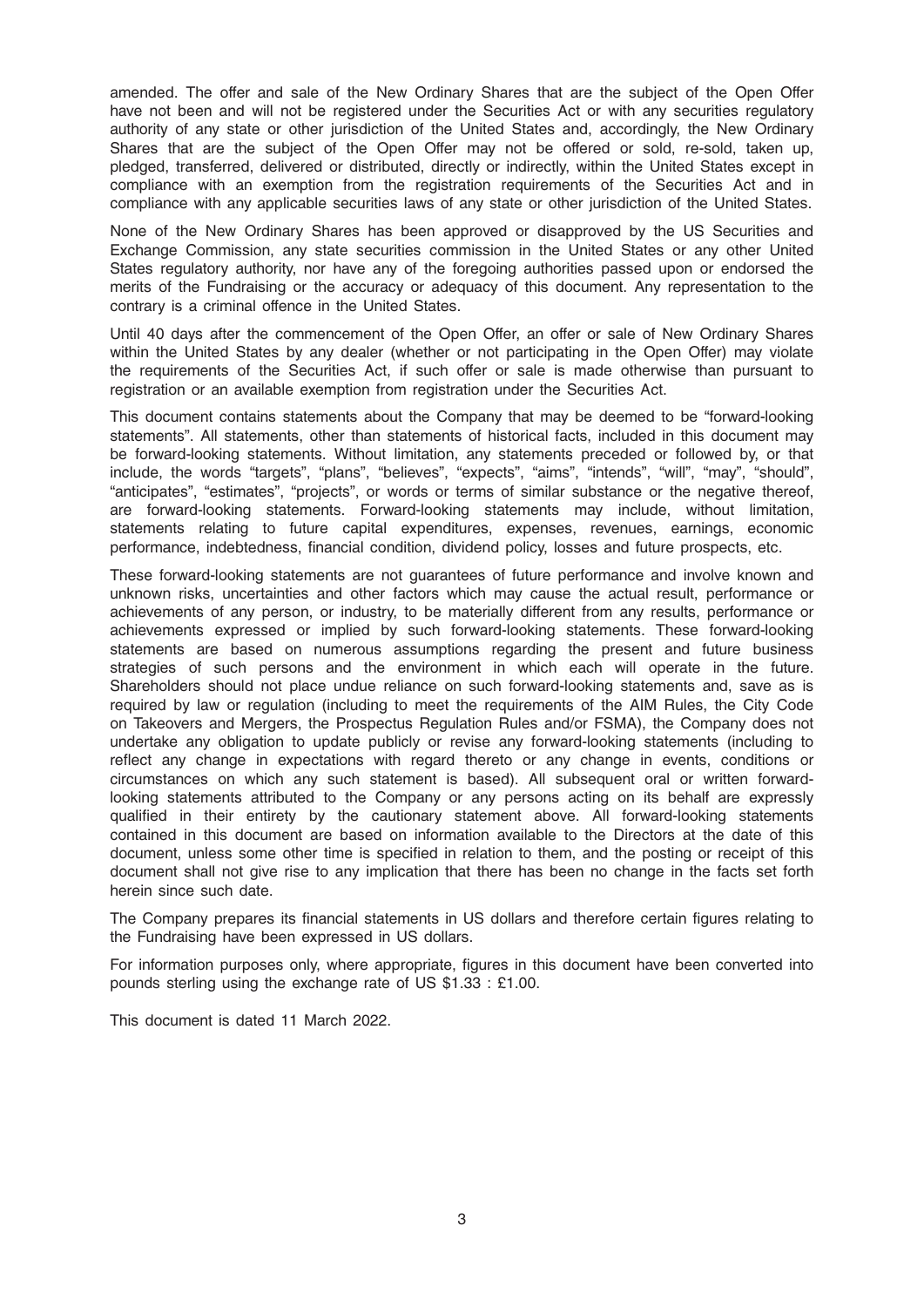# TABLE OF CONTENTS

| DIRECTORS, COMPANY SECRETARY AND ADVISERS     | 5              |
|-----------------------------------------------|----------------|
| EXPECTED TIMETABLE OF PRINCIPAL EVENTS        | 6              |
| <b>KEY STATISTICS</b>                         | $\overline{7}$ |
| <b>DEFINITIONS</b>                            | 8              |
| PART 1 LETTER FROM THE CHIEF EXECUTIVE        | 12             |
| <b>PART 2 RISK FACTORS</b>                    | 17             |
| PART 3 TERMS AND CONDITIONS OF THE OPEN OFFER | 21             |
| PART 4 ADDITIONAL INFORMATION                 | 42             |
| PART 5 NOTICE OF GENERAL MEETING              | 45             |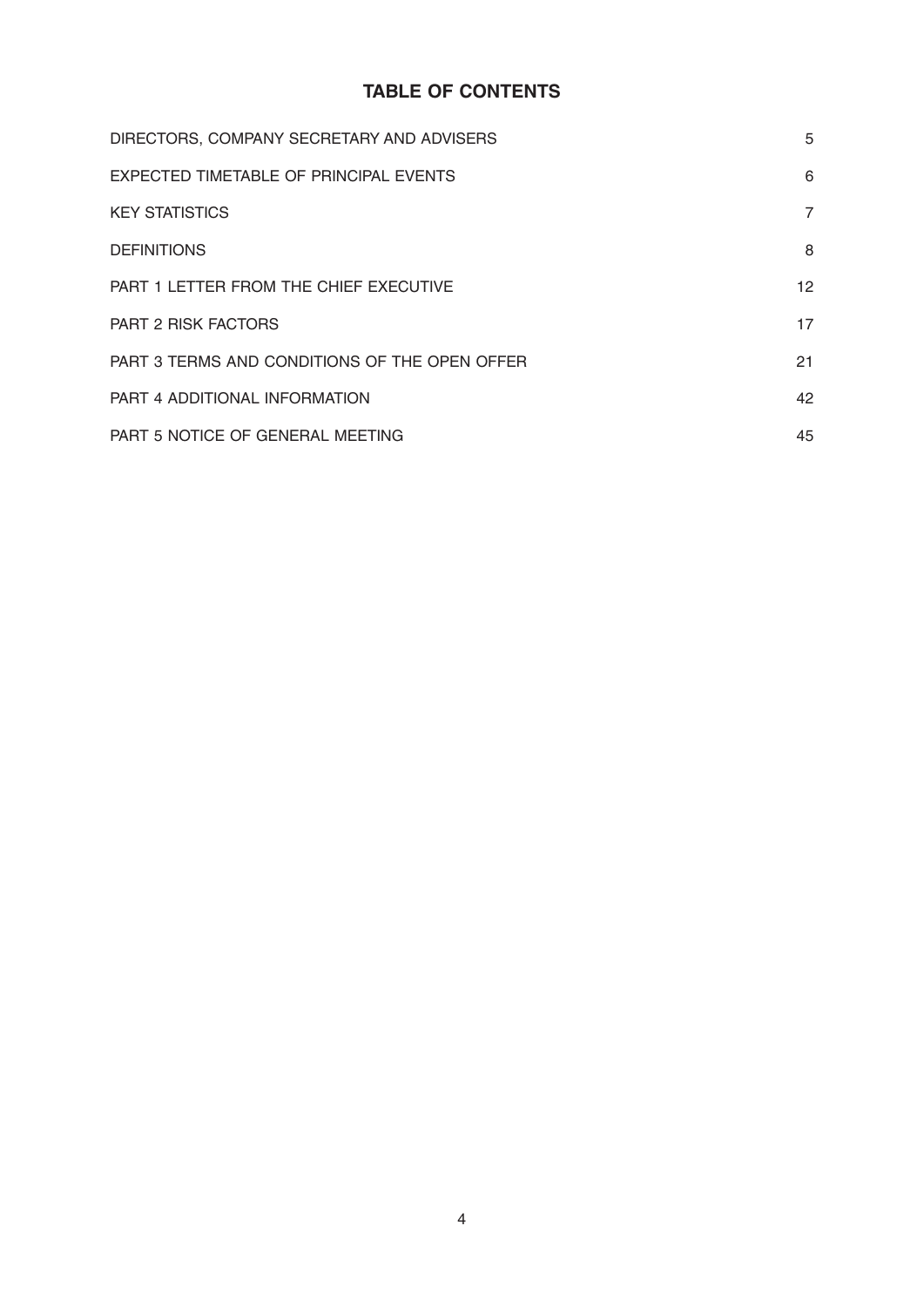# DIRECTORS, COMPANY SECRETARY AND ADVISERS

| <b>Directors</b>                         | David Harry Williamson Dobson, Non-executive Chairman<br>Howard Obee, Chief Executive<br>Peter Fleming, Finance Director<br>William Hodson, Non-executive Director |  |
|------------------------------------------|--------------------------------------------------------------------------------------------------------------------------------------------------------------------|--|
| <b>Company Secretary</b>                 | <b>William John Walton Slack</b>                                                                                                                                   |  |
| <b>Registered Office</b>                 | One Fleet Place<br>London<br>EC4M 7WS                                                                                                                              |  |
| <b>Legal Advisers to the Company</b>     | Wedlake Bell LLP<br>71 Queen Victoria Street<br>London<br>EC4V 4AY                                                                                                 |  |
| <b>Nominated &amp; Financial Adviser</b> | <b>Strand Hanson Limited</b><br>26 Mount Row<br>London<br><b>W1K3SQ</b>                                                                                            |  |
| Registrar                                | Link Group<br>10 <sup>th</sup> Floor<br><b>Central Square</b><br>29 Wellington Street<br>Leeds<br>LS1 4DL                                                          |  |
| <b>Receiving Agent</b>                   | Link Group Corporate Actions<br>10 <sup>th</sup> Floor<br><b>Central Square</b><br>29 Wellington Street<br>Leeds<br>LS1 4DL                                        |  |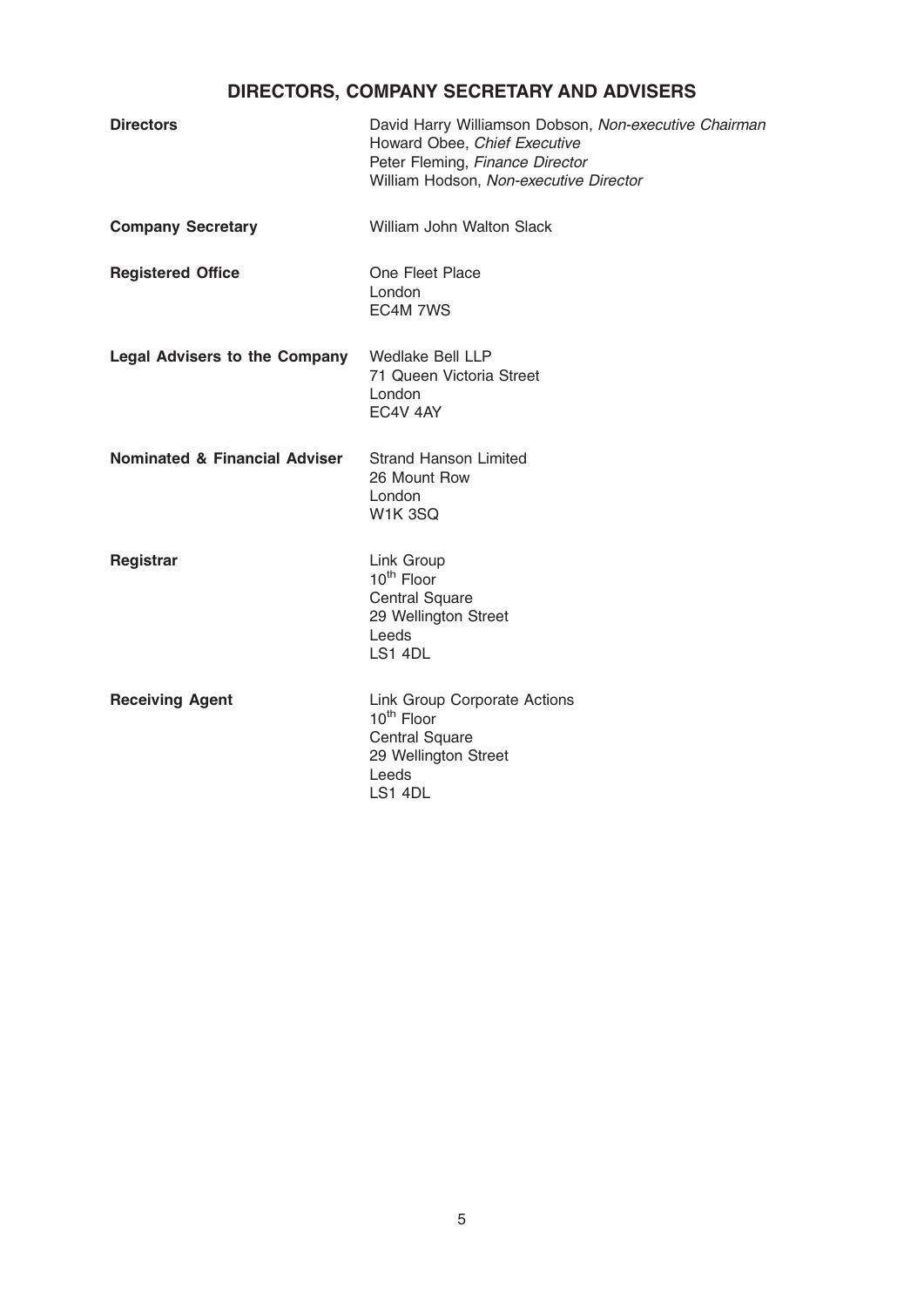# EXPECTED TIMETABLE OF PRINCIPAL EVENTS

| Record date of Open Offer                                                                                                                                                      | 2022<br>6.30 p.m. on 9 March            |
|--------------------------------------------------------------------------------------------------------------------------------------------------------------------------------|-----------------------------------------|
| Announcement of posting of this document                                                                                                                                       | 10 March                                |
| Ex-entitlement date for Open Offer                                                                                                                                             | 8.00 a.m on 10 March                    |
| Posting of Circular, Form of Proxy and Application Form                                                                                                                        | 11 March                                |
| Open Offer Entitlements and Excess CREST Open Offer<br>Entitlements credited to stock accounts of Qualifying<br><b>CREST Shareholders in CREST</b>                             | 14 March                                |
| Latest recommended time and date for requesting withdrawal of<br>Open Offer entitlements from CREST                                                                            | 4.30 p.m. on 29 March                   |
| Latest time and date for depositing Open Offer entitlements into<br><b>CREST</b>                                                                                               | 3.00 p.m. on 30 March                   |
| Latest time and date for splitting application forms<br>(to satisfy bona fide market claims only)                                                                              | 3.00 p.m. on 31 March                   |
| Latest time and date for receipt of Open Offer application forms and<br>payment in full under the Open Offer and settlement of relevant<br>CREST instructions (as appropriate) | 11.00 a.m. on 4 April                   |
| Latest time and date for receipt of Forms of Proxy and CREST<br>voting instructions                                                                                            | 11.00 a.m. on 4 April                   |
| Announcement of results of Open Offer                                                                                                                                          | 5 April                                 |
| <b>General Meeting</b>                                                                                                                                                         | 11.00 a.m. on 6 April                   |
| Announcement of results of General Meeting                                                                                                                                     | following General Meeting on<br>6 April |
| Admission of the New Ordinary Shares                                                                                                                                           | 8.00 a.m. on 7 April                    |
| New Ordinary Shares credited to CREST Members' accounts in<br>respect of the Open Offer Shares                                                                                 | 7 April                                 |
| Dispatch of definitive share certificates in certified form (where<br>required)                                                                                                | by 14 April                             |

Each of the times and dates above is subject to change. Any such change will be notified by an announcement on a Regulatory Information Service.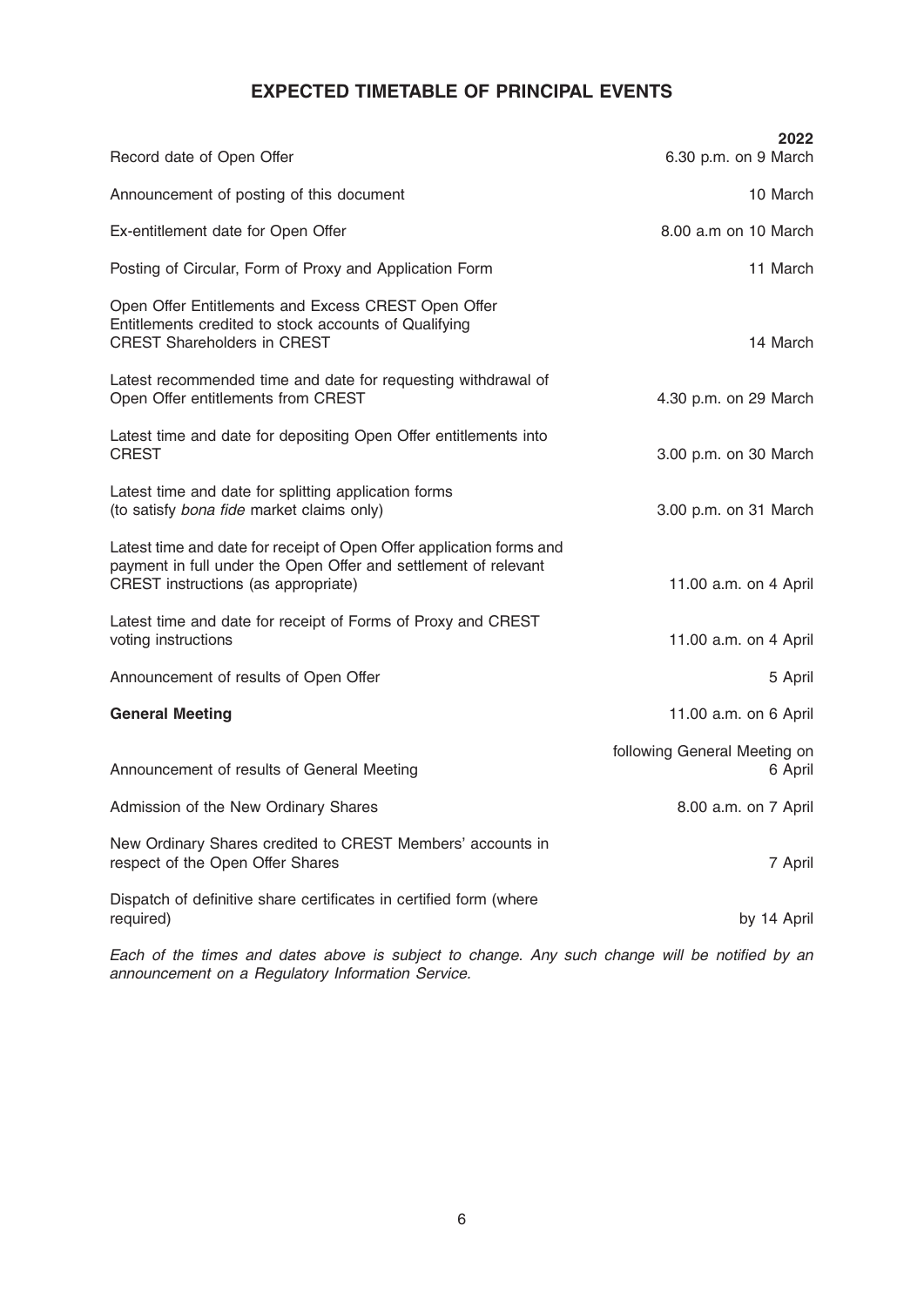# KEY STATISTICS

| Mid-market closing price per Existing Ordinary Shares on 3 March<br>2022 (being the last practicable date preceding the announcement<br>date of the proposed Fundraising) | 1.73 pence                                                 |
|---------------------------------------------------------------------------------------------------------------------------------------------------------------------------|------------------------------------------------------------|
| Basis of Open Offer                                                                                                                                                       | 1 Open Offer Share for every<br>7 Existing Ordinary Shares |
| Issue Price per New Ordinary Share                                                                                                                                        | 1.3 pence                                                  |
| Number of Existing Ordinary Shares in issue on the Record Date                                                                                                            | 484,098,404                                                |
| Number of New Ordinary Shares to be issued by the Company<br>pursuant to the Subscription                                                                                 | 34,702,000                                                 |
| Maximum number of New Ordinary Shares to be issued pursuant to<br>the Open Offer on the basis of full take up                                                             | 69,156,914                                                 |
| Enlarged Share Capital on Admission assuming no take up under<br>the Open Offer                                                                                           | 518,800,404                                                |
| Enlarged Share Capital on Admission assuming full take up under<br>the Open Offer                                                                                         | 587,957,318                                                |
| Gross proceeds of the Subscription                                                                                                                                        | US\$600,000 (approximately<br>£451,126)                    |
| Potential maximum gross proceeds of the Open Offer                                                                                                                        | US\$1,200,000 (approximately<br>£899,040)                  |
| Gross proceeds of the Fundraising                                                                                                                                         | US\$1.8 million (approximately<br>£1.35 million)           |
| ISIN of the Ordinary Shares                                                                                                                                               | GB00B08F4599                                               |
| SEDOL of the Ordinary Shares                                                                                                                                              | B08F459                                                    |
| <b>ISIN for Basic Entitlements</b>                                                                                                                                        | GB00BNHNND68                                               |
| <b>ISIN for Excess Entitlements</b>                                                                                                                                       | GB00BNHNNF82                                               |
|                                                                                                                                                                           |                                                            |

The statistics above assume the passing of the Resolutions at the General Meeting and therefore the Admission of all New Ordinary Shares pursuant to and in connection with the Fundraising.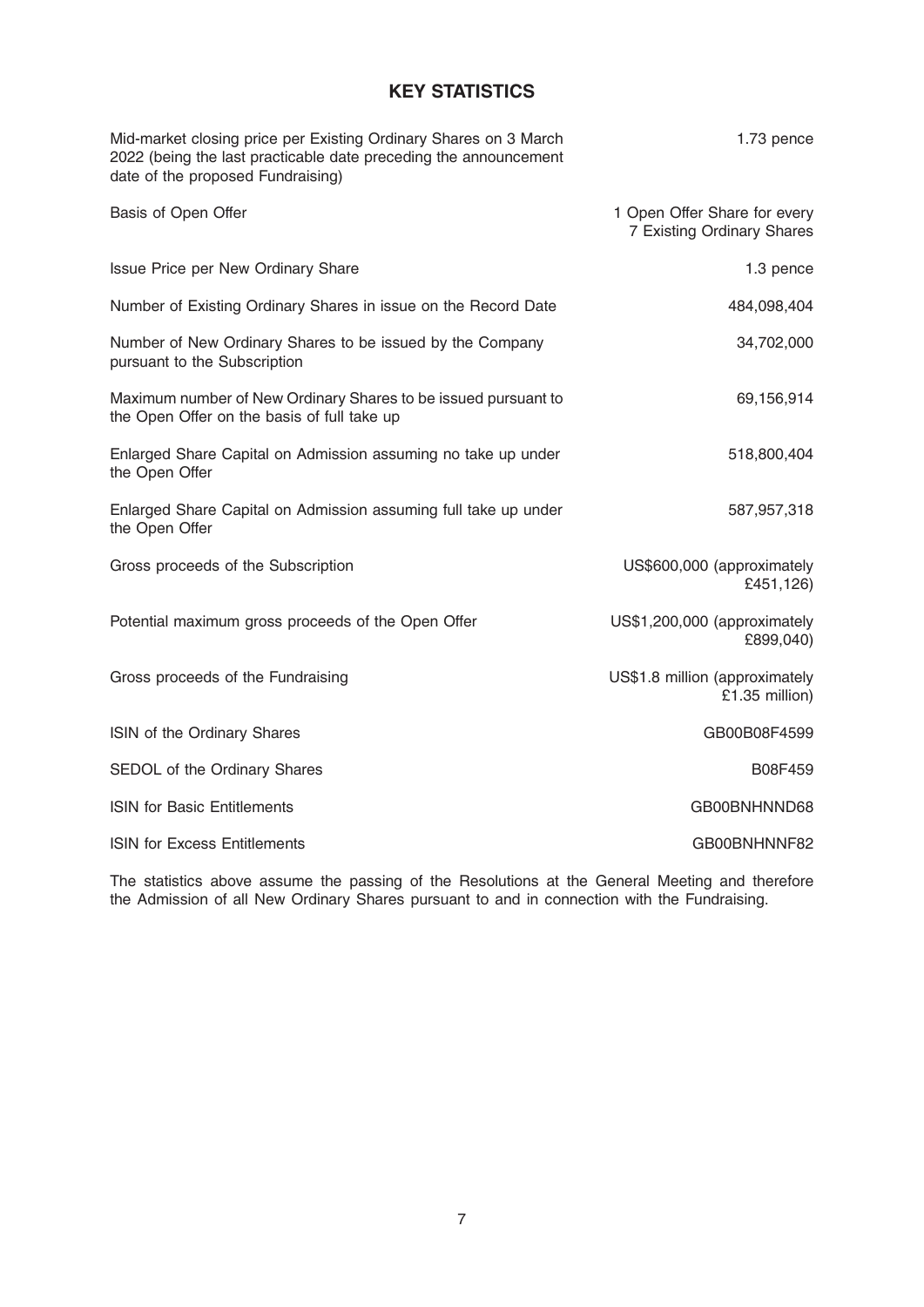# **DEFINITIONS**

The following definitions apply throughout this document, unless the context requires otherwise.

| "Admission"                   | admission of the New Ordinary Shares to trading on AIM<br>becoming effective in accordance with the AIM Rules;                                                                                                                                             |  |  |
|-------------------------------|------------------------------------------------------------------------------------------------------------------------------------------------------------------------------------------------------------------------------------------------------------|--|--|
| "AIM"                         | the market of that name operated by the London Stock Exchange;                                                                                                                                                                                             |  |  |
| "AIM Rules"                   | together, the AIM Rules for Companies and the AIM Rules for<br>Nominated Advisers;                                                                                                                                                                         |  |  |
| "Application Form"            | the application form enclosed with this Circular for Qualifying<br>Non-CREST Shareholders to apply for Open Offer Shares;                                                                                                                                  |  |  |
| "Basic Entitlement"           | the pro rata Open Offer Entitlement of Qualifying Shareholders to<br>subscribe for 1 Open Offer Share for every 7 Existing Ordinary<br>Shares registered in their name as at the Record Date, on and<br>subject to the terms of the Open Offer;            |  |  |
| "Board" or "Directors"        | the directors of the Company whose names are set out on page 5<br>of this document:                                                                                                                                                                        |  |  |
| "Business Day"                | any day on which banks are usually open in England and Wales<br>for the transaction of business, other than a Saturday, Sunday or<br>public holiday;                                                                                                       |  |  |
| "Circular" or "this document" | this document, posted to Shareholders on 11 March 2022;                                                                                                                                                                                                    |  |  |
| "Company"                     | Borders & Southern Petroleum plc, a company incorporated and<br>registered in England and Wales with company number<br>05147938;                                                                                                                           |  |  |
| "CREST"                       | the computerised settlement system (as defined in the CREST<br>Regulations) operated by Euroclear;                                                                                                                                                         |  |  |
| "CREST Manual"                | the compendium of documents entitled CREST Manual issued by<br>Euroclear from time to time and comprising the CREST Reference<br>Manual, the CREST Central Counterparty Service Manual, the<br>CREST International Manual and the CREST Glossary of Terms; |  |  |
| "CREST Member"                | a person who has been admitted to Euroclear as a member (as<br>defined in the CREST Order);                                                                                                                                                                |  |  |
| "CREST Participant"           | a person who is, in relation to CREST, a system-participant (as<br>defined in the CREST Regulations);                                                                                                                                                      |  |  |
| "CREST Regulations"           | the Uncertificated Securities Regulations 2001 (SI 2001/3755) (as<br>amended from time to time);                                                                                                                                                           |  |  |
| "CREST Sponsor"               | a CREST Participant admitted to CREST as a CREST Sponsor;                                                                                                                                                                                                  |  |  |
| "CREST Sponsored Member"      | a CREST Member admitted to CREST as a sponsored member;                                                                                                                                                                                                    |  |  |
| "Enlarged Share Capital"      | the entire issued ordinary share capital of the Company on<br>Admission following the issue of the New Ordinary Shares;                                                                                                                                    |  |  |
| "Euroclear"                   | Euroclear UK & Ireland Limited;                                                                                                                                                                                                                            |  |  |
| <b>"EUWA"</b>                 | European Union (Withdrawal) Act 2018 (as amended);                                                                                                                                                                                                         |  |  |
| "Excess Application"          | Open Offer Shares which may be applied for by Qualifying<br>Shareholders under the Excess Application Facility;                                                                                                                                            |  |  |
| "Excess Application Facility" | the arrangement, documented in the Application Form, pursuant<br>to which Qualifying Shareholders may apply for additional Open<br>Offer Shares in excess of their Basic Entitlement in accordance                                                         |  |  |

with the terms and conditions of the Open Offer;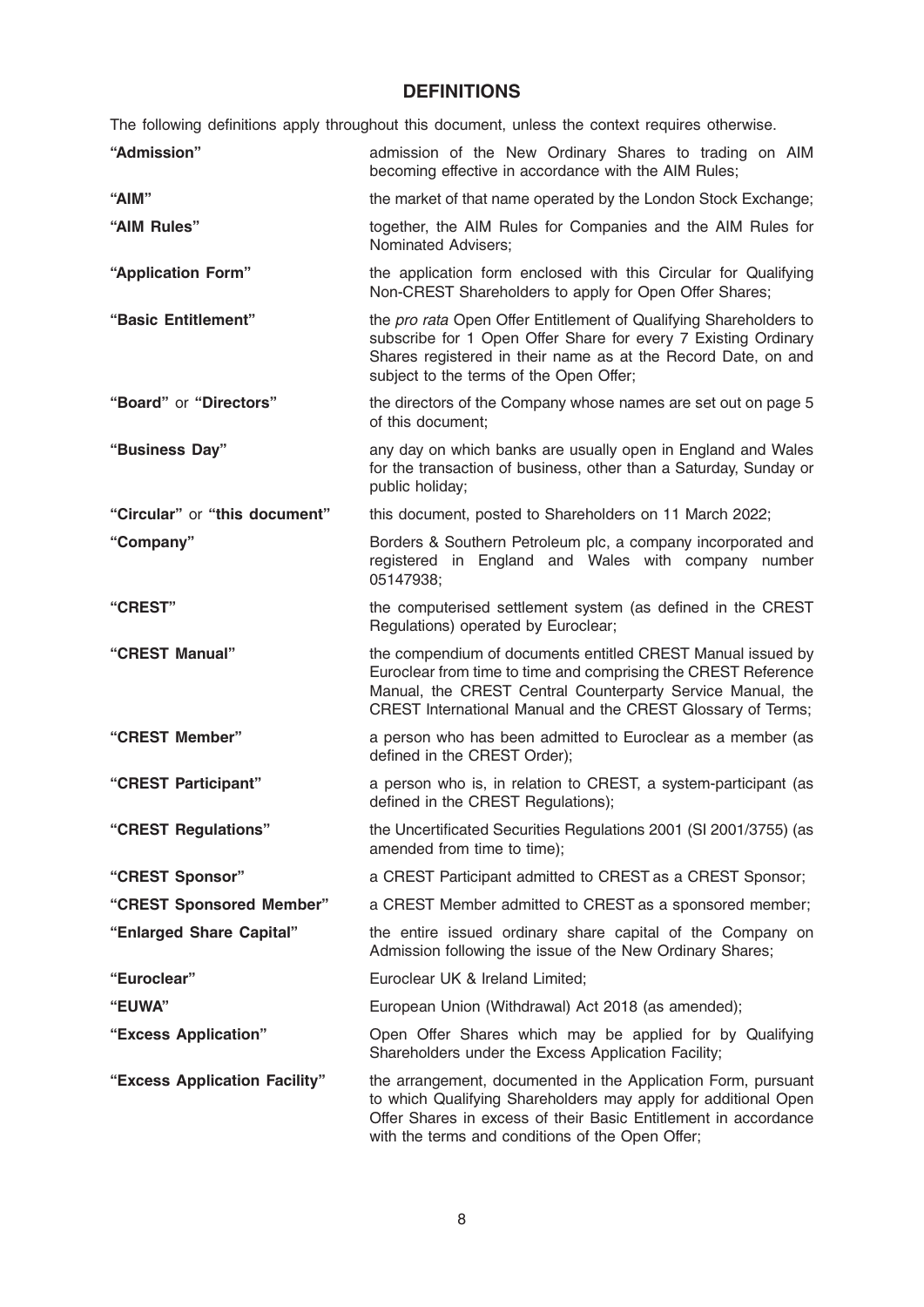| "Excess CREST Open Offer<br><b>Entitlement"</b> | in respect of each Qualifying CREST Shareholder, his entitlement<br>(in addition to his Basic Entitlement) to apply for Open Offer<br>Shares pursuant to the Excess Application Facility, which is<br>conditional on him taking up his Basic Entitlement in full and which<br>may be subject to scaling back in accordance with the provisions<br>of this Circular; |
|-------------------------------------------------|---------------------------------------------------------------------------------------------------------------------------------------------------------------------------------------------------------------------------------------------------------------------------------------------------------------------------------------------------------------------|
| "Excess Entitlement"                            | in respect of a Qualifying Shareholder, his entitlement to apply for<br>Open Offer Shares pursuant to the Excess Application Facility and<br>which may be subject to scaling back in accordance with the<br>provisions of this Circular;                                                                                                                            |
| "Excess Shares"                                 | Open Offer Shares applied for by Qualifying Shareholders under<br>the Excess Application Facility;                                                                                                                                                                                                                                                                  |
| "Ex-entitlement Date"                           | the date on which the Existing Ordinary Shares are marked "ex"<br>for entitlement under the Open Offer, being 8.00 a.m. on<br>10 March:                                                                                                                                                                                                                             |
| "Existing Ordinary Shares"                      | the ordinary shares of 1 penny each in the capital of the Company<br>as at the date of this document, being 484,098,404 Ordinary<br>Shares;                                                                                                                                                                                                                         |
| "FCA"                                           | the Financial Conduct Authority;                                                                                                                                                                                                                                                                                                                                    |
| "Form of Proxy"                                 | the form of proxy attached to this document for use by<br>Shareholders in connection with the General Meeting;                                                                                                                                                                                                                                                      |
| "Fundraise" or "Fundraising"                    | together, the Subscription and the Open Offer;                                                                                                                                                                                                                                                                                                                      |
| "FSMA"                                          | Financial Services and Markets Act 2000, as amended;                                                                                                                                                                                                                                                                                                                |
| "General Meeting"                               | the extraordinary general meeting of the Company to be held at<br>the offices of Wedlake Bell LLP at 71 Queen Victoria Street,<br>London EC4V 4AY at 11.00 a.m. on 6 April 2022, notice of which is<br>set out in Part 5 of this document;                                                                                                                          |
| "Group"                                         | the Company and its subsidiary at the date hereof and "Group"<br><b>Company"</b> shall be construed accordingly;                                                                                                                                                                                                                                                    |
| "HMRC"                                          | Her Majesty's Revenue & Customs;                                                                                                                                                                                                                                                                                                                                    |
| "Issue Price"                                   | 1.3 pence per New Ordinary Share;                                                                                                                                                                                                                                                                                                                                   |
| "Listing Rules"                                 | the listing rules of the FCA made in accordance with section<br>73A(2) of FSMA;                                                                                                                                                                                                                                                                                     |
| "London Stock Exchange"                         | London Stock Exchange plc;                                                                                                                                                                                                                                                                                                                                          |
| " $MAR$ "                                       | means the Market Abuse Regulation (EU Regulation 596/2014),<br>as it forms part of UK domestic law by virtue of the EUWA and as<br>amended from time to time;                                                                                                                                                                                                       |
| "Money Laundering<br><b>Regulations"</b>        | The Money Laundering, Terrorist Financing and Transfer of Funds<br>(Information on the Payer) Regulations 2017 (as amended), the<br>Criminal Justice Act 1993, the Proceeds of Crime Act 2002;                                                                                                                                                                      |
| "New Ordinary Shares"                           | the new Ordinary Shares in the capital of the Company to be<br>issued in connection with the Subscription and/or the Open Offer;                                                                                                                                                                                                                                    |
| "Notice of General Meeting"                     | the notice of General Meeting in Part 5 which forms part of this<br>document;                                                                                                                                                                                                                                                                                       |
| "Open Offer"                                    | the invitation to Qualifying Shareholders to subscribe for the Open<br>Offer Shares at the Issue Price on the terms and subject to the<br>conditions set out in this document and, in the case of Qualifying<br>Non-CREST Shareholders only, the Application Form;                                                                                                  |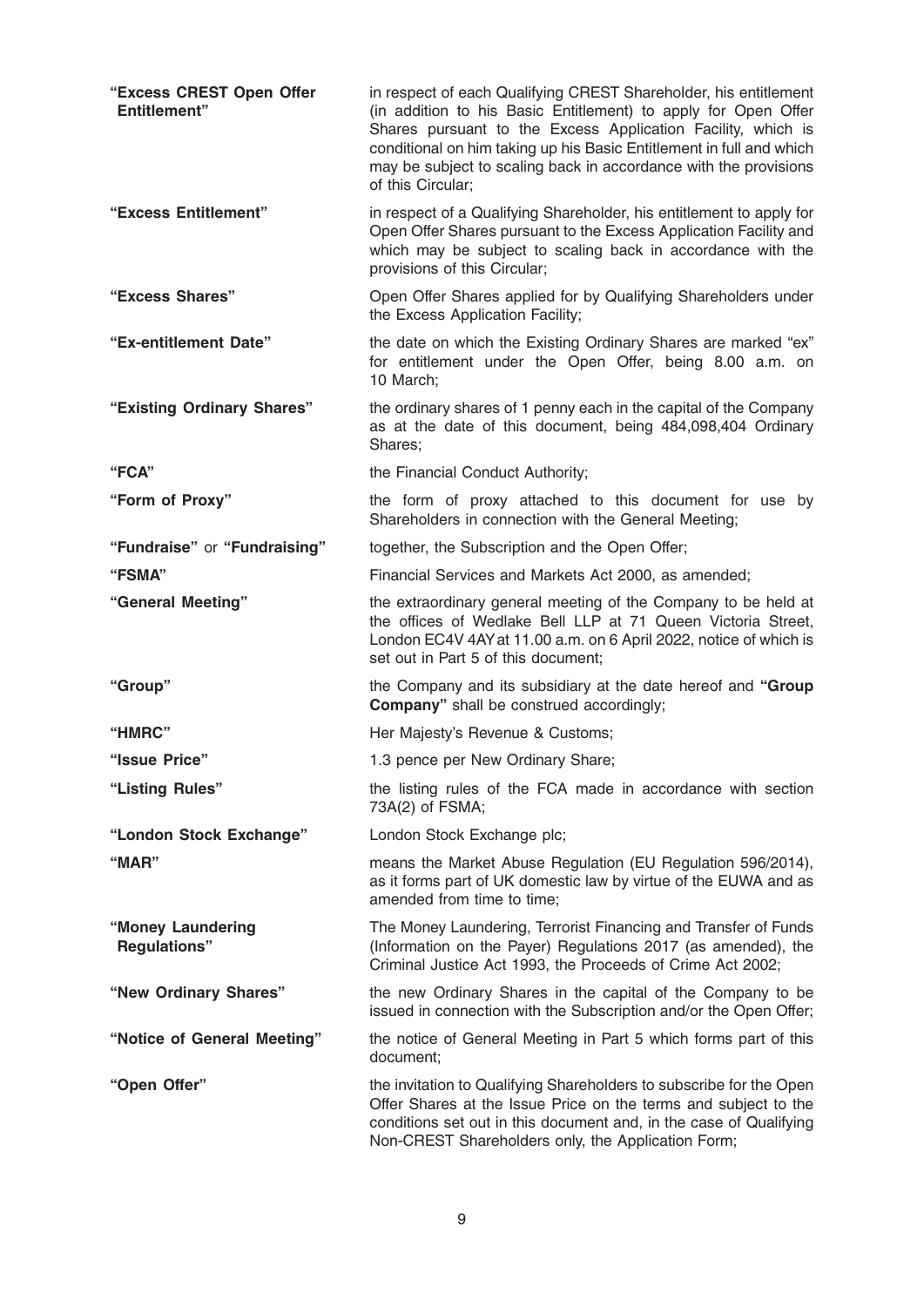| "Open Offer Entitlement"                       | the entitlement of Qualifying Shareholders to subscribe for Open<br>Offer Shares allocated to Qualifying Shareholders on the Record<br>Date, pursuant to the Open Offer;                                                                 |
|------------------------------------------------|------------------------------------------------------------------------------------------------------------------------------------------------------------------------------------------------------------------------------------------|
| "Open Offer Shares"                            | the New Ordinary Shares being made available to Qualifying<br>Shareholders pursuant to the Open Offer, up to a maximum of<br>69,156,914 New Ordinary Shares;                                                                             |
| "Ordinary Shares"                              | the ordinary shares of 1 penny each in the capital of the Company;                                                                                                                                                                       |
| "Overseas Shareholder"                         | a Shareholder with a registered address outside of the United<br>Kingdom;                                                                                                                                                                |
| "Participant ID"                               | the identification code or membership number used in CREST to<br>identify a particular CREST Member or other CREST Participant;                                                                                                          |
| "Prospectus Regulation Rules"                  | the prospectus regulation rules of the Financial Conduct Authority<br>made under Part VI of the Financial Services and Markets<br>Act 2000;                                                                                              |
| "Qualifying<br><b>CREST Shareholders"</b>      | Qualifying Shareholders holding Ordinary Shares in uncertificated<br>form in CREST at the Record Date;                                                                                                                                   |
| "Qualifying Non-<br><b>CREST Shareholders"</b> | Qualifying Shareholders holding Ordinary Shares in certificated<br>form at the Record Date;                                                                                                                                              |
| "Qualifying Shareholders"                      | holders of Ordinary Shares on the register of members of the<br>Company at the Record Date with the exclusion of Shareholders<br>with a registered address in or who are resident in any Restricted<br>Jurisdiction;                     |
| "Receiving Agent"                              | Link Group, Corporate Actions, 10 <sup>th</sup> Floor, Central Square,<br>29 Wellington Street, Leeds LS1 4DL;                                                                                                                           |
| "Record Date"                                  | 6.30 p.m. on 9 March 2022;                                                                                                                                                                                                               |
| "Regulatory Information<br>Service"            | has the meaning given under the AIM Rules;                                                                                                                                                                                               |
| "Resolutions"                                  | the resolutions to be proposed at the General Meeting, as set out<br>in the Notice of General Meeting, relating to the Fundraising;                                                                                                      |
| "Restricted Jurisdiction"                      | each and any of Australia, Canada, Japan, the Republic of South<br>Africa, New Zealand and the United States and any other<br>jurisdiction where the extension or the availability of the Open<br>Offer would breach any applicable law; |
| "Securities Act"                               | US Securities Act of 1933, as amended;                                                                                                                                                                                                   |
| "Shareholders"                                 | holders of Existing Ordinary Shares;                                                                                                                                                                                                     |
| "Strand Hanson"                                | Strand Hanson Limited, the Company's nominated adviser;                                                                                                                                                                                  |
| "subsidiary"                                   | has the meaning given in section 1159 of the Companies<br>Act 2006;                                                                                                                                                                      |
| "Subscriber"                                   | Zila Corporation, a company wholly owned by Whitmill Trust<br>Company Limited, as trustee of The Lotus Trust of which Harry<br>Dobson, the Non-executive Chairman, is a beneficiary;                                                     |
|                                                |                                                                                                                                                                                                                                          |
| "Subscription"                                 | the subscription for the Subscription Shares by the Subscriber at<br>the Issue Price;                                                                                                                                                    |
| "Subscription Letter"                          | the agreement between the Company and the Subscriber relating<br>to the Subscription;                                                                                                                                                    |
| "Subscription Shares"                          | the 34,702,000 New Ordinary Shares to be allotted pursuant to<br>the Subscription on the terms of the Subscription Letter;                                                                                                               |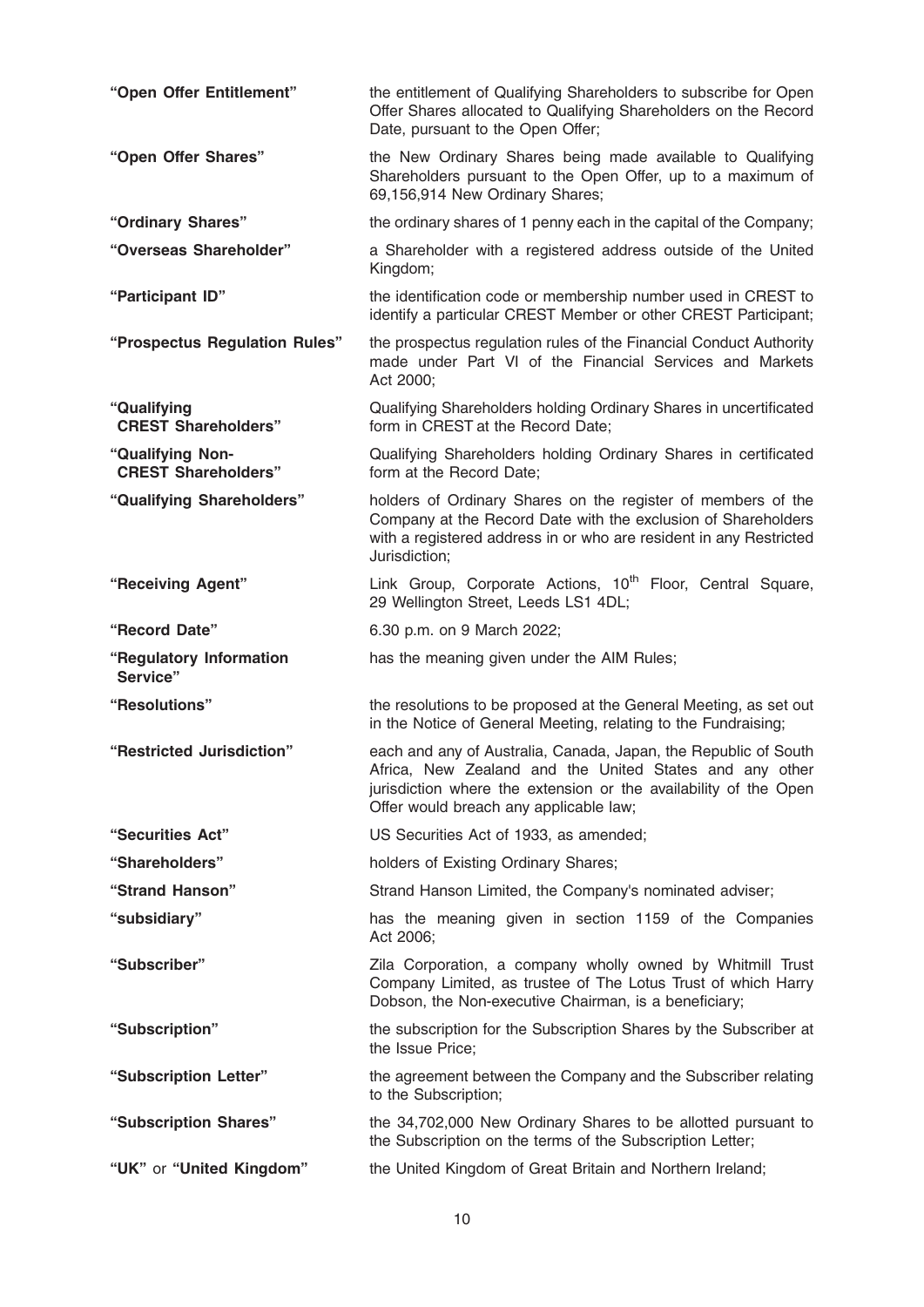| "uncertificated" or<br>"uncertificated form"             | recorded on the relevant register or other record of the Ordinary<br>Shares or other security concerned as being held in uncertificated<br>form in CREST, and title to which, by virtue of the CREST<br>Regulations, may be transferred by means of CREST; |
|----------------------------------------------------------|------------------------------------------------------------------------------------------------------------------------------------------------------------------------------------------------------------------------------------------------------------|
| "United States", "United States<br>of America" or "US"   | the United States of America, its territories and possessions, any<br>state of the United States of America and the District of Columbia<br>and all areas subject to its jurisdiction;                                                                     |
| "USE"                                                    | unmatched stock event;                                                                                                                                                                                                                                     |
| "US person"                                              | a "U.S. person" as that term is defined in Rule 902(k) of<br>Regulation S under the Securities Act;                                                                                                                                                        |
| "£", "pounds sterling",<br>"sterling" "penny" or "pence" | the lawful currency of the United Kingdom;                                                                                                                                                                                                                 |
| "\$" or "US\$" or "US dollars"                           | the lawful currency of the United States; and                                                                                                                                                                                                              |
| ``f"                                                     | the lawful currency of the member states of the European Union<br>that have adopted and retained a common single currency through<br>the monetary union of the eurozone.                                                                                   |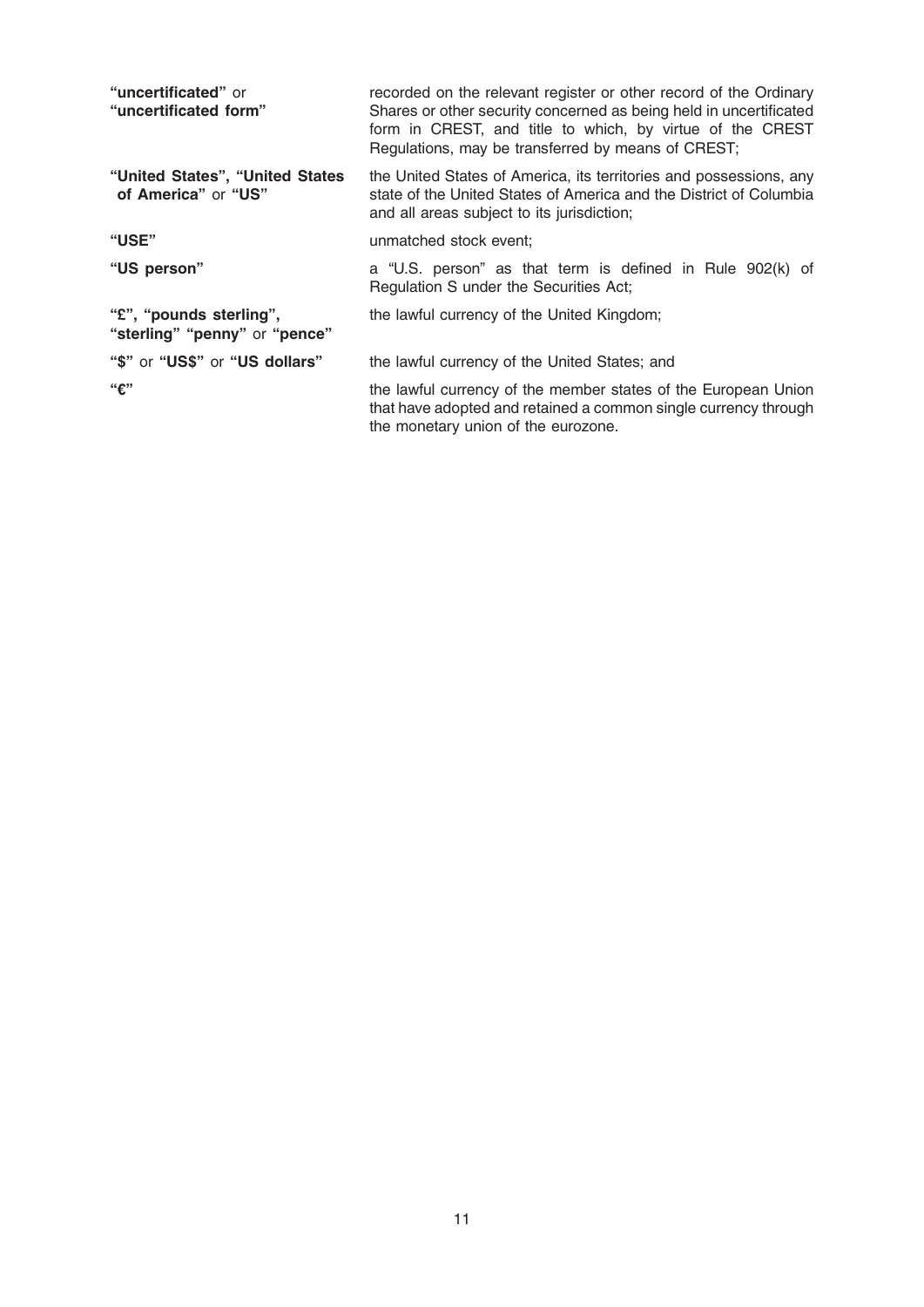# PART 1 LETTER FROM THE CHIEF EXECUTIVE

# Borders & Southern Petroleum plc

(incorporated and registered in England and Wales with registered number 05147938)

David Harry Williamson Dobson, Non-executive Chairman Chairman Chairman One Fleet Place Howard Obee, *Chief Executive* London **London** London **London** Peter Fleming, *Finance Director* **ECAM 7WS** William Hodson, Non-executive Director

Directors: Registered Office:

11 March 2022

Dear Shareholder

### Proposed Subscription for 34,702,000 New Ordinary Shares and Open Offer of up to 69,156,914 New Ordinary Shares at 1.3 pence per New Ordinary Share and Notice of General Meeting

# 1. Introduction

On 4 March 2022, the Company announced that it had conditionally raised US\$600,000 (approximately £451,126) before expenses through the Subscription for 34,702,000 New Ordinary Shares at the Issue Price of 1.3 pence each. The Company further announced that it proposed to make an Open Offer to Qualifying Shareholders to raise up to approximately US\$1.2 million (approximately £899,040) by the issue of up to a further 69,156,914 New Ordinary Shares, also at the Issue Price. The Issue Price represents a discount of 25 per cent. to the closing mid-market price of 1.73 pence per Existing Ordinary Share on 3 March 2022, being the latest practicable date prior to the announcement of the Fundraising.

The Subscription and the Open Offer are each conditional, inter alia, upon the passing of the Resolutions by Shareholders at the General Meeting, notice of which is set out in Part 5 of this document.

Further details on the specific work planned by the Company and rationale for the Fundraising are set out in paragraph 2 of this Part 1.

The Board is grateful for the continued support received from Shareholders, and accordingly wishes to offer Qualifying Shareholders the opportunity to participate in the Fundraising through the Open Offer, whereby the Company proposes to issue up to 69,156,914 New Ordinary Shares to Qualifying Shareholders at the Issue Price.

Admission of the New Ordinary Shares to trading on AIM is expected to occur no later than 8.00 a.m. on 7 April 2022 or such later times(s) and/or date(s) as the Company and Strand Hanson may agree.

The purpose of this letter is to outline the reasons for, and to explain the terms of, the Fundraising, to explain why the Board considers the Fundraising to be in the best interests of the Company and Shareholders as a whole and to seek your approval to the Resolutions at the forthcoming General Meeting, to be held at the offices of Wedlake Bell LLP at 71 Queen Victoria Street on 6 April 2022 at 11.00 a.m.

# 2. Background to and reasons for the Fundraising and use of proceeds

The proceeds of the Subscription and Open Offer, together with the Company's existing cash balance, will provide working capital for the Company until at least 31 January 2023. The Company recently received extensions to its Production Licences PL018, PL019 and PL020 and its Darwin Discovery Area Licence by the Falkland Islands Government in line with its current practice of oneyear extensions. The proceeds of the Fundraise will ensure that the Company continues to meet its obligations to the Falkland Islands Government, which includes payment of the annual licence fees.

The proceeds of the Fundraise will also be directed towards securing a partner to help monetise the Darwin discovery. The liquids rich, gas condensate accumulation, has been independently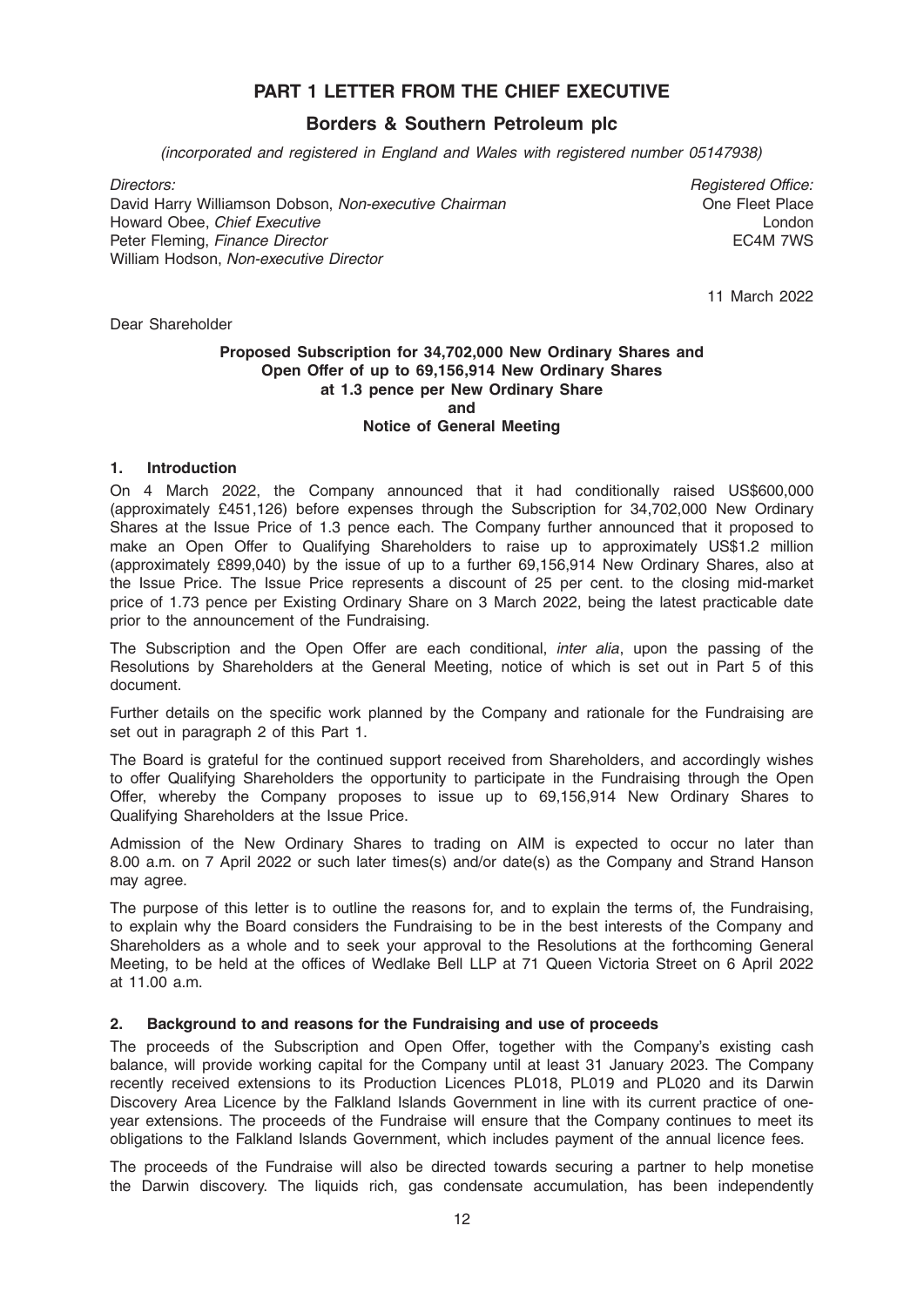assessed by Gaffney, Cline & Associates to contain contingent and prospective resource of 462 million barrels of condensate and liquified petroleum gas (report dated 15 January 2018). The Board firmly believes that the discovery can be commercialised for the benefit of all its stakeholders, including both Shareholders and the communities of the Falkland Islands.

The Company expects that in the current year it will provide further updates as to how it intends to move to commercialise the Darwin discovery asset.

# 3. The Issue Price and the Subscription

The Issue Price represents a discount of 25 per cent. to the closing mid-market price of an Ordinary Share of 1.73 pence per Ordinary Share on 3 March 2022 (being the latest practicable date prior to any announcement of the Fundraising).

In setting the Issue Price, the Directors have considered the price at which the New Ordinary Shares need to be offered to the Subscriber (a company related to Harry Dobson, the Nonexecutive Chairman) to ensure the success of the Fundraising, whilst also minimising dilution for all other Shareholders. In structuring the Fundraising, the Directors have had regard, among other things, to the current market conditions, the level of the Company's share price and the importance of pre-emption rights to Shareholders.

The Open Offer component of the Fundraising provides an opportunity for all Qualifying Shareholders to participate by subscribing for Open Offer Shares *pro rata* to their current holding of Ordinary Shares and to have the opportunity to request Ordinary Shares in excess of their pro rata holding as an Excess Entitlement, to be allocated at the discretion of the Directors. The Subscriber has agreed to make the Subscription, evidencing his confidence in the future of the Company. The Subscriber has confirmed that he does not intend to also take up an entitlement of Open Offer Shares. Each of the other Directors of the Company has also stated that he does not intend to take up an entitlement of Open Offer Shares.

Pursuant to the Subscription of 34,702,000 New Ordinary Shares have been conditionally placed with Zila Corporation, a company owned by the Whitmill Trust Company Limited, as trustee of The Lotus Trust of which Harry Dobson is a beneficiary, subject to the passing of the Resolutions at the General Meeting and the Open Offer not having been terminated in accordance with its terms.

The Board is, as always, mindful that unexpected events, including operational outcomes or events outside the Board's control, may result in the proceeds of the Fundraising being deployed in a differing manner to that set out above or on a differing timescale to that currently envisaged.

#### 4. Related party transactions

Entering into the Subscription Letter constitutes a related party transaction under Rule 13 of the AIM Rules for Companies. The other Directors, being Howard Obee, Peter Fleming and William Hodson are not participating in the Fundraising and are therefore deemed to be independent Directors for the purposes of the Fundraising. Such other Directors, having consulted with Strand Hanson, are of a view that the terms of the Subscription are fair and reasonable in so far as the Shareholders are concerned.

#### 5. Principal terms of the Open Offer

The Board is offering Qualifying Shareholders the opportunity to subscribe for Open Offer Shares on a pre-emptive basis by launching the Open Offer to issue up to 69,156,914 New Ordinary Shares to Qualifying Shareholders at the Issue Price.

#### Basic Entitlement

On and subject to the terms and conditions of the Open Offer, the Company invites Qualifying Shareholders to apply for their Basic Entitlement of Open Offer Shares at the Issue Price. Each Qualifying Shareholder's Basic Entitlement has been calculated on the following basis:

#### 1 Open Offer Share for every 7 Existing Ordinary Shares

held at the Record Date, being 6.30 p.m. on 9 March 2022. Basic Entitlements will be rounded down to the nearest whole number of New Ordinary Shares.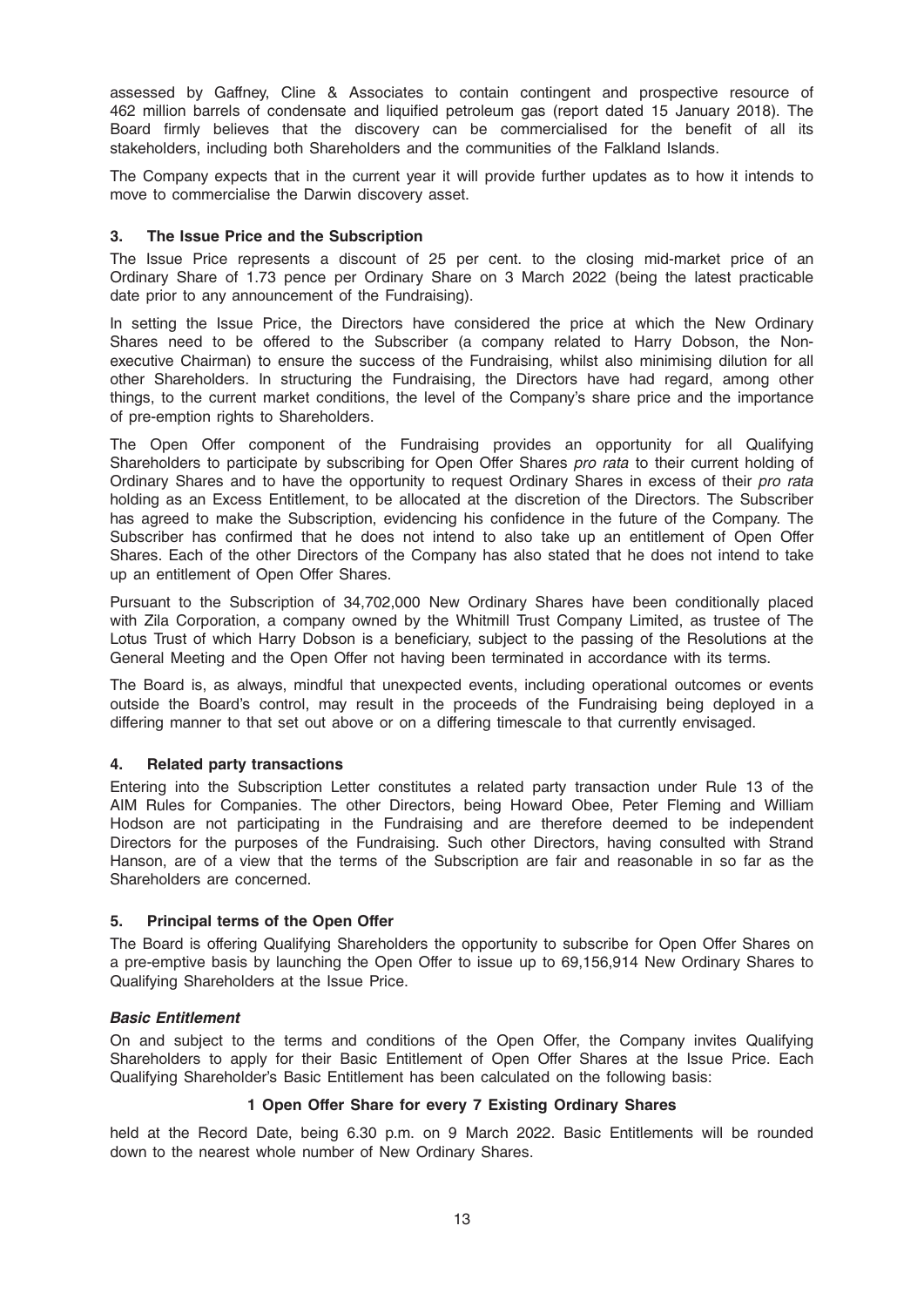# Excess Entitlement

Qualifying Shareholders are also invited to apply for additional Open Offer Shares (up to the total number of Open Offer Shares available to Qualifying Shareholders under the Open Offer) as an Excess Entitlement. The Excess Entitlement will be allocated at the full discretion of the Directors. Any Open Offer Shares not issued to a Qualifying Shareholder pursuant to their Basic Entitlement will be apportioned between those Qualifying Shareholders who have applied for an Excess Entitlement at the discretion of the Directors. If excess applications are received for more than the total number of Open Offer Shares available following take-up of Open Offer Entitlements, such applications will be scaled back in such manner as the Directors may determine in their absolute discretion. Therefore, excess applications may not be satisfied in full. No Qualifying Shareholder shall be required to subscribe for more Open Offer Shares than he has specified on the Application Form or through CREST and are available.

# Overseas Shareholders

The Open Offer Shares have not been and are not intended to be registered or qualified for sale in any jurisdiction other than the United Kingdom. Accordingly, unless otherwise determined by the Company and effected by the Company in a lawful manner, the Application Form will not be sent to Existing Shareholders with registered addresses in any jurisdiction other than the United Kingdom since to do so would require compliance with the relevant securities laws of that jurisdiction. The Company reserves the right to treat as invalid any application or purported application for Open Offer Shares which appears to the Company or its agents or professional advisers to have been executed, effected or dispatched in a manner which may involve a breach of the laws or regulations of any jurisdiction or if the Company or its agents or professional advisers believe that the same may violate applicable legal or regulatory requirements or if it provides an address for delivery of share certificates for Open Offer Shares, or in the case of a credit of Open Offer Shares in CREST, to a CREST Member whose registered address would be, not in the UK.

Notwithstanding the foregoing and any other provision of the Circular or the Application Form, the Company reserves the right to permit any Qualifying Shareholder to apply for Open Offer Shares if the Company, in its sole and absolute discretion, is satisfied that the transaction in question is exempt from, or not subject to, the legislation or regulations giving rise to the restrictions in question.

Part 3 of this Circular, together with the accompanying Application Form in the case of Qualifying Non-CREST Shareholders, contains the terms and conditions of the Open Offer.

If a Qualifying Shareholder does not wish to apply for Open Offer Shares, he/she should not complete or return the Application Form or send a USE message through CREST. In addition to being diluted as a result of the Subscription, Shareholders who do not take up their full entitlement of Open Offer Shares may be further diluted as a result of the Open Offer.

# 6. EIS/VCT schemes

The Directors do not expect either the Subscription Shares or the Open Offer Shares to constitute a qualifying holding for venture capital trust schemes or to satisfy the requirements for tax relief under the enterprise investment scheme. Therefore, the Company has not applied for confirmation from HMRC in this regard.

# 7. Working capital

The Company is of the opinion that, taking into account the net proceeds of the Subscription, together with the Company's existing cash resources, the working capital available to the Group will be sufficient until at least 31 January 2023, for the Group's present requirements. Funds raised from the Open Offer will extend this period.

# 8. Risk factors and additional information

The attention of Shareholders is drawn to the risk factors set out in Part 2 of this document, and the information contained in Parts 3 and 4 of this document which provide additional information on the Open Offer and the Company.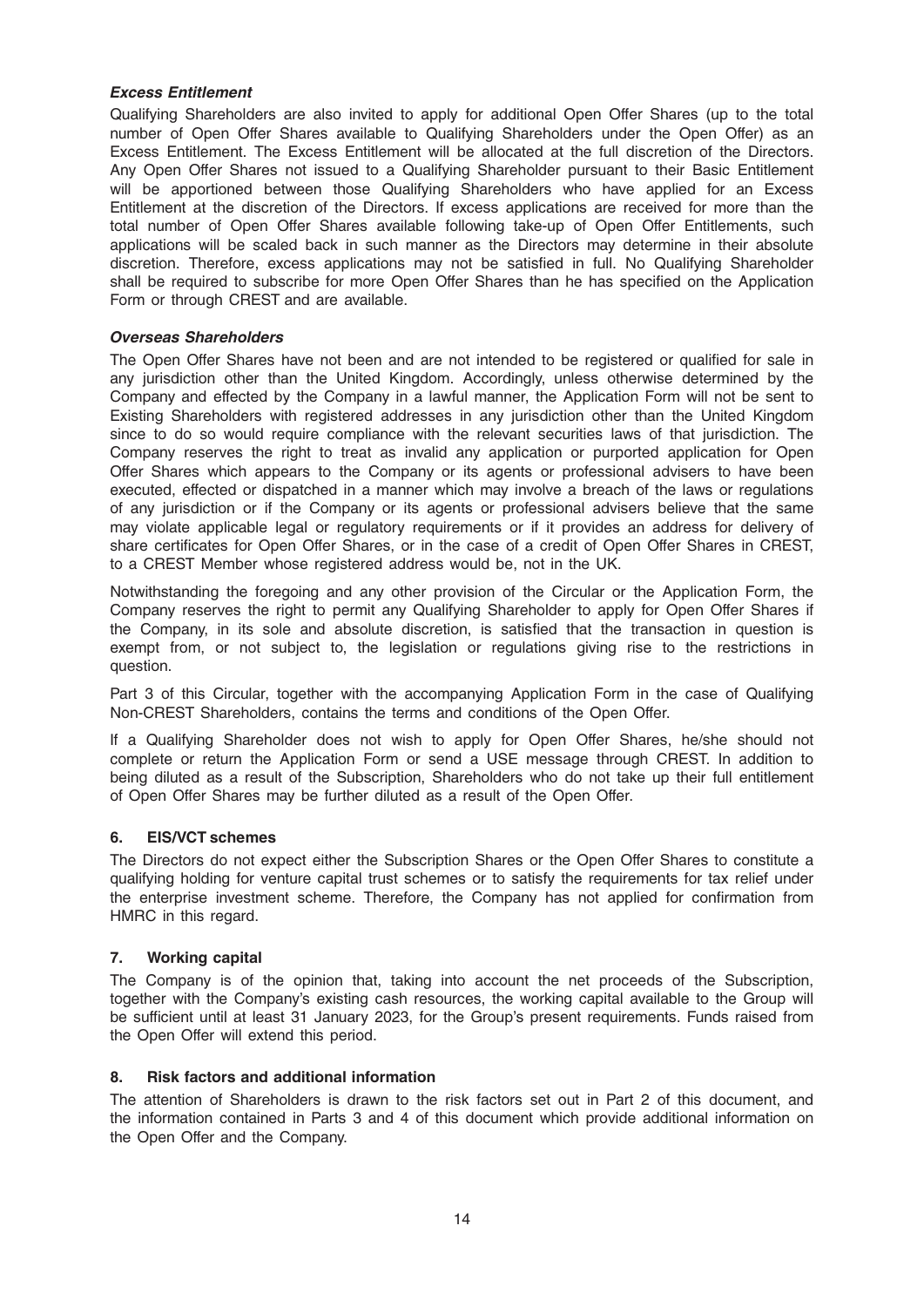# 9. General Meeting

The Board is seeking the approval of Shareholders at the General Meeting to allot the New Ordinary Shares.

The Notice of General Meeting, which is to be held at 11.00 a.m. on 6 April 2022, is set out at Part 5 of this document. At the General Meeting, the following Resolutions will be proposed:

- 1 Resolution 1, which is an ordinary resolution to authorise the Directors to allot relevant securities up to an aggregate nominal amount of US\$1,800,000 (£1,350,166) being equal to 104,106,420 New Ordinary Shares (i.e. the maximum number of New Ordinary Shares that may be allotted pursuant to or in connection with the Fundraising); and
- 2 Resolution 2, which is conditional on the passing of Resolution 1 and is a special resolution to authorise the Directors to allot New Ordinary Shares pursuant to or in connection with the Fundraising on a non-pre-emptive basis. Resolution 2 is structured with two limbs – (a) disapplication of pre-emption rights in relation to the Open Offer; and (b) dis-application of preemption rights in relation to the Subscription. Resolution 2 is, however, one resolution and one limb of it alone cannot be passed by Shareholders.

The authorities to be granted pursuant to the Resolutions shall expire on the date falling three months from the date of the passing of such Resolutions (unless renewed, varied or revoked by the Company prior to or on that date by special resolution) and are in addition to the authorities granted at the Company's last annual general meeting.

# 10. Director voting intentions

The Directors, who between them hold or are beneficially interested in 38,870,000 Ordinary Shares, representing 8.03 per cent. of the Existing Ordinary Shares, have indicated to the Company that they intend to vote or, where relevant, procure that the holder votes, in favour of the Resolutions.

# 11. Action to be taken

# General Meeting

To be valid, a Form of Proxy should be completed, signed and returned so as to be received by Link Group, PXS 1, 10<sup>th</sup> Floor, Central Square, 29 Wellington Street, Leeds, LS1 4DL as soon as possible, but in any event so as to be received not later than 11.00 a.m. on 4 April 2022. Please refer to the detailed notes contained in the Notice of General Meeting and the Form of Proxy.

# Open Offer

Qualifying Non-CREST Shareholders wishing to apply for Open Offer Shares must complete the Application Form enclosed with this document in accordance with the instructions set out in paragraph 3 of Part 3 of the Circular and on the accompanying Application Form and return it with the appropriate payment to Link Group, Corporate Actions, 10th Floor, Central Square, 29 Wellington Street, Leeds LS1 4DL so as to arrive no later than 11.00 a.m. on 4 April 2022.

If you do not wish to apply for any Open Offer Shares under the Open Offer, you should not complete or return the Application Form. Shareholders are nevertheless requested to complete and return the Form of Proxy.

If you are a Qualifying CREST Shareholder, no Application Form will be sent to you. Qualifying CREST Shareholders will have Open Offer Entitlements credited to their stock accounts in CREST. You should refer to the procedure for application set out in paragraph 3 of Part 3 of this document. The relevant CREST instructions must have settled in accordance with the instructions in paragraph 5 of Part 3 of this document by no later than 11.00 a.m. on 4 April 2022.

Qualifying CREST Shareholders who are CREST Sponsored Members should refer to their CREST Sponsors regarding the action to be taken in connection with this document and the Open Offer.

#### 12. Recommendation

The Directors believe that the Fundraising and the passing of the Resolutions are in the best interests of the Company and Shareholders, taken as a whole. Accordingly, the Directors unanimously recommend Shareholders to vote in favour of the Resolutions, as those Directors who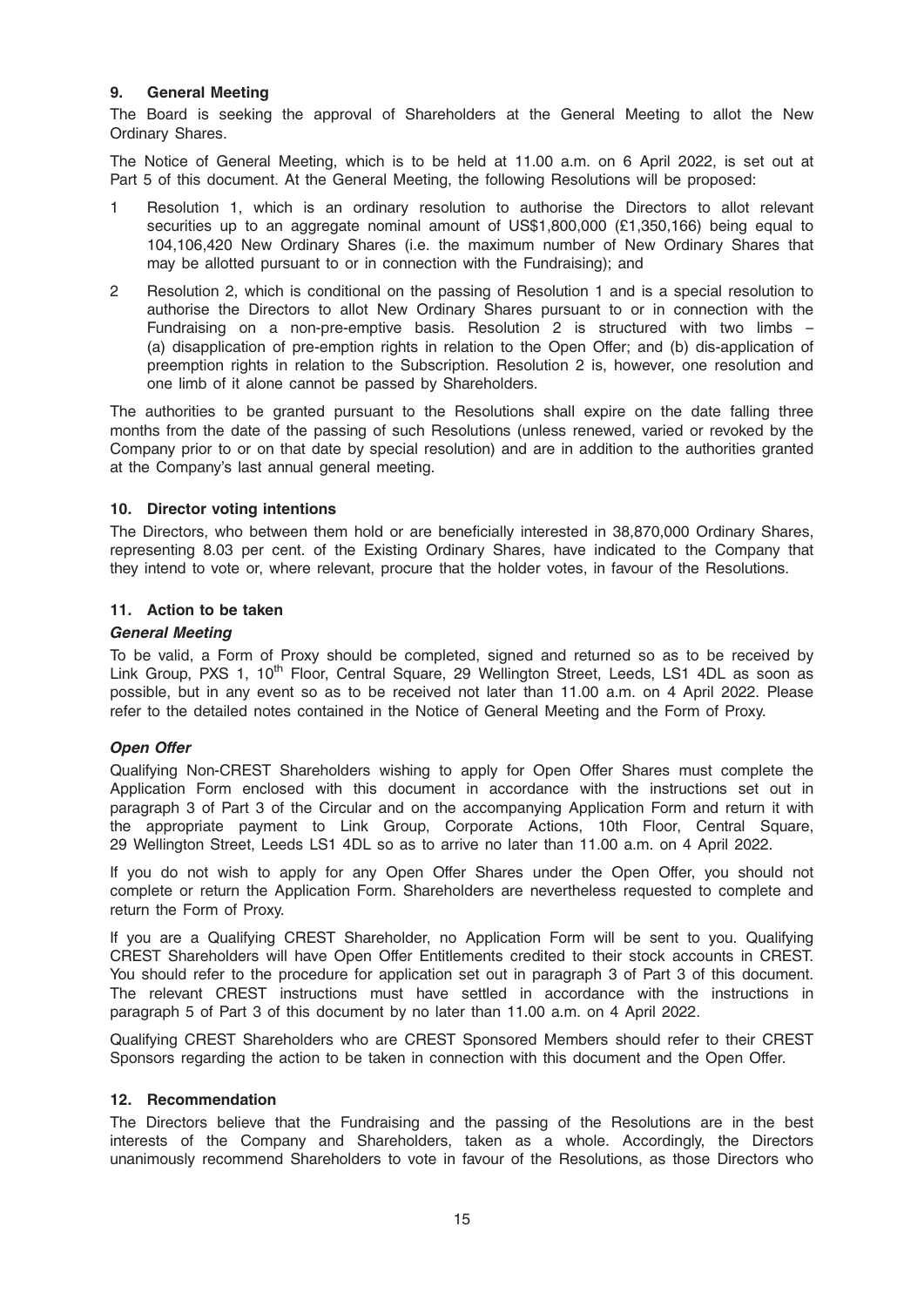hold or are beneficially interested in Ordinary Shares will do in respect of their Ordinary Shares in the Company, representing 8 per cent. of the Existing Ordinary Shares.

The Fundraising is conditional, inter alia, upon the passing of the Resolutions at the General Meeting. Shareholders should be aware that if the Resolutions are not approved at the General Meeting, neither the Subscription nor the Open Offer will proceed.

Yours faithfully

Howard Obee Chief Executive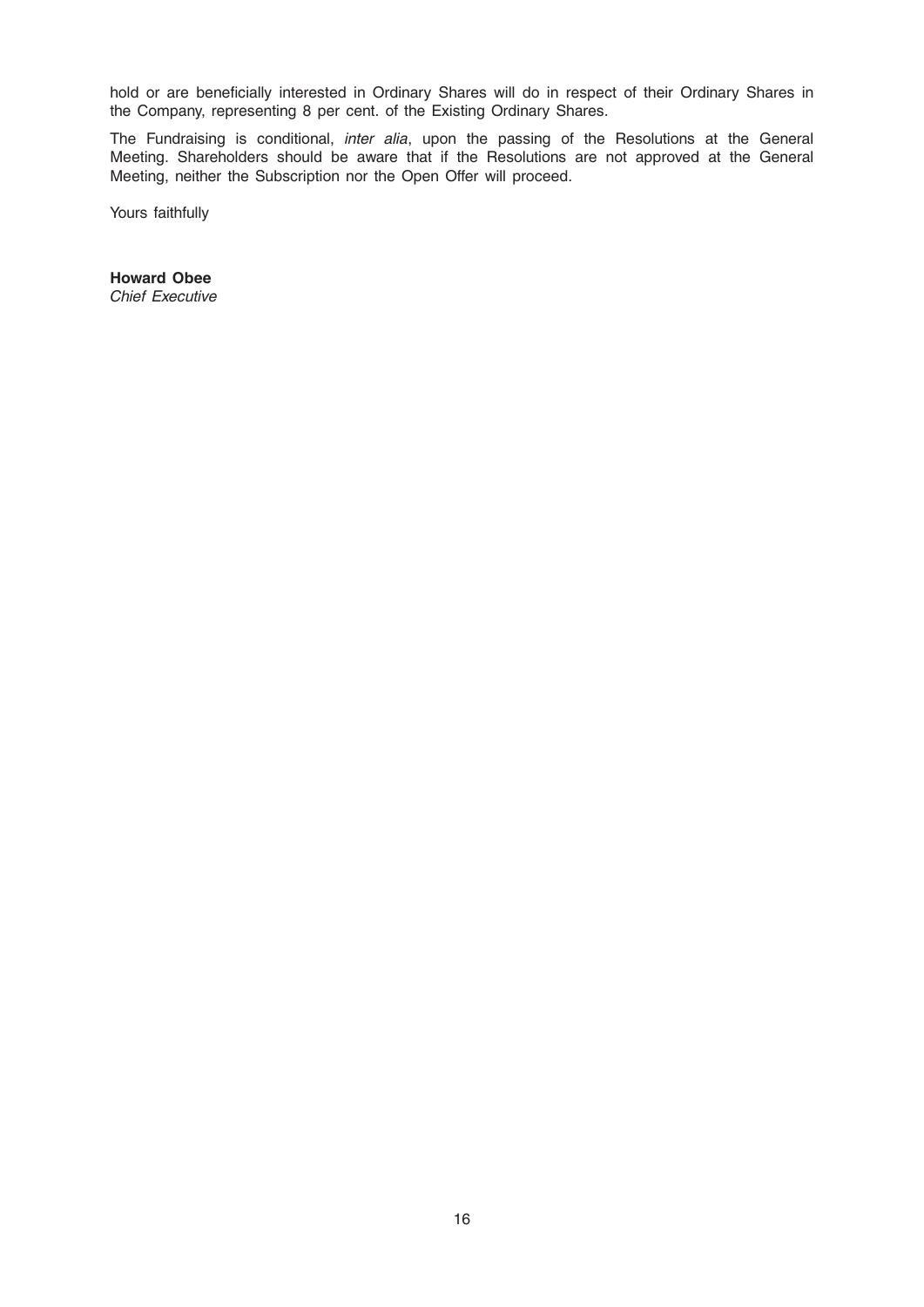# PART 2 RISK FACTORS

An investment in Ordinary Shares involves a high degree of risk. Accordingly Shareholders should carefully consider the risks set out below before making a decision to invest in the Company. The investment offered in this document may not be suitable for all of its recipients. Shareholders are accordingly advised to consult a professional adviser authorised under FSMA, who specialises in advising on the acquisition of shares and other securities, before making any investment decision. Shareholders should consider carefully whether an investment in the Company is suitable in light of his or her personal circumstances and the financial resources available to him or her

Shareholders should carefully consider the risks described below before making a decision to invest in the Company. This Part 2 contains what the Directors believe to be the principal risk factors associated with an investment in the Company. However, the risks listed do not purport to be an exhaustive summary of the risks affecting the Group and are not set out in any particular order of priority. Additional risks and uncertainties not currently known to the Directors or which the Directors deem immaterial may also have an adverse effect on the Group. In particular, the Company's performance may be affected by changes in market or economic conditions and in legal, regulatory and tax requirements.

If any of the following risks were to materialise, the Group's business, financial condition, results or future operations could be materially adversely affected. In such cases, the market price of the Ordinary Shares could fall and a Shareholder may lose part or all of his or her investment.

This document contains forward-looking statements that involve risks and uncertainties. The Group's actual results could differ materially from those anticipated in the forward-looking statements as a result of many factors, including the risks faced by the Group which are described below and elsewhere in this document. Shareholders should carefully consider the other information in this document.

There can be no certainty that the Group will be able to successfully implement its strategy.

# 1. Risks relating to the Ordinary Shares and the Fundraising

#### Investment risk

An investment in a share which is traded on AIM, such as the Ordinary Shares, may be difficult to realise and carries a high degree of risk. The ability of a Shareholder to sell Ordinary Shares will depend on there being a willing buyer for them at an acceptable price. Consequently, it might be difficult for a Shareholder to realise their investment in the Company, and they may lose all of their investment.

Shareholders should be aware that the market price of the Ordinary Shares may be volatile and may go down as well as up and Shareholders may therefore be unable to recover their original investment and could lose their entire investment. This volatility could be attributable to various facts and events, including the availability of information for determining the market value of an investment in the Company, any regulatory or economic changes affecting the Group's operations, variations in the Group's operating results, developments in the Group's business or its competitors, or changes in market sentiment towards the Ordinary Shares. In addition, the Group's operating results and prospects from time to time may be below the expectations of market analysts and investors.

Market conditions may affect the Ordinary Shares regardless of the Group's operating performance or the overall performance of the sector in which the Group operates. Share market conditions are affected by many factors, including general economic outlook, movements in or outlook on interest rates and inflation rates, currency fluctuations, commodity prices, changes in investor sentiment towards particular market sectors and the demand and supply for capital. Accordingly, the market price of the Ordinary Shares may not reflect the underlying value of the Group's net assets, or its trading performance and the price at which Shareholders may dispose of their Ordinary Shares at any point in time may be influenced by a number of factors, only some of which may pertain to the Group while others of which may be outside the Group's control.

If the Group's revenues do not materialise, or grow more slowly than anticipated, or if its operating or capital expenditures exceed expectations and cannot be adjusted sufficiently, the market price of its Ordinary Shares may decline. In addition, if the market for the securities of companies in the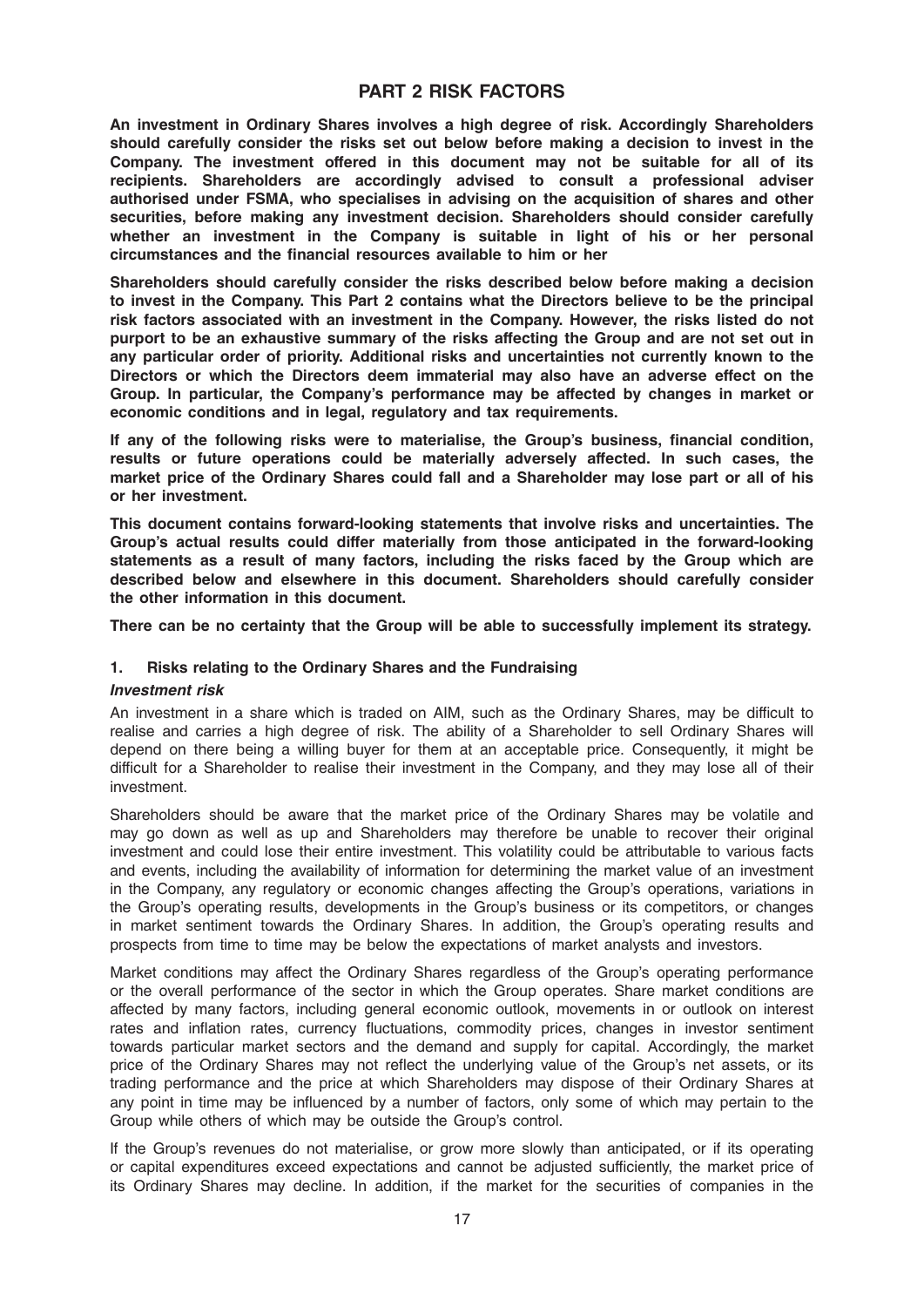same sector or the stock market in general experiences a loss in investor confidence or otherwise falls, the market price of the Ordinary Shares may fall for reasons unrelated to the Group's business, results of operations or financial condition. Therefore, Shareholders might be unable to resell their Ordinary Shares at or above the Issue Price.

#### Future need for access to capital

It is likely that further funds will be required in the future to complete future drilling and/or carry out the implementation of the Group's business plan. Any additional equity financing may be dilutive to Shareholders, and project or debt financing, if available, may involve restrictions in on-going financing and operating activities. In addition, there can be no assurance that the Group will be able to raise additional funds when needed or that such funds will be available on terms favourable to it. If the Group is unable to obtain additional financing as needed it may be required to reduce the scope of its operations or anticipated expansion, stop drilling and/or cease trading.

# Investment in publicly quoted securities

Investment in securities traded on AIM is perceived to involve a higher degree of risk and be less liquid than investment in companies whose securities are listed on the Official List of the FCA in the UK and traded on the London Stock Exchange's main market for listed securities. An investment in the Ordinary Shares traded on AIM may be difficult to realise. AIM has been in existence since 1995 and is a market designed for small and growing companies, but its future success and liquidity as a market for Ordinary Shares cannot be guaranteed.

# Potentially volatile share price and liquidity

The share prices of companies quoted on AIM can be highly volatile and shareholdings illiquid. The price at which the Ordinary Shares are quoted and the price at which Shareholders may realise their investment in the Company may be influenced by a significant number of factors, some specific to the Group and its operations and some which affect quoted companies generally.

These factors could include the performance of the Group, large purchases or sales of Ordinary Shares, legislative changes and general economic, political or regulatory conditions.

#### Fundraising not underwritten

As the Fundraising is not underwritten, there is no guarantee that the Company will receive the proceeds in respect of any part of the Fundraising.

#### 2. General risks

#### Energy market volatility

Energy prices have historically been very volatile with the potential for sustained low prices in the future. Whilst the Company can, when in production, potentially hedge some of this risk, it is very likely that the Company would continue to be impacted by any volatility in the energy markets.

#### COVID-19 pandemic

Whilst the oil and gas industry has adapted to COVID-19 in terms of safe operating, there remains a risk that operations will once again be disrupted by new variants of COVID in the future. This could result in delays and additional costs for the Company.

# Changes in tax laws or their interpretation could affect the Group's financial condition or prospects

The nature and amount of tax which the Group expects to pay and the reliefs expected to be available to the Group are each dependent upon a number of assumptions, any one of which may change and which would, if so changed, affect the nature and amount of tax payable and reliefs available. In particular, the nature and amount of tax payable is dependent on the availability of relief under tax treaties in a number of jurisdictions and is subject to changes to the tax laws or practice in any of the jurisdictions affecting the Group. Any limitation in the availability of relief under these treaties, any change in the terms of any such treaty or any changes in tax law, interpretation or practice could increase the amount of tax payable by the Group.

Future political conditions in the UK and The Falkland Islands may result in the relevant government adopting materially different taxation policies which could affect the petroleum industry. In the event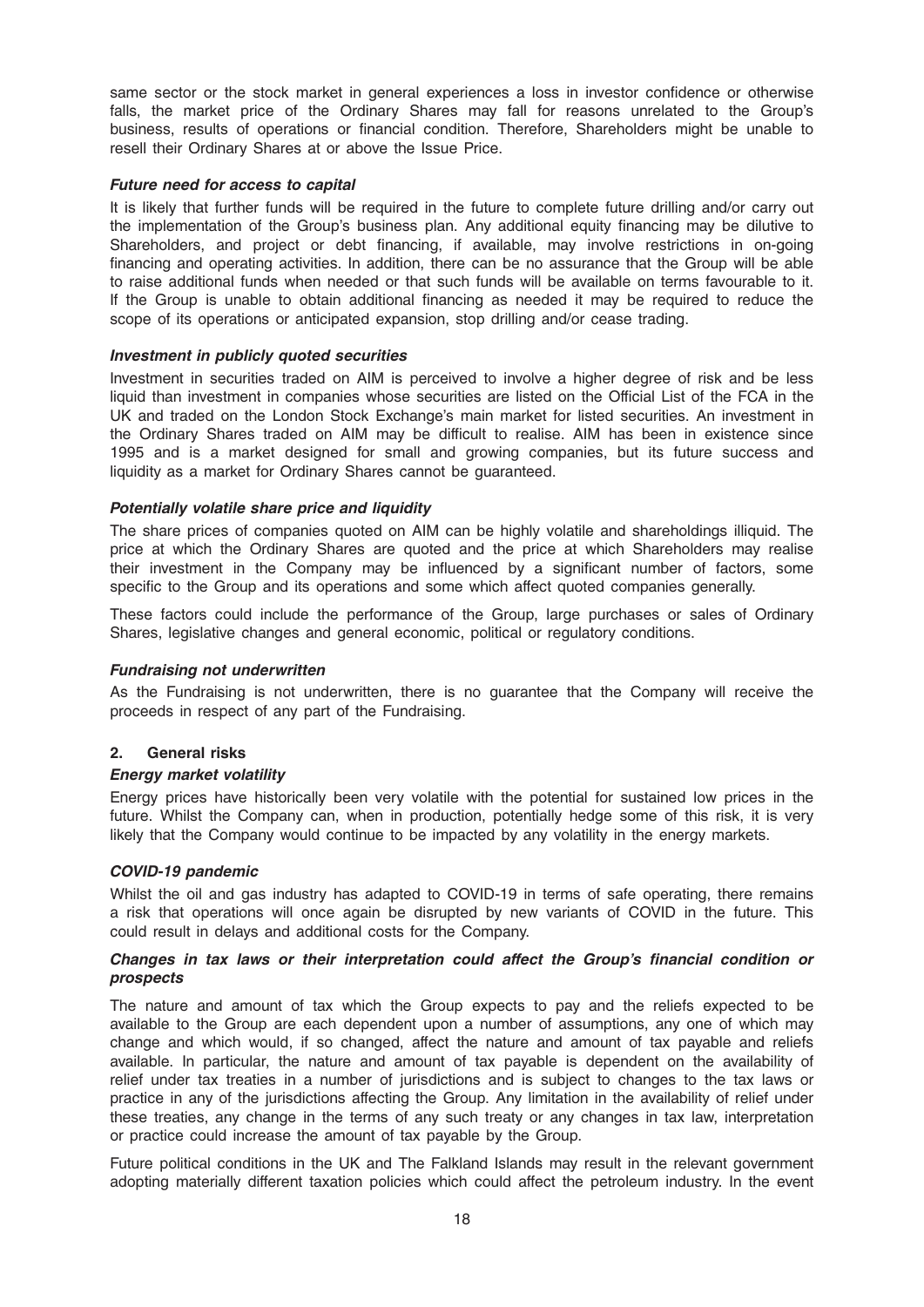that there are any such changes, it could lead to new investments being less attractive, prevent the Group from achieving further growth, or affect the Group's current and future tax position and financial condition. In addition, tax authorities could challenge the Group's filed tax returns leading to additional taxes and tax penalties; the UK tax authorities may under certain conditions change a tax payer's tax assessment up to twenty years after the tax year.

# Force majeure

The economics of the Group's projects may be adversely affected by risks outside the control of the Group, including labour unrest, civil disorder, war, subversive activities, sabotage, fires, floods, acts of God, explosions or other catastrophes or epidemics.

# Currency fluctuations could materially adversely affect the Group's results

As the Group's potential future revenue streams may come from abroad, exchange rate fluctuations could have a material adverse effect on the Group's profitability or the price competitiveness of its products. There can be no guarantee that the Group would be able to compensate for, or hedge against, such adverse effects and therefore, adverse exchange rate movements could have a material adverse effect on the Group's business, results of operations and/or financial condition.

# 3. Risks related to the oil and gas industry

# The exploration for, development and production of, oil, gas and other natural resources is technically challenging and involves a high degree of risk

The operations of the Group may be disrupted by a variety of risks and hazards which are beyond the control of the Group, including environmental hazards, industrial accidents, occupational and health hazards, technical failures, labour disputes, political unrest and conflicts, unusual or unexpected geological formations, flooding, earthquake and extended interruptions due to inclement or hazardous weather conditions, explosions and other accidents. These risks and hazards could also result in damage to, or destruction of wells or production facilities, personal injury, environmental damage, business interruption, monetary losses and possible legal liability. Given the Group's focus on growth, its projects may require the construction and commissioning of production facilities and other forms of infrastructure for the Group to realise their full potential. Delays in the construction and commissioning of these projects or other technical difficulties may result in the Group's current or future projected target dates for production being delayed or further capital expenditure being required. If the Group fails to meet its work and/or expenditure obligations, the rights granted under its licences/agreement with the Falkland Islands Government may be forfeited and the Group may be liable to pay large sums, which could jeopardise its ability to continue operations.

While the Group maintains insurance within ranges of coverage consistent with industry practice, no assurance can be given that the Group will be able to obtain such insurance coverage at reasonable rates (or at all) or that any coverage it obtains will be adequate and available to cover any such claims.

#### **Estimates**

This document contains estimates of the Group's prospective resources. These estimates are based upon various assumptions and the process of estimating resources is complex. This process requires significant decisions and assumptions in the evaluation of available geological, geophysical, engineering and economic data for each reservoir and is therefore inherently imprecise.

Actual future production, hydrocarbon fuel prices, revenues, taxes, development expenditures, operating expenses and quantities of recoverable reserves will most likely vary from those estimated. Any significant variance could materially affect the estimated quantities and present value of resources set forth in this document. In addition, the Group may adjust estimates of resources to reflect production history, results of exploration and development, prevailing prices and other factors, many of which are beyond its control.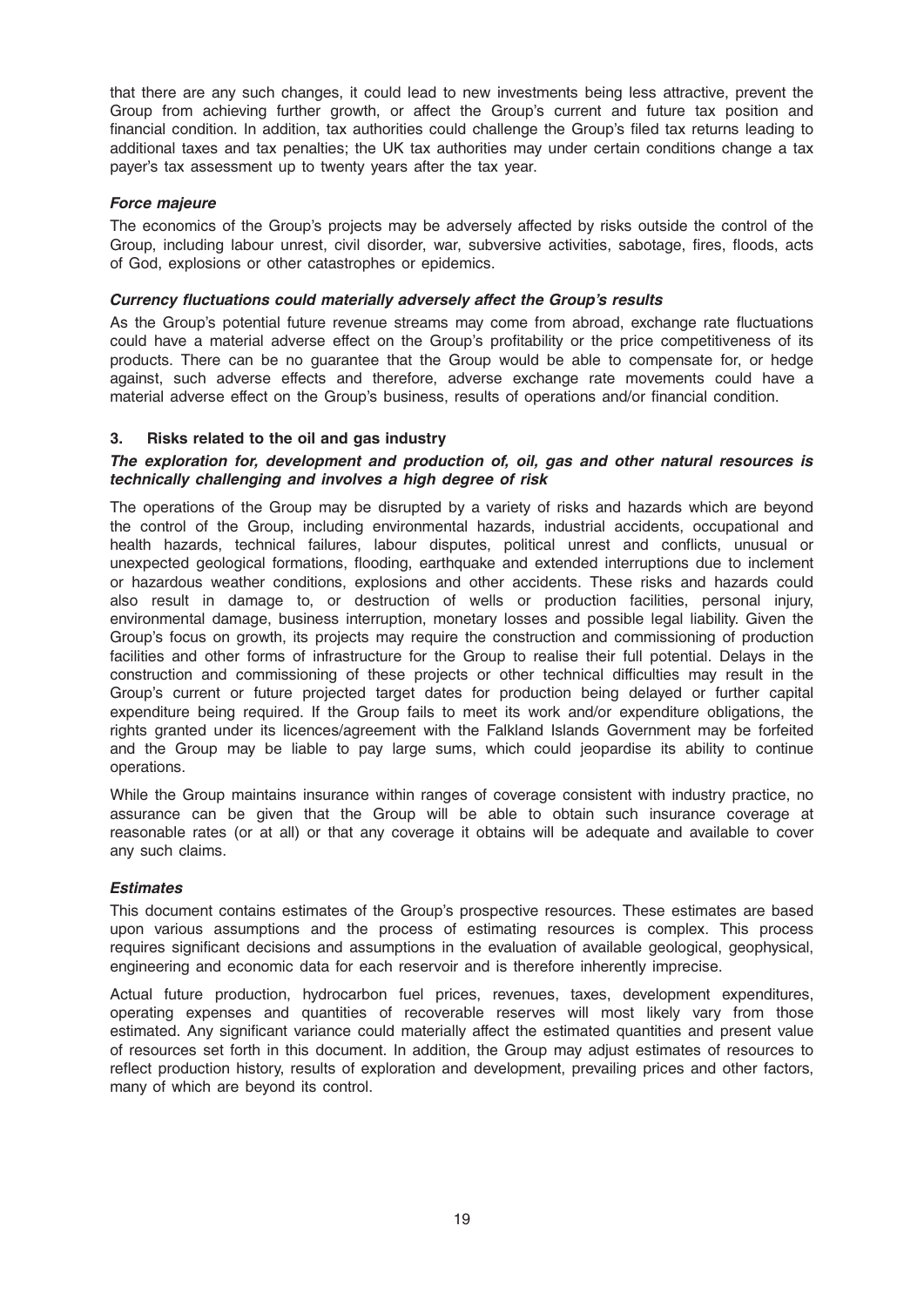# 4. Specific risks in relation to the Falkland Islands

# Economic and political

The Group's interests are in the Falkland Islands. A number of risks exist over which the Group has limited control. There is a longstanding and ongoing dispute between the Argentinian Government and the UK Government over ownership and control of the Falkland Islands.

# Licences

The licences held by the Group have recently been renewed to 31 December 2022, subject to payment of the associated licence fee. This reflects the current practice of the Falkland Islands Government to issue licences on a one-year basis only. To date, the Group's licences have been renewed on application. Whilst the Group believes it enjoys a positive relationship with the Falkland Islands Government, there is no certainty the licenses will be renewed beyond 31 December 2022.

# 5. Risks related to the Group

# Dependence on key personnel

The success of the Group, in common with other businesses of a similar size, will be dependent on the expertise and experience of its directors and senior management. The loss of key personnel could harm the business or cause delay in the plans of the Group whilst management time is directed at finding suitable replacements. The future success of the Group is in part dependent upon its ability to identify, attract, motivate and retain staff with the requisite experience. Measures are in place and are under review to reward and retain key individuals and to protect the Group from the impact of staff turnover. However, risks in this area cannot be totally eliminated.

# Reliance on third parties

The Group may contract with third parties for commercial evaluation and support, equipment and services. The failure of a third party to perform its obligations and quality could subject the Group to additional costs, delays or abandonment of the projects.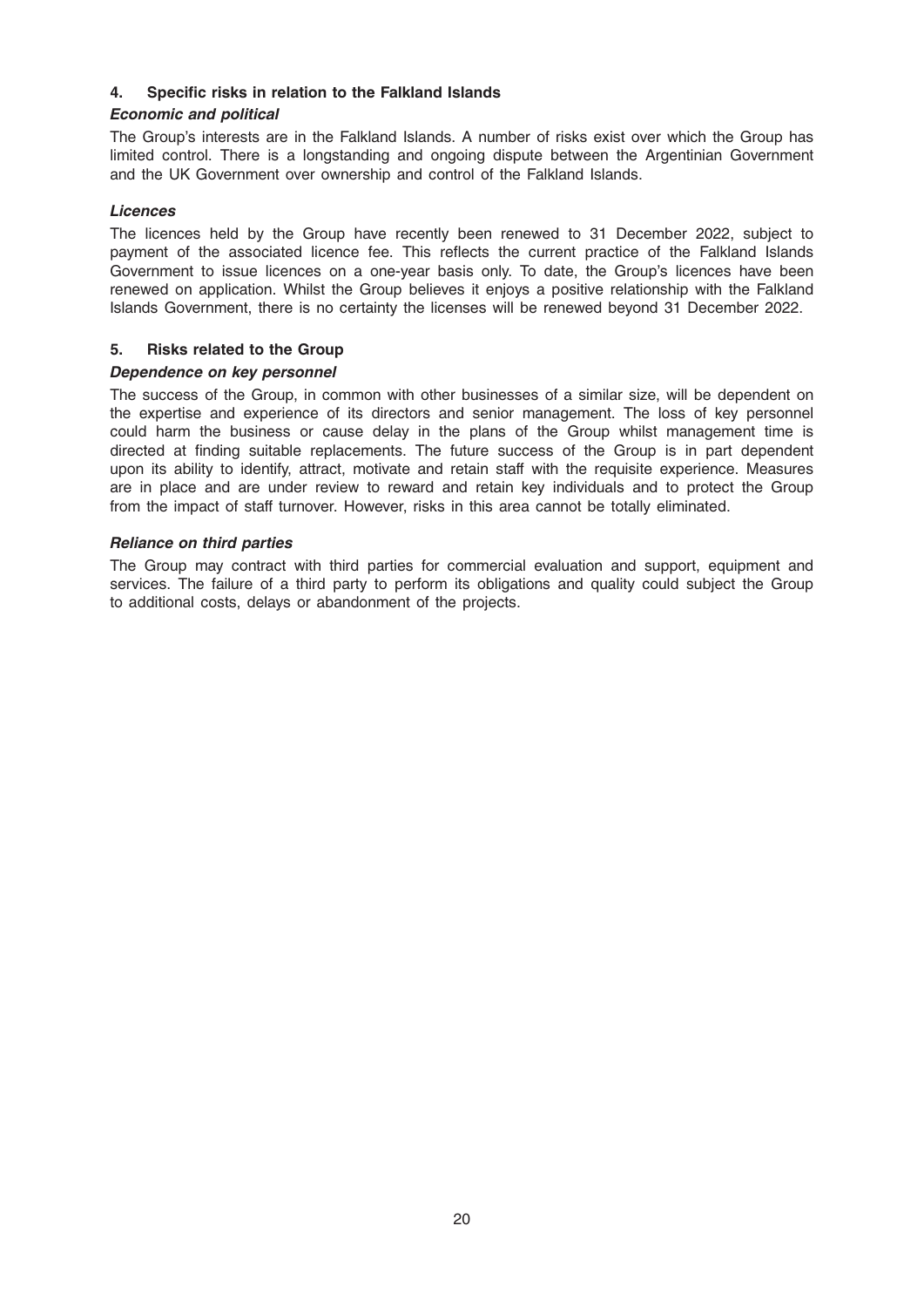# PART 3 TERMS AND CONDITIONS OF THE OPEN OFFER

#### Introduction

As explained in the letter from the Chief Executive set out in Part 1 of this document, the Company is proposing to raise approximately US\$1.8 million (approximately £1.35 million) before expenses by way of the Fundraising, of which up to approximately US\$1.2 million will be raised via the Open Offer at the Issue Price to Qualifying Shareholders.

The purpose of this Part 3 is to set out the terms and conditions of the Open Offer. Up to 69,156,914 New Ordinary Shares will be issued through the Open Offer. Qualifying Shareholders are being offered the right to subscribe for Open Offer Shares in accordance with the terms of the Open Offer.

The Record Date for entitlements under the Open Offer for Qualifying CREST Shareholders and Qualifying Non-CREST Shareholders is 6.30 p.m. on 9 March 2022. Application Forms are enclosed with this document for Qualifying Non-CREST Shareholders and Open Offer Entitlements are expected to be credited to stock accounts of Qualifying CREST Shareholders in CREST by 3.00 p.m. on 30 March 2022.

The Excess Application Facility will enable Qualifying Shareholders to apply for Excess Shares. Further details on the Excess Application Facility are set out in paragraph 3.1 of this Part 3.

The latest time and date for receipt of a completed Application Form and payment in full under the Open Offer and settlement of relevant CREST instructions (as appropriate) is expected to be 11.00 a.m. on 4 April 2022 with Admission and commencement of dealings in Open Offer Shares expected to take place at 8.00 a.m. on 7 April 2022.

This document and, for Qualifying Non-CREST Shareholders only, the Application Form contain the formal terms and conditions of the Open Offer. Your attention is drawn to paragraph 3 of this Part 3 which gives details of the procedure for application and payment for the Open Offer Shares and any Excess Shares applied for pursuant to the Excess Application Facility.

The Open Offer Shares will, when issued and fully paid, rank equally in all respects with the other Ordinary Shares in issue, including the right to receive all dividends or other distributions made, paid or declared, if any, by reference to a record date after the date of their issue.

The Open Offer is an opportunity for Qualifying Shareholders to apply for, in aggregate, up to 69,156,914 Open Offer Shares pro rata (excepting fractional entitlements) to their current holdings at the Issue Price in accordance with the terms of the Open Offer.

Qualifying Shareholders are also being offered the opportunity to apply for additional Open Offer Shares in excess of their Basic Entitlement to the extent that other Qualifying Shareholders do not take up their Basic Entitlement in full. The Excess Application Facility enables Qualifying Shareholders to apply for Excess Shares in excess of their Basic Entitlement as at the Record Date.

Any Qualifying Shareholder who has sold or transferred all or part of his registered holding(s) of Ordinary Shares prior to the Ex-entitlement Date is advised to consult his stockbroker, bank or other agent through or to whom the sale or transfer was effected as soon as possible since the invitation to apply for Open Offer Shares under the Open Offer may be a benefit which may be claimed from him/her by the purchasers under the rules of the London Stock Exchange.

# 1. The Open Offer

Subject to the terms and conditions set out below (and, in the case of Qualifying Non-CREST Shareholders, in the Application Form), Qualifying Shareholders are being given the opportunity under the Open Offer to subscribe for Open Offer Shares at the Issue Price pro rata to their current holdings, payable in full on application.

The Issue Price represents a discount of approximately 25 per cent. to the mid-market closing price of an Ordinary Share of 1.73 pence per Ordinary Share on 3 March 2022 (being the latest practicable date prior to any announcement of the Fundraising).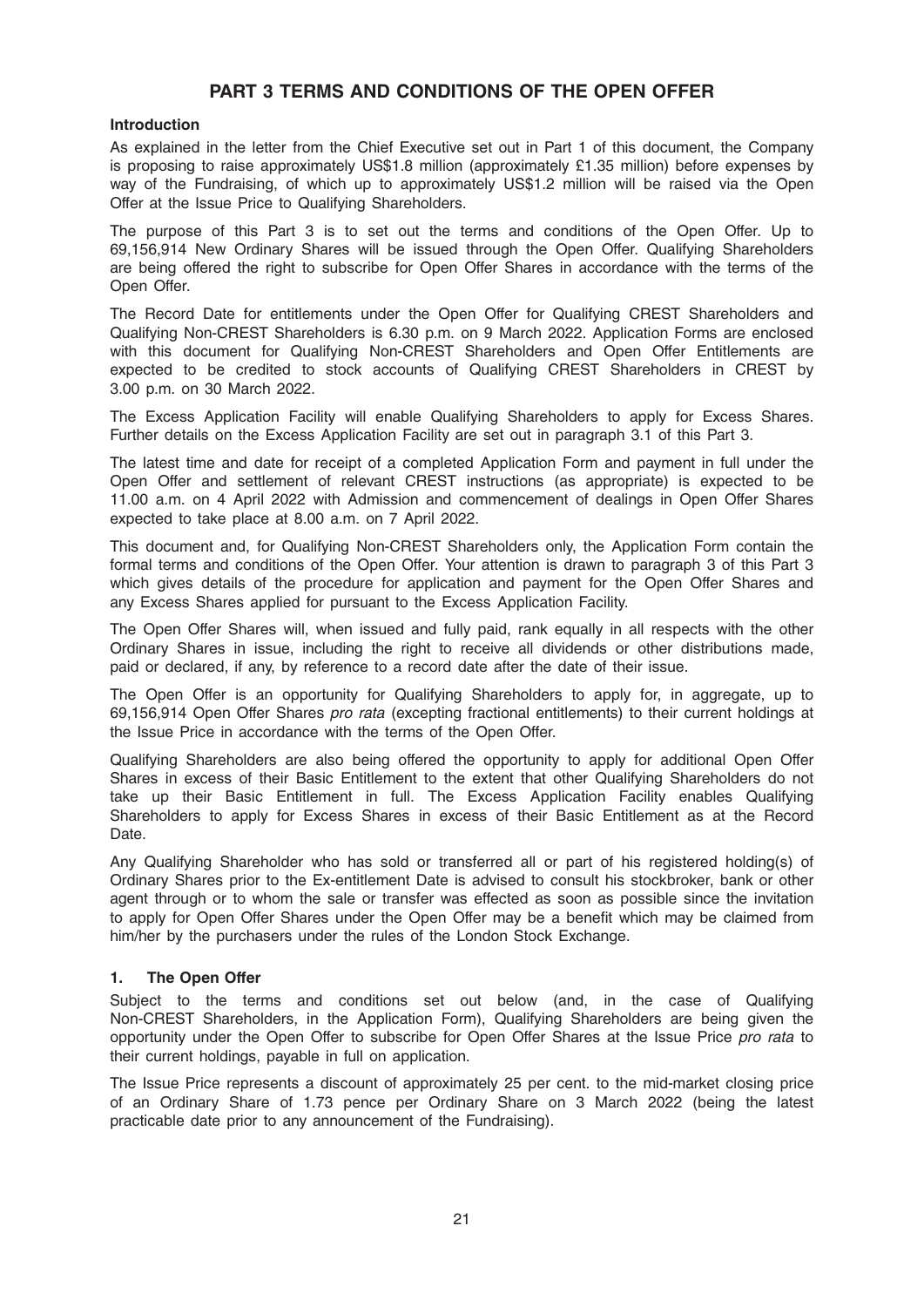Qualifying Shareholders have Basic Entitlements of:

#### 1 Open Offer Share for every 7 Existing Ordinary Shares

registered in their name on the Record Date. Entitlements under the Open Offer will be rounded down to the nearest whole number of Open Offer Shares, with fractional entitlements being aggregated and made available under the Excess Application Facility.

Holdings of Existing Ordinary Shares in certificated and uncertificated form will be treated as separate holdings for the purpose of calculating entitlements under the Open Offer, as will holdings under different designations and in different accounts.

If you are a Qualifying Non-CREST Shareholder, the Application Form shows the number of Existing Ordinary Shares registered in your name on the Record Date (in Box 6) and your Basic Entitlement (in Box 7).

If you are a Qualifying CREST Shareholder, application will be made for your Basic Entitlement and Excess CREST Open Offer Entitlement to be credited to your CREST account. Basic Entitlements and Excess CREST Open Offer Entitlements are expected to be credited to CREST accounts by 14 March 2022. The Existing Ordinary Shares are already admitted to CREST. Accordingly, no further application for admission to CREST is required for the New Ordinary Shares. All such shares, when issued and fully paid, may be held and transferred by means of CREST.

Subject to availability, the Excess Application Facility will enable Qualifying Shareholders, provided they have taken up their Basic Entitlement in full, to apply for further Open Offer Shares in excess of their Basic Entitlement. Further details in relation to the Excess Application Facility are set out below and, for Qualifying Non-CREST Shareholders, the Application Form. Qualifying CREST Shareholders will have their Basic Entitlement and Excess CREST Open Offer Entitlement credited to their stock accounts in CREST and should refer to paragraph 3.2 of this Part 3 for information on the relevant CREST procedures and further details on the Excess Application Facility. Qualifying CREST Shareholders can also refer to the CREST Manual for further information on the relevant CREST procedures.

If applications under the Excess Application Facility are received for more than the total number of Open Offer Shares available following take up of Basic Entitlements, Open Offer Shares will be scaled back in such manner as the Directors may determine in their absolute discretion.

Please refer to paragraphs 3.1(f) and 3.2(k) of this Part 3 for further details of the Excess Application Facility.

Qualifying Shareholders should be aware that the Open Offer is not a rights issue. Qualifying Non-CREST Shareholders should also note that their respective Application Forms are not negotiable documents and cannot be traded. Qualifying CREST Shareholders should note that, although the Basic Entitlements and Excess CREST Open Offer Entitlements will be credited through CREST and be enabled for settlement, applications in respect of entitlements under the Open Offer may only be made by the Qualifying Shareholder originally entitled or by a person entitled by virtue of a bona fide market claim raised by Euroclear's Claims Processing Unit. Open Offer Shares not applied for under the Open Offer will not be sold in the market for the benefit of those who do not apply under the Open Offer. Any Open Offer Shares which are not applied for by Qualifying Shareholders under the Open Offer will not be issued by the Company as the Open Offer is not underwritten.

The attention of Overseas Shareholders is drawn to paragraph 6 of this Part 3.

The Open Offer Shares will, when issued and fully paid, rank in full for all dividends and other distributions declared, made or paid after the date of this document and otherwise pari passu in all respects with the Existing Ordinary Shares. The Open Offer Shares are not being made available in whole or in part to the public except under the terms of the Open Offer.

#### 2. Conditions and further terms of the Open Offer

The Open Offer is conditional on Admission of the Open Offer Shares by 7 April 2022, the Resolutions being passed and the Subscription becoming unconditional.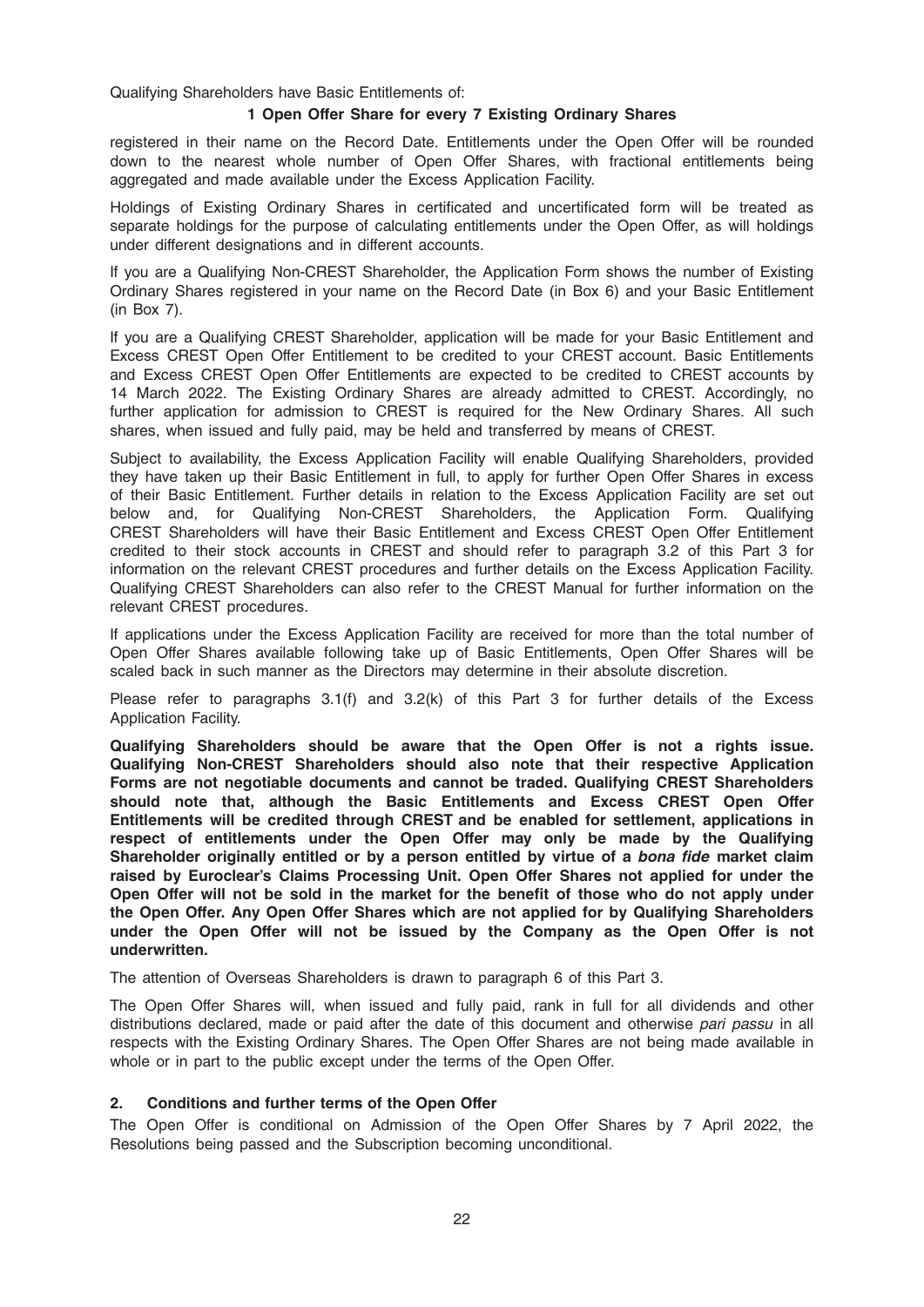If Admission of the Open Offer Shares does not occur, then all application monies will be returned (at the applicant's sole risk), without payment of interest, as soon as practicable thereafter. Any Open Offer Entitlements admitted to CREST will thereafter be disabled.

No temporary documents of title will be issued in respect of Open Offer Shares held in uncertificated form.

Definitive certificates in respect of Open Offer Shares taken up are expected to be posted to those Qualifying Shareholders who have validly elected to hold their Open Offer Shares in certificated form within 5 Business Days of Admission.

In respect of those Qualifying Shareholders who have validly elected to hold their Open Offer Shares in uncertificated form, the Open Offer Shares are expected to be credited to their stock accounts maintained in CREST as soon as practicable after 8.00 a.m. on 7 April 2022.

Applications will be made for the Open Offer Shares to be admitted to trading on AIM. Admission is expected to occur at 8.00 a.m. on 7 April 2022, when dealings in the Open Offer Shares are expected to begin.

If for any reason it becomes necessary to adjust the expected timetable as set out in this document, the Company will notify the London Stock Exchange and make an appropriate announcement to a Regulatory Information Service giving details of the revised dates.

# 3. Procedure for application and payment

The action to be taken by you in respect of the Open Offer depends on whether, at the relevant time, you are sent an Application Form in respect of your Open Offer Entitlement under the Open Offer or your Basic Entitlement and Excess CREST Open Offer Entitlement is credited to your CREST stock account, as detailed below.

Qualifying Shareholders who hold all or part of their Existing Ordinary Shares in certificated form will receive the Application Form, enclosed with this document. The Application Form shows the number of their Existing Ordinary Shares held in certified form at the Record Date. It will also show Qualifying Shareholders their Basic Entitlement that can be issued in certificated form. Qualifying Shareholders who hold all their Existing Ordinary Shares in CREST will be issued Open Offer Shares in CREST.

Qualifying Shareholders who hold part of their Existing Ordinary Shares in uncertificated form will be issued Open Offer Shares in uncertificated form to the extent that their entitlement to Open Offer Shares arises as a result of holding Existing Ordinary Shares in uncertificated form. However, it will be possible for Qualifying Shareholders to deposit Open Offer Entitlements into, and withdraw them from, CREST. Further information on deposit and withdrawal from CREST is set out in paragraph 3.2(f) of this Part 3.

CREST Sponsored Members should refer to their CREST Sponsor, as only their CREST Sponsor will be able to take the necessary action specified below to apply under the Open Offer in respect of the Basic Entitlements and Excess CREST Open Offer Entitlements of such members held in CREST. CREST Members who wish to apply under the Open Offer in respect of their Basic Entitlements and Excess CREST Open Offer Entitlements in CREST should refer to the CREST Manual for further information on the CREST procedures referred to below.

Qualifying Shareholders who do not want to apply for Open Offer Shares under the Open Offer should take no action and should not complete or return the Application Form or send a USE message through CREST.

#### 3.1 If you are a Qualifying Non-CREST Shareholder and have an Application Form in respect of your Basic Entitlement under the Open Offer

(a) General

Subject to paragraph 6 of Part 3 in relation to Overseas Shareholders, Qualifying Non-CREST Shareholders will receive an Application Form. The Application Form shows the number of Existing Ordinary Shares registered in their name on the Record Date in Box 6. It also shows the Basic Entitlement allocated to them set out in Box 7. Entitlements to Open Offer Shares are rounded down to the nearest whole number and any fractional entitlements to Open Offer Shares will be aggregated and made available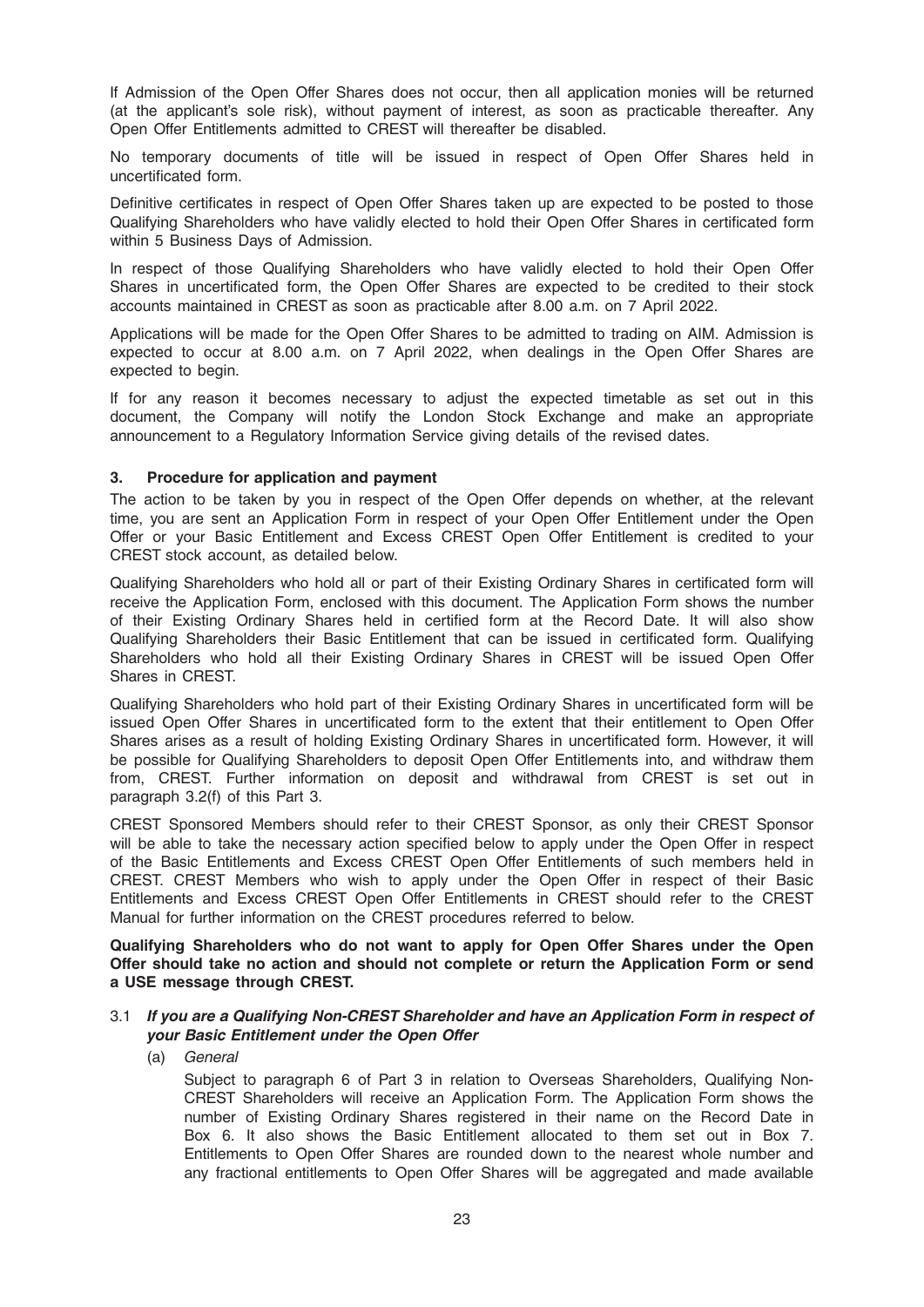under the Excess Application Facility. Box 8 shows how much must be paid in respect of any Qualifying Shareholder who wishes to take up a Basic Entitlement in full. Qualifying Non-CREST Shareholders may apply for less than their entitlement should they wish to do so. Qualifying Non-CREST Shareholders may also hold such an Application Form by virtue of a bona fide market claim.

Under the Excess Application Facility, provided they have agreed to take up their Basic Entitlement in full, Qualifying Non-CREST Shareholders may apply for more than the amount of their Basic Entitlement should they wish to do so by completing Box 3 on the Application Form. The Excess Application Facility enables Qualifying Shareholders to apply for Excess Shares in excess of their Basic Entitlement at the Record Date. The Excess Shares may be allocated in such manner as the Directors may determine in their absolute discretion and no assurance can be given that Excess Applications by Qualifying Shareholders will be met in full or in part or at all.

The instructions and other terms set out in the Application Form, form part of the terms of the Open Offer in relation to Qualifying Non-CREST Shareholders.

#### (b) Bona fide market claims

Applications by Qualifying Non-CREST Shareholders to acquire Open Offer Shares may only be made on the Application Form and may only be made by the Qualifying Non-CREST Shareholder named in it or by a person entitled by virtue of a bona fide market claim in relation to a purchase of Existing Ordinary Shares through the market prior to the date upon which the Existing Ordinary Shares were marked "ex-entitlement" to participate in the Open Offer. Application Forms may not be sold, assigned, transferred or split, except to satisfy *bona fide* market claims up to 3.00 p.m. on 31 March 2022. The Application Form is not a negotiable document and cannot be separately traded. A Qualifying Non-CREST Shareholder who has sold or otherwise transferred all or part of his holding of Existing Ordinary Shares prior to the date upon which the Existing Ordinary Shares were marked "ex-entitlement" to participate in the Open Offer, should contact his broker or other professional adviser authorised under FSMA through whom the sale or purchase was effected as soon as possible, as the invitation to acquire Open Offer Shares under the Open Offer may be a benefit which may be claimed by the purchaser(s) or transferee(s).

Qualifying Non-CREST Shareholders who have sold all or part of their registered holding should, if the market claim is to be settled outside CREST, complete Box 10 on the Application Form and immediately send it to the stockbroker, bank or other agent through whom the sale or transfer was effected for transmission to the purchaser or transferee. The Application Form should not, however, be forwarded to or transmitted in or into the United States of America or any other Restricted Jurisdiction, nor in or into any other jurisdiction where the extension of the Open Offer would breach any applicable law or regulation. If the market claim is to be settled outside CREST, the beneficiary of the claim should follow the procedures set out in the accompanying Application Form. If the market claim is to be settled in CREST, the beneficiary of the claim should follow the procedure set out in paragraph 3.2 below.

#### (c) Application procedures

Qualifying Non-CREST Shareholders wishing to apply to acquire Open Offer Shares (whether in respect of all or part of their Basic Entitlement or in addition to their Basic Entitlement under the Excess Application Facility) should complete the Application Form in accordance with the instructions printed on it. Qualifying Non-CREST Shareholders may only apply for Excess Shares if they have agreed to take up their Basic Entitlements in full. The Excess Shares may be allocated in such manner as the Directors may determine in their absolute discretion and no assurance can be given that excess applications by Qualifying Shareholders will be met in full or in part or at all.

Completed Application Forms should be posted to the Receiving Agent at Link Group, Corporate Actions, 10th Floor, Central Square, 29 Wellington Street, Leeds LS1 4DL or returned by hand (during normal business hours only) to the Receiving Agent at the same address so as to be received by the Receiving Agent by no later than 11.00 a.m.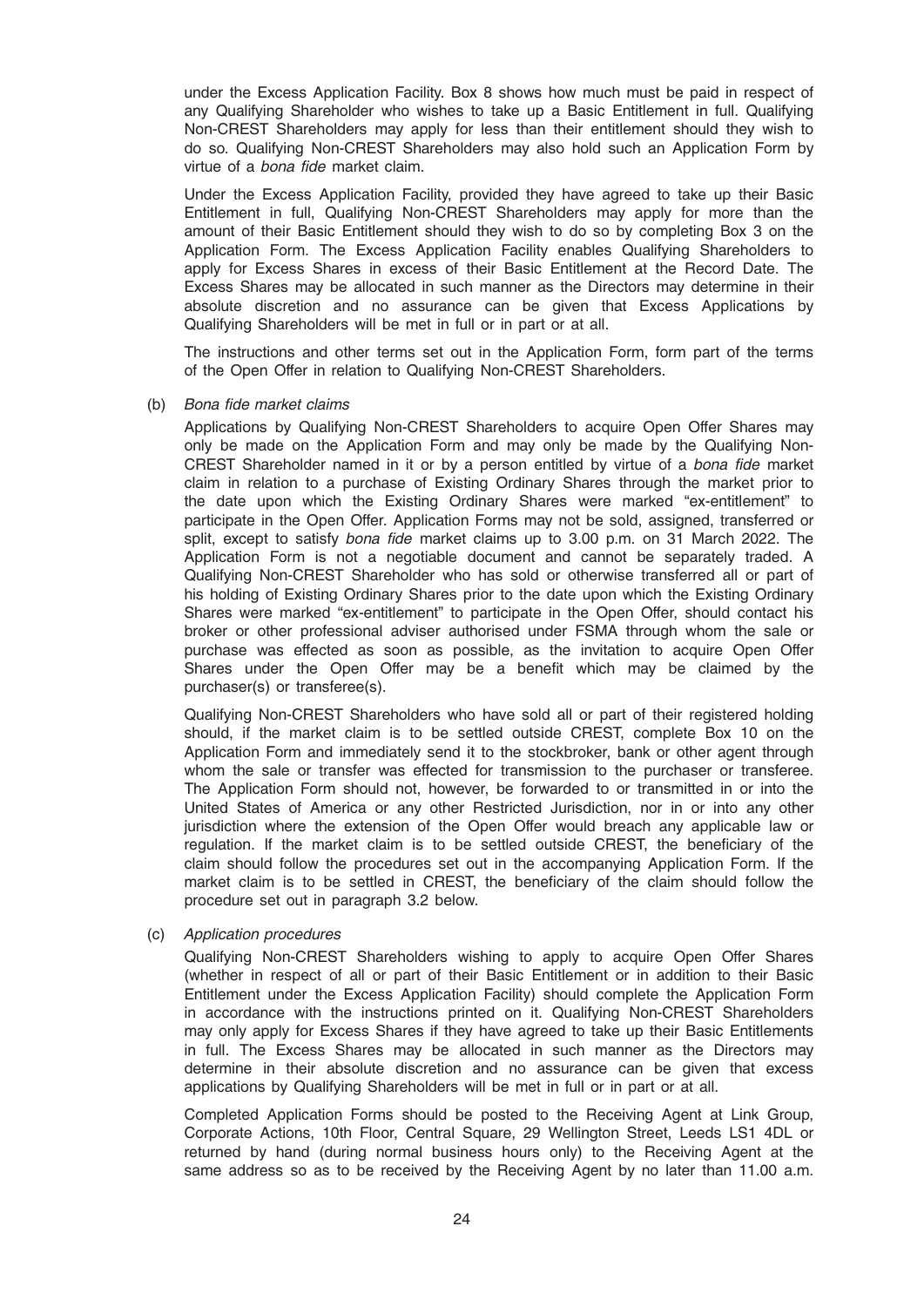on 4 April 2022. The Company reserves the right to treat any application not strictly complying with the terms and conditions of application as nevertheless valid. The Company further reserves the right (but shall not be obliged) to accept either Application Forms or remittances received after 11.00 a.m. on 4 April 2022. Qualifying Non-CREST Shareholders should note that applications, once made, will be irrevocable and receipt thereof will not be acknowledged. Multiple applications will not be accepted. If an Application Form is being sent by first-class post in the UK, Qualifying Shareholders are recommended to allow at least four Business Days for delivery.

The Company may in its sole discretion, but shall not be obliged to, treat an Application Form as valid and binding on the person by whom or on whose behalf it is lodged, even if not completed in accordance with the relevant instructions or not accompanied by a valid power of attorney where required, or if it otherwise does not strictly comply with the terms and conditions of the Open Offer. The Company further reserves the right (but shall not be obliged) to accept either:

- (i) Application Forms received after 11.00 a.m. on 4 April 2022; or
- (ii) applications in respect of which remittances are received before 11.00 a.m. on 4 April 2022 from authorised persons (as defined in FSMA) specifying the Open Offer Shares applied for and undertaking to lodge the Application Form in due course but, in any event, within two Business Days.

All documents and remittances sent by post by, to, from or on behalf of an applicant (or as the applicant may direct) will be sent entirely at the applicant's own risk.

(d) Payments

All payments must be in pounds sterling and made by cheque made payable to Link Market Services Limited RE: Borders & Southern Petroleum plc – Open Offer A/C. Cheques must be drawn on a bank or building society or branch of a bank or building society in the United Kingdom or the British Isles which is either a settlement member of the Cheque and Credit Clearing Company Limited or the CHAPS Clearing Company Limited or which has arranged for its cheques to be cleared through the facilities provided by any of those companies or committees and must bear the appropriate sort code in the top right-hand corner and must be for the full amount payable on application. Third party cheques may not be accepted with the exception of building society cheques where the building society or bank has confirmed the name of the account holder by stamping or endorsing the back of the cheque to confirm that the relevant Qualifying Shareholder has title to the underlying funds. The account name should be the same as that shown on the application. Post-dated cheques will not be accepted.

Cheques will be presented for payment upon receipt. The Company reserves the right to instruct Link Group to seek special clearance of cheques to allow the Company to obtain value for remittances at the earliest opportunity (and withhold definitive share certificates (or crediting to the relevant member account, as applicable) pending clearance thereof). No interest will be paid on payments. It is a term of the Open Offer that cheques shall be honoured on first presentation and the Company may elect to treat as invalid acceptances in respect of which cheques are not so honoured. All documents and cheques sent through the post will be sent at the risk of the sender. Payments via CHAPS, BACS or electronic transfer will not be accepted. If the Open Offer does not become unconditional, no Open Offer Shares will be issued and all monies will be returned (at the applicant's sole risk), without payment of interest, to applicants as soon as practicable following the lapse of the Open Offer.

If Open Offer Shares have already been issued to a Qualifying Non-Crest Shareholder and such Qualifying Non-Crest Shareholder's cheque is not honoured upon first presentation or such Qualifying Non-Crest Shareholder's application is subsequently otherwise deemed to be invalid, Link Group shall be authorised (in its absolute discretion as to manner, timing and terms) to make arrangements, on behalf of the Company, for the sale of such Qualifying Non-Crest Shareholder's Open Offer Shares and for the proceeds of sale (which for these purposes shall be deemed to be payments in respect of successful applications) to be paid to and retained by the Company.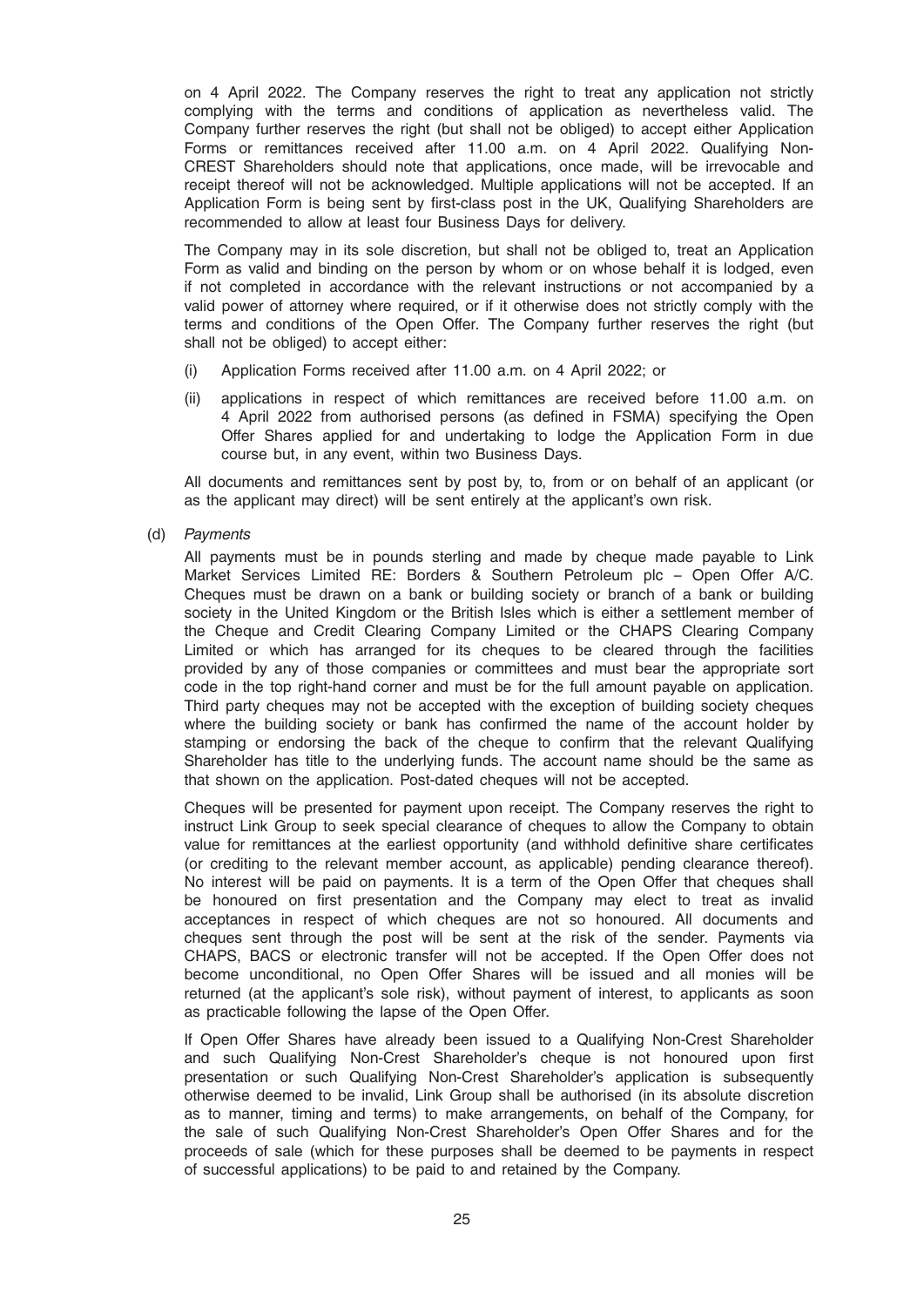### (e) Incorrect sums

If an Application Form encloses a payment for an incorrect sum, the Company reserves the right:

- (i) to reject the application in full and return the cheque or refund the payment to the Qualifying Non-CREST Shareholder in question; or
- (ii) in the case that an insufficient sum is paid, to treat the application as a valid application for such lesser whole number of Open Offer Shares as would be able to be applied for with that payment at the Issue Price, refunding any unutilised sum to the Qualifying Non-CREST Shareholder in question, save that any sums of less than £1.00 will be retained for the benefit of the Company; or
- (iii) in the case that an excess sum is paid, to treat the application as a valid application for all of the Open Offer Shares referred to in the Application Form, refunding any unutilised sums to the Qualifying Non-CREST Shareholder in question, save that any sums of less than £1.00 will be retained for the benefit of the Company.

All monies received by Link Group in respect of Open Offer Shares will be held in a separate noninterest bearing account.

#### (f) The Excess Application Facility

Provided they choose to take up their Basic Entitlement in full, the Excess Application Facility enables a Qualifying Non-CREST Shareholder to apply for Excess Shares. Qualifying Non-CREST Shareholders wishing to apply for Excess Shares may do so by completing Box 3 of the Application Form.

If applications under the Excess Application Facility are received for more than the total number of Open Offer Shares available following take up of Basic Entitlements, the Excess Shares will be scaled back in such manner as the Directors may determine in their absolute discretion. No assurance can be given that Excess Applications will be met in full or in part or at all. Qualifying Non-CREST Shareholders who wish to apply for Excess Shares must complete the Application Form in accordance with the instructions set out on the Application Form.

Should the Open Offer become unconditional and applications for Open Offer Shares exceed 69,156,914 Open Offer Shares, resulting in a scale back of applications, or should the Directors decide at their discretion to scale back the Open Offer for any other reason, each Qualifying Non-CREST Shareholder who has made a valid application for Excess Shares and from whom payment in full for the Excess Shares has been received will receive a pounds sterling amount equal to the number of Excess Shares applied and paid for but not allocated to the relevant Qualifying Non-CREST Shareholder multiplied by the Issue Price. Monies will be returned as soon as reasonably practicable thereafter, without payment of interest and at the applicant's sole risk.

Fractions of Excess Shares will not be issued under the Excess Application Facility and fractions of Excess Shares will be rounded down to the nearest whole number.

(g) Effect of application

All documents and remittances sent by post by, to, from, or on behalf of or to an applicant (or as the applicant may direct) will be sent entirely at the applicant's own risk. By completing and delivering an Application Form the applicant:

- (i) represents and warrants to the Company that he has the right, power and authority, and has taken all action necessary, to make the application under the Open Offer and to execute, deliver and exercise his rights, and perform his obligations under any contracts resulting therefrom and that he is not a person otherwise prevented by legal or regulatory restrictions from applying for Open Offer Shares or acting on behalf of any such person on a non-discretionary basis;
- (ii) agrees with the Company that all applications under the Open Offer and contracts resulting therefrom, and any non-contractual obligations related thereto, shall be governed by and construed in accordance with the laws of England;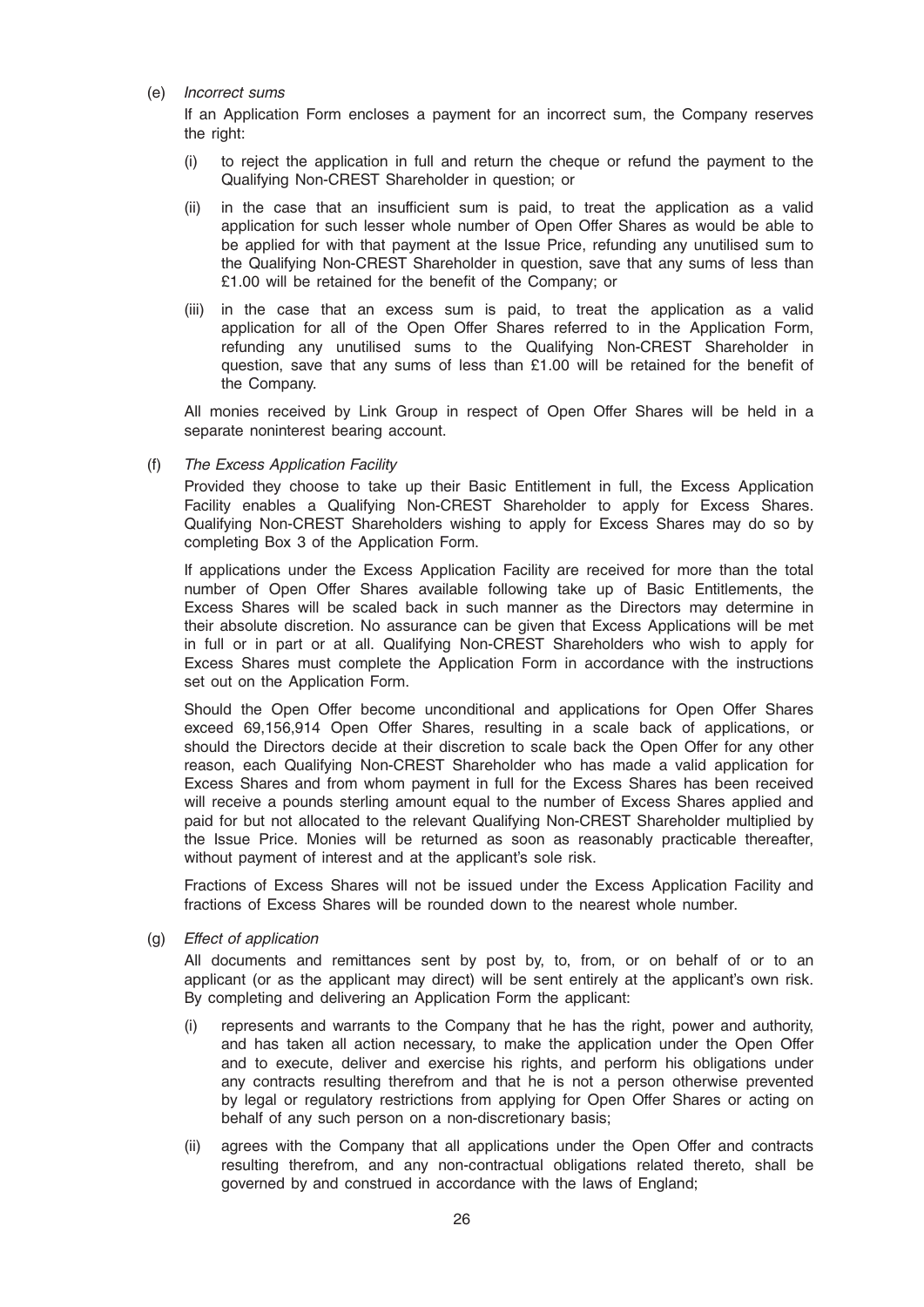- (iii) confirms to the Company that in making the application he is not relying on any information or representation in relation to the Company other than that contained in this document, and the applicant accordingly agrees that no person responsible solely or jointly for this document or any part thereof, or involved in the preparation thereof, shall have any liability for any such information or representation not so contained and further agrees that, having had the opportunity to read this document, he will be deemed to have had notice of all information in relation to the Company contained in this document (including information incorporated by reference);
- (iv) represents and warrants to the Company that he is the Qualifying Shareholder originally entitled to the Open Offer Entitlement;
- (v) represents and warrants to the Company that if he has received some or all of his Basic Entitlement from a person other than the Company he is entitled to apply under the Open Offer in relation to such Basic Entitlement by virtue of a bona fide market claim;
- (vi) requests that the Open Offer Shares, to which he will become entitled to have issued to him on the terms set out in this document and the Application Form;
- (vii) represents and warrants to the Company that he is not, nor is he applying on behalf of any person who is, in the United States or is a citizen or resident, or which is a corporation, partnership or other entity created or organised in or under any laws, of the United States of America, any other Restricted Jurisdiction or any other jurisdiction in which the application for Open Offer Shares is prevented by law and he is not applying with a view to re-offering, re-selling, taking-up, pledging, transferring, delivering or distributing any of the Open Offer Shares which are the subject of his application in any Restricted Jurisdiction or to, or for the benefit of a Shareholder who is a citizen or resident or which is a corporation, partnership or other entity created or organised in or under any laws of any Restricted Jurisdiction or any other jurisdiction in which the application for Open Offer Shares is prevented by law (except where proof satisfactory to the Company has been provided to the Company that he is able to accept the invitation by the Company free of any requirement which it (in its absolute discretion) regards as unduly burdensome), nor acting on behalf of any such person on a non-discretionary basis nor (a) person(s) otherwise prevented by legal or regulatory restrictions from applying for Open Offer Shares under the Open Offer;
- (viii) represents and warrants to the Company that he is not, and nor is he applying as nominee or agent for, a person who is or may be liable to notify and account for tax under the Stamp Duty Reserve Tax Regulations 1986 at any of the increased rates referred to the increased rates referred to in sections 67, 70, 93 or 96 (depositary receipts and clearance services) of the Finance Act 1986; and
- (ix) confirms that in making the application he is not relying and has not relied on the Company or any person affiliated with the Company in connection with any investigation of the accuracy of any information contained in this document or his investment decision.
- (h) Proxy

Qualifying Non-CREST Shareholders who do not want to take up or apply for the Open Offer Shares under the Open Offer should take no action and should not complete or return the Application Form. However, you are encouraged to vote at the General Meeting by completing and returning the enclosed Form of Proxy.

A Qualifying Non-CREST Shareholder who is also a CREST Member may elect to receive the Open Offer Shares to which he is entitled in uncertificated form in CREST. Please see paragraph 3.2(f) below for more information.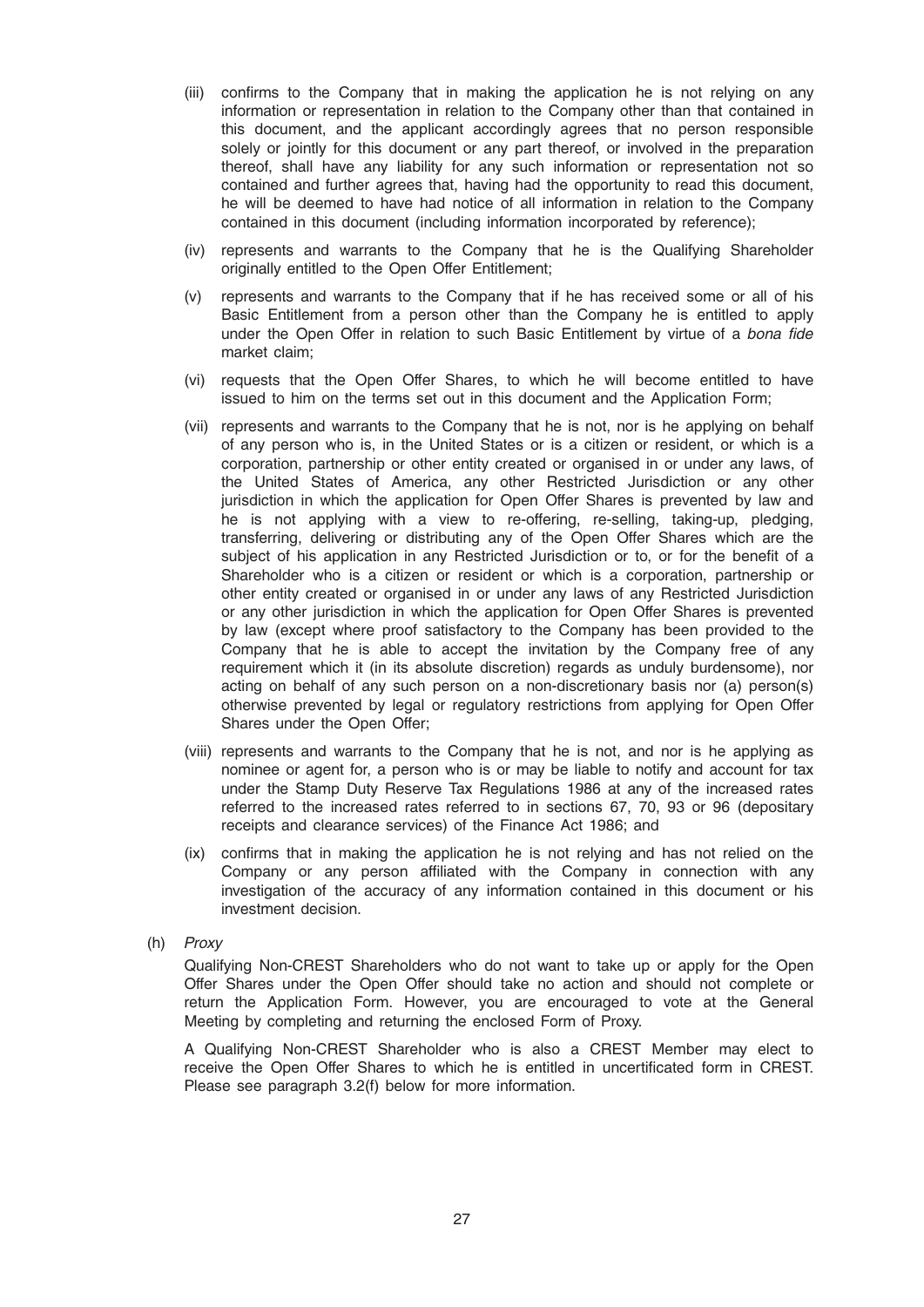# 3.2 If you have a Basic Entitlement credited to your stock account in CREST in respect of your entitlement under the Open Offer

(a) General

Subject to paragraph 6 of Part 3 in relation to certain Overseas Shareholders, each Qualifying CREST Shareholder will receive a credit to his stock account in CREST of his Basic Entitlement equal to the maximum number of Open Offer Shares for which he is entitled to apply under the Open Offer plus the number of Excess Shares for which he is entitled to apply under the Excess CREST Open Offer Entitlement. Entitlements to Open Offer Shares will be rounded down to the nearest whole number. Should the Open Offer become unconditional and applications for Open Offer Shares by Qualifying Shareholders under the Open Offer exceed 69,156,914 Open Offer Shares, the Excess Entitlement of Qualifying CREST Shareholders will be scaled back in accordance with paragraph (k) below. Any fractional entitlements to Open Offer Shares arising will be aggregated and made available under the Excess Application Facility.

The CREST stock account to be credited will be an account under the Participant ID and member account ID that apply to the Existing Ordinary Shares held on the Record Date by the Qualifying CREST Shareholder in respect of which the Basic Entitlements and Excess CREST Open Offer Entitlements have been allocated.

If for any reason the Basic Entitlements and/or the Excess CREST Open Offer Entitlements cannot be admitted to CREST by, or the stock accounts of Qualifying CREST Shareholders cannot be credited by 5.00 p.m. on 14 March 2022, or such later time and/or date as the Company may decide, an Application Form will be sent to each Qualifying CREST Shareholder in substitution for the Basic Entitlement and Excess CREST Open Offer Entitlement which should have been credited to his stock account in CREST. In these circumstances the expected timetable as set out in this document will be adjusted as appropriate and the provisions of this document applicable to Qualifying Non-CREST Shareholders with Application Forms will apply to Qualifying CREST Shareholders who receive an Application Form.

CREST Members who wish to apply to acquire some or all of their entitlements to Basic Shares and their Excess CREST Open Offer Entitlements should refer to the CREST Manual for further information on the CREST procedures referred to below. Should you need advice with regard to these procedures, please contact Link Group on 0371 664 0321. Calls are charged at the standard geographic rate and will vary by provider. Calls outside the United Kingdom will be charged at the applicable international rate. The helpline is open between 9.00 a.m. – 5.30 p.m., Monday to Friday excluding public holidays in England and Wales. Please note that Link Group cannot provide any financial, legal or tax advice and calls may be recorded and monitored for security and training purposes.

(b) Market claims

Each of the Basic Entitlements and Excess CREST Open Offer Entitlements will constitute a separate security for the purposes of CREST. Although Basic Entitlements and Excess CREST Open Offer Entitlements will be admitted to CREST and be enabled for settlement, applications in respect of Basic Entitlements and Excess CREST Open Offer Entitlements may only be made by the Qualifying Shareholder originally entitled or by a person entitled by virtue of a *bona fide* market claim transaction. Transactions identified by the CREST Claims Processing Unit as "cum" the Basic Entitlement and Excess CREST Open Offer Entitlements will generate an appropriate market claim transaction and the relevant Open Offer Entitlement(s) and Excess CREST Open Offer Entitlement(s) will thereafter be transferred accordingly.

#### (c) Unmatched Stock Event ("USE") instructions

Qualifying CREST Shareholders who are CREST Members and who want to apply for Open Offer Shares in respect of all or some of their Basic Entitlements and their Excess CREST Open Offer Entitlements in CREST must send (or, if they are CREST Sponsored Members, procure that their CREST Sponsor sends) an USE instruction to Euroclear which, on its settlement, will have the following effect: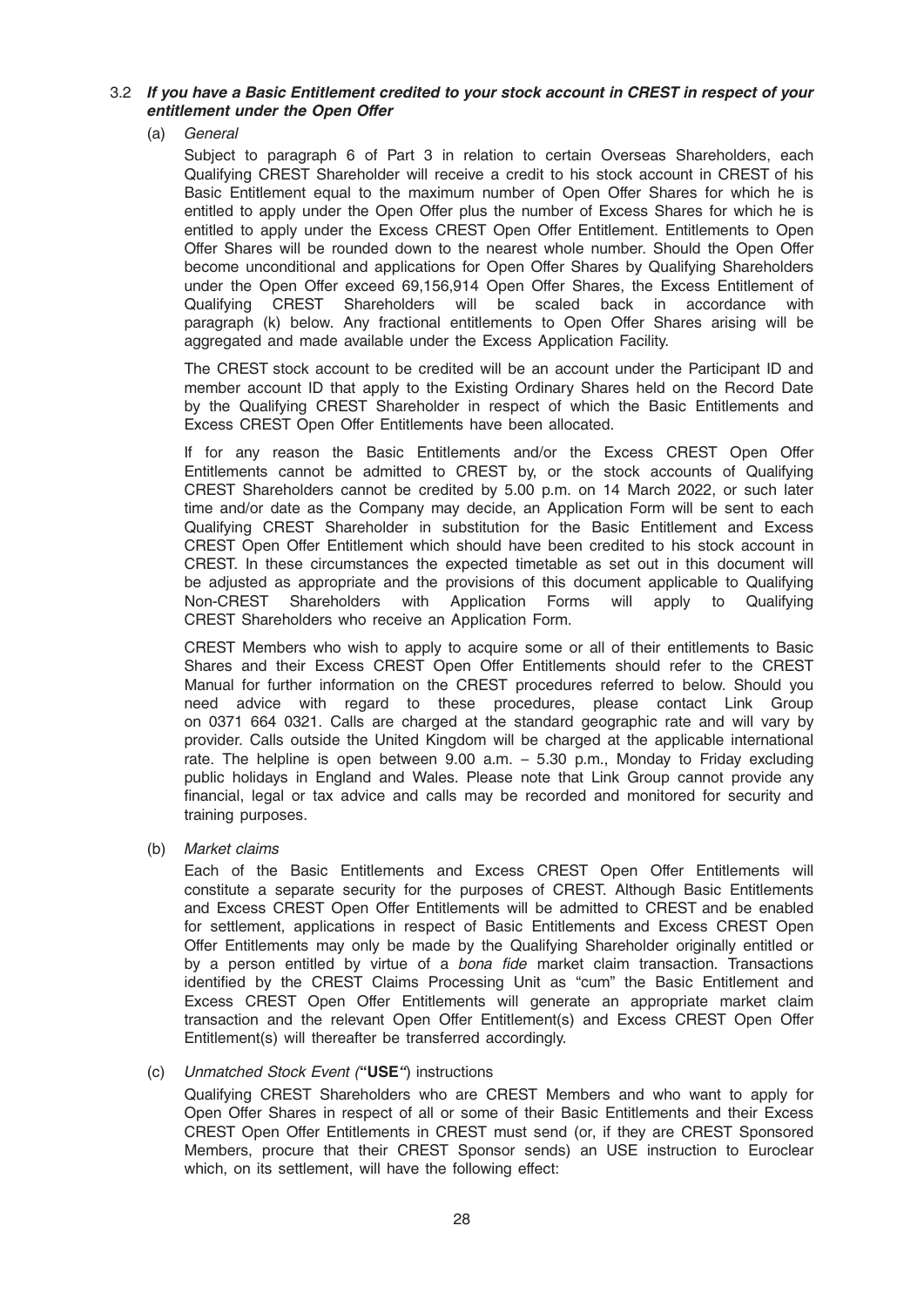- (i) the crediting of a stock account of Link Group under the Participant ID and member account ID specified below, with a number of Basic Entitlements and Excess CREST Open Offer Entitlements corresponding to the number of Open Offer Shares applied for; and
- (ii) the creation of a CREST payment, in accordance with the CREST payment arrangements, in favour of the payment bank of Link Group in respect of the amount specified in the USE instruction which must be the full amount payable on application for the number of Open Offer Shares so applied for.

#### (d) Content of USE instruction in respect of Basic Entitlements

The USE instruction must be properly authenticated in accordance with Euroclear's specifications and must contain, in addition to the other information that is required for settlement in CREST, the following details:

- (i) the number of Open Offer Shares for which application is being made (and hence the number of the Open Offer Entitlement(s) being delivered to Link Group);
- (ii) the ISIN of the Basic Entitlement, which is GB00BNHNND68;
- (iii) the CREST Participant ID of the accepting CREST Member;
- (iv) the CREST Member account ID of the accepting CREST Member from which the Basic Entitlements are to be debited;
- (v) the Participant ID of the Receiving Agent in its capacity as a CREST receiving agent, which is 7RA33;
- (vi) the member account ID of the Receiving Agent in its capacity as a CREST receiving agent, which is 21659BOR;
- (vii) the amount payable by means of a CREST payment on settlement of the USE instruction. This must be the full amount payable on application for the number of Open Offer Shares referred to in (i) above;
- (viii) the intended settlement date which must be on or before 11.00 a.m. on 4 April 2022; and
- (ix) the Corporate Action Number for the Open Offer. This will be available by viewing the relevant corporate action details in CREST.

In order for an application under the Open Offer to be valid, the USE instruction must comply with the requirements as to authentication and contents set out above and must settle on or before 11.00 a.m. on 4 April 2022. In order to assist prompt settlement of the USE instruction, CREST Members (or their sponsors, where applicable) may consider adding the following non-mandatory fields to the USE instruction:

- (i) a contact name and telephone number (in the free format shared note field); and
- (ii) a priority of at least 80.

CREST Members and, in the case of CREST Sponsored Members, their CREST Sponsors, should note that the last time at which a USE instruction may settle on 4 April 2022 in order to be valid is 11.00 a.m. on that day.

#### (e) Content of USE instruction in respect of Excess CREST Open Offer Entitlements

The USE instruction must be properly authenticated in accordance with Euroclear's specifications and must contain, in addition to the other information that is required for settlement in CREST, the following details:

- (i) the number of Excess Shares for which application is being made (and hence being delivered to Link Group);
- (ii) the ISIN of the Excess CREST Open Offer Entitlement, which is GB00BNHNNF82;
- (iii) the CREST Participant ID of the accepting CREST Member;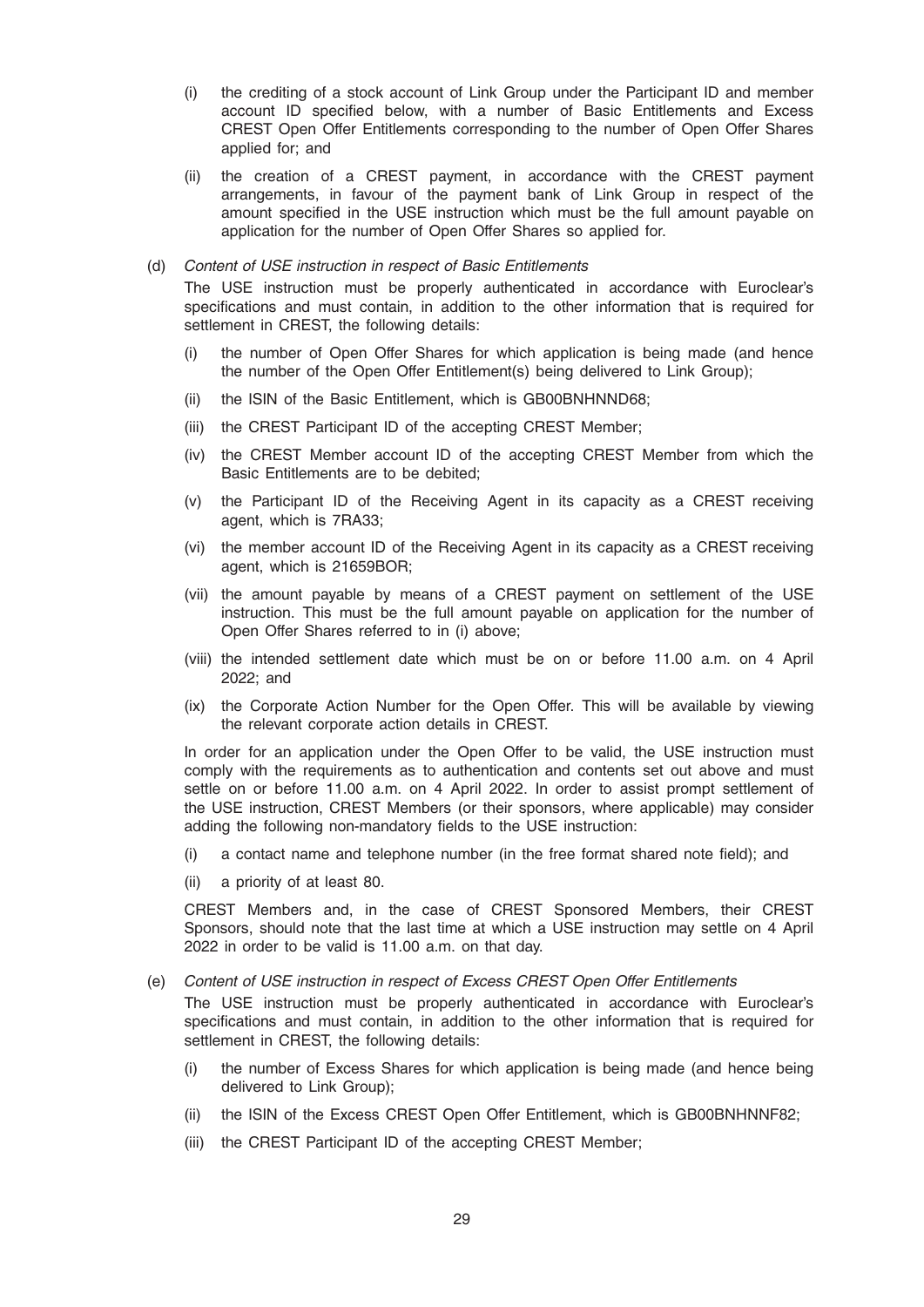- (iv) the CREST Member account ID of the accepting CREST Member from which the Excess CREST Open Offer Entitlements are to be debited;
- (v) the Participant ID of the Receiving Agent in its capacity as a CREST receiving agent, which is 7RA33;
- (vi) the member account ID of the Receiving Agent in its capacity as a CREST receiving agent, which is 21659BOR;
- (vii) the amount payable by means of a CREST payment on settlement of the USE instruction. This must be the full amount payable on application for the number of Open Offer Shares referred to in (i) above;
- (viii) the intended settlement date which must be on or before 11.00 a.m. on 4 April 2022; and
- (ix) the Corporate Action Number for the Open Offer. This will be available by viewing the relevant corporate action details in CREST.

In order for an application in respect of an Excess CREST Open Offer Entitlement under the Open Offer to be valid, the USE instruction must comply with the requirements as to authentication and contents set out above and must settle on or before 11.00 a.m. on 4 April 2022.

In order to assist prompt settlement of the USE instruction, CREST Members (or their sponsors, where applicable) may consider adding the following non-mandatory fields to the USE instruction:

- (x) a contract name and telephone number (in the free format shared note field); and
- (xi) a priority of at least 80.

CREST Members and, in the case of CREST Sponsored Members, their CREST Sponsors, should note that the last time at which a USE instruction may settle on 4 April 2022 in order to be valid is 11.00 a.m. on that day.

In the event that the Subscription and Open Offer do not become unconditional by 8.00 a.m. on 7 April 2022 (or such later time and date as the Company determines), the Open Offer will lapse, the Open Offer Entitlements admitted to CREST will be disabled and Link Group will refund the amount paid by a Qualifying CREST Shareholder by way of a CREST payment, without interest, as soon as practicable thereafter.

#### (f) Deposit of Basic Entitlements into, and withdrawal from, CREST

A Qualifying Non-CREST Shareholder's entitlement under the Open Offer as shown by the number of Basic Entitlements set out in his Application Form may be deposited into CREST (either into the account of the Qualifying Shareholder named in the Application Form or into the name of a person entitled by virtue of a bona fide market claim), provided that such Qualifying Non-CREST Shareholder is also a CREST Member. Similarly, Basic Entitlements and Excess CREST Open Offer Entitlements held in CREST may be withdrawn from CREST so that the entitlement under the Open Offer and entitlement to apply under the Excess Application Facility is reflected in an Application Form. Normal CREST procedures (including timings) apply in relation to any such deposit or withdrawal, subject (in the case of a deposit into CREST) as set out in the Application Form.

A holder of an Application Form who is proposing to deposit the entitlement set out in such form into CREST is recommended to ensure that the deposit procedures are implemented in sufficient time to enable the person holding or acquiring the Basic Entitlement and the entitlement to apply under the Excess Application Facility following their deposit into CREST to take all necessary steps in connection with taking up the entitlement prior to 11.00 a.m. on 4 April 2022. After depositing their Basic Entitlement into their CREST account, CREST holders will shortly thereafter receive a credit for their Excess CREST Open Offer Entitlement, which will be managed by Link Group.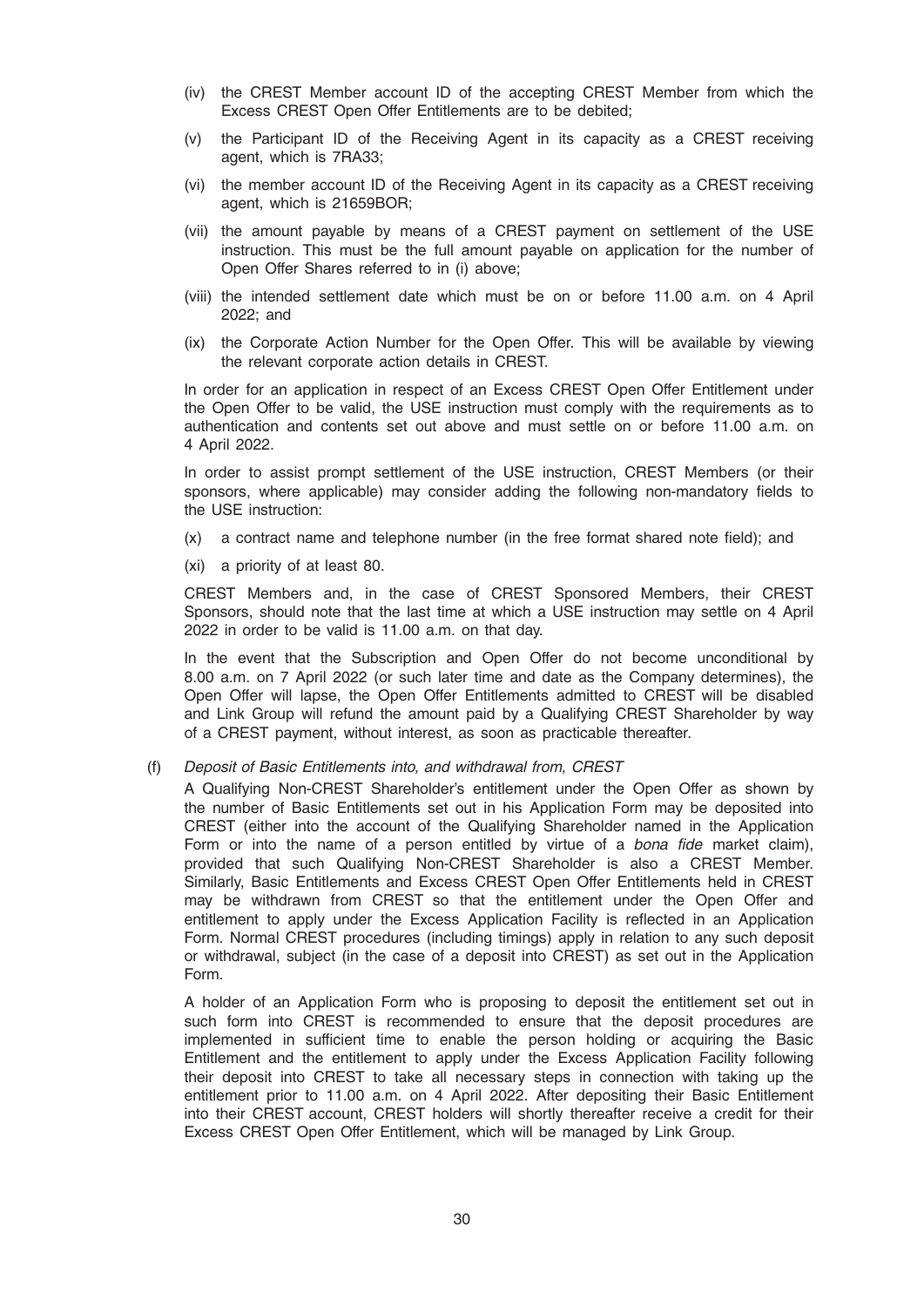In particular, having regard to normal processing times in CREST and on the part of Link Group, the recommended latest time for depositing an Application Form with the CREST Courier and Sorting Service, where the person entitled wishes to hold the entitlement under the Open Offer set out in such Application Form as Basic Entitlements and Excess CREST Open Offer Entitlements in CREST, is 3.00 p.m. on 30 March 2022 and the recommended latest time for receipt by Euroclear of a dematerialised instruction requesting withdrawal of Basic Entitlements and Excess CREST Open Offer Entitlements from CREST is 4.30 p.m. on 29 March 2022 in either case so as to enable the person acquiring or (as appropriate) holding the Basic Entitlements and the entitlement to apply under the Excess Application Facility following the deposit or withdrawal (whether as shown in an Application Form or held in CREST) to take all necessary steps in connection with applying in respect of the Basic Entitlement and the entitlement to apply for Excess Shares under the Excess Application Facility, as the case may be, prior to 11.00 a.m. on 4 April 2022.

Delivery of an Application Form with the CREST deposit form duly completed, whether in respect of a deposit into the account of the Qualifying Shareholder named in the Application Form or into the name of another person, shall constitute a representation and warranty to the Company and Link Group by the relevant CREST Member(s) that it/ they is/are not in breach of the provisions of the notes under the paragraph headed "Instructions for depositing entitlements under the Open Offer into CREST" on page 3 of the Application Form, and a declaration to the Company and Link Market Services from the relevant CREST Member(s) that it/they is/are not in the United States or citizen(s) or resident(s) of any Restricted Jurisdiction or any other jurisdiction in which the application for Open Offer Shares is prevented by law and, where such deposit is made by a beneficiary of a market claim, a representation and warranty that the relevant CREST Member(s) is/are entitled to apply under the Open Offer by virtue of a bona fide market claim.

(g) Validity of application

A USE instruction complying with the requirements as to authentication and contents set out above which settles by no later than 11.00 a.m. on 4 April 2022 will constitute a valid application under the Open Offer.

(h) CREST procedures and timings

CREST Members and (where applicable) their CREST Sponsors should note that Euroclear does not make available special procedures in CREST for any particular corporate action. Normal system timings and limitations will therefore apply in relation to the input of a USE instruction and its settlement in connection with the Open Offer. It is the responsibility of the CREST Member concerned to take (or, if the CREST Member is a CREST Sponsored Member, to procure that his CREST Sponsor takes) such action as shall be necessary to ensure that a valid application is made as stated above by 11.00 a.m. on 4 April 2022. In this connection CREST Members and (where applicable) their CREST Sponsors are referred in particular to those sections of the CREST Manual concerning practical limitations of the CREST system and timings.

(i) Proxy

If a Qualifying CREST Shareholder does not wish to apply for the Open Offer Shares under the Open Offer, they should take no action. They are, however, encouraged to vote at the General Meeting. Qualifying CREST Shareholders may appoint a proxy by completing and returning the enclosed Form of Proxy.

#### (j) Incorrect or incomplete applications

If a USE instruction includes a CREST payment for an incorrect sum, the Company, through Link Group, reserves the right: (i) to reject the application in full and refund the payment to the CREST Member in question (without interest); (ii) in the case that an insufficient sum is paid, to treat the application as a valid application for such lesser whole number of Open Offer Shares as would be able to be applied for with that payment at the Issue Price, refunding any unutilised sum to the CREST Member in question (without interest); and (iii) in the case that an excess sum is paid, to treat the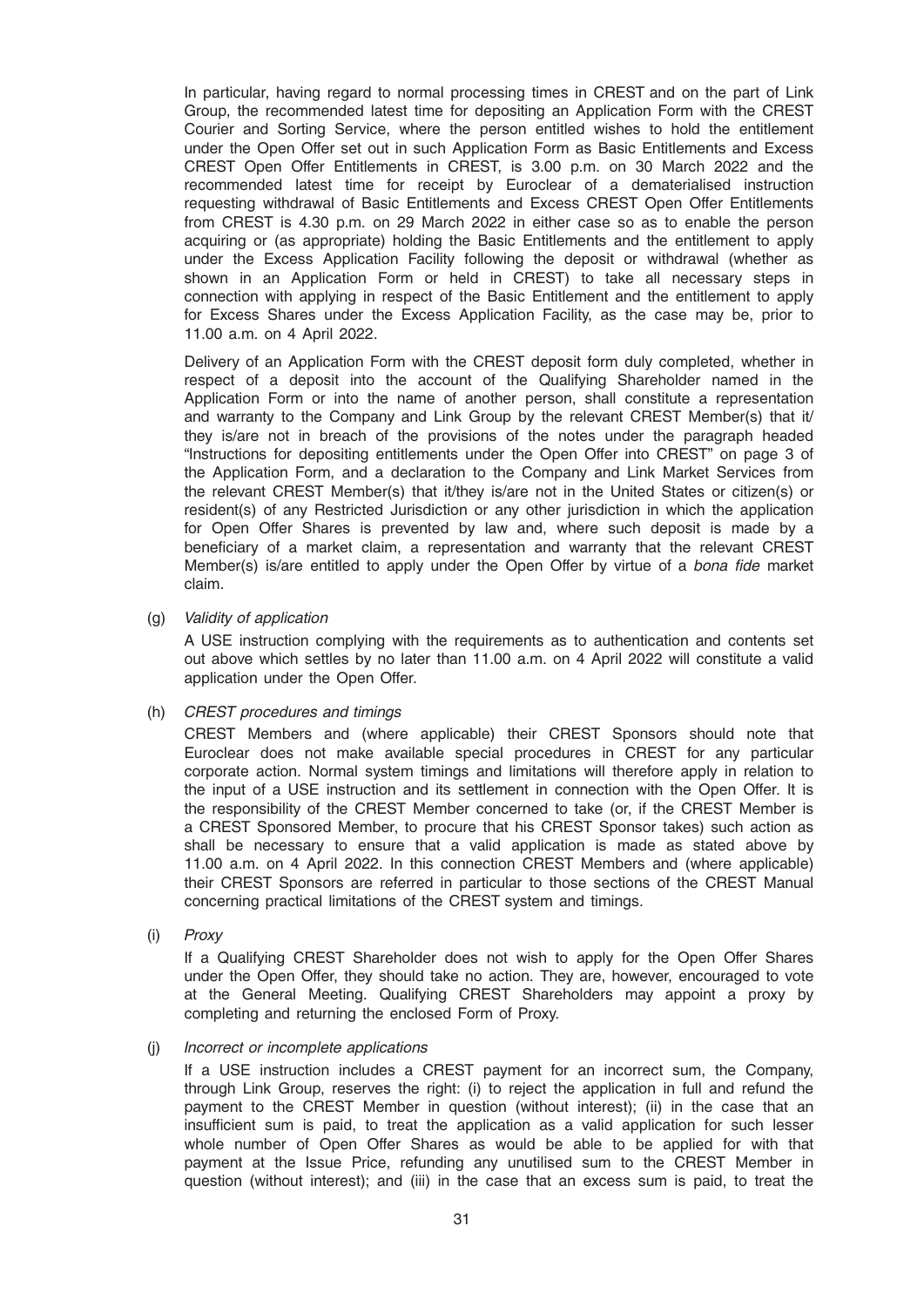application as a valid application for all the Open Offer Shares referred to in the USE instruction, refunding any unutilised sum to the CREST Member in question (without interest).

(k) The Excess Application Facility

The Excess Application Facility enables Qualifying CREST Shareholders, who have taken up all their Basic Entitlement in full, to apply for Excess Shares in excess of their Basic Entitlement as at the Record Date. If applications under the Excess Application Facility are received for more than the total number of Open Offer Shares available following take up of Basic Entitlements, the Excess Shares will be scaled back in such manner as the Directors may determine in their absolute discretion. No assurance can be given that excess applications by Qualifying Shareholders will be met in full or in part or at all. Excess CREST Open Offer Entitlements may not be sold or otherwise transferred. Subject as provided in paragraph 6 of this Part 3 in relation to Overseas Shareholders, the CREST accounts of Qualifying CREST Shareholders will be credited with Excess CREST Open Offer Entitlements to enable applications for Excess Shares to be settled through CREST. Qualifying CREST Shareholders should note that, although the Basic Entitlement and the Excess CREST Open Offer Entitlement will be admitted to CREST, they will have limited settlement capabilities. Neither the Basic Entitlement nor the Excess CREST Open Offer Entitlement will be tradable or listed and applications in respect of the Open Offer may only be made by the Qualifying Shareholders originally entitled or by a person entitled by virtue of a bona fide market claim.

To apply for Excess Shares pursuant to the Open Offer, Qualifying CREST Shareholders should follow the instructions above and must not return a paper form and cheque.

Should a transaction be identified by the CREST Claims Processing Unit as "cum" the Basic Entitlement and the relevant Basic Entitlement be transferred, the Excess CREST Open Offer Entitlement will not transfer with the Basic Entitlement claim but will be transferred as a separate claim. Should a Qualifying CREST Shareholder cease to hold all of his Existing Ordinary Shares as a result of one or more bona fide market claims, the Excess CREST Open Offer Entitlement credited to CREST and allocated to the relevant Qualifying Shareholder will be transferred to the purchaser. Please note that an additional USE instruction must be sent in respect of any application under the Excess CREST Open Offer Entitlement.

Should the Open Offer become unconditional and applications for Open Offer Shares by Qualifying Shareholders under the Open Offer exceed 69,156,914 Open Offer Shares, resulting in a scale back of applications under the Excess Application Facility, or should the Directors decide at their discretion to scale back the Open Offer for any other reason, each Qualifying CREST Shareholder who has made a valid application pursuant to his Excess CREST Open Offer Entitlement and from whom payment in full for the Excess Shares has been received will receive a pounds sterling amount equal to the number of Open Offer Shares validly applied and paid for but which are not allocated to the relevant Qualifying CREST Shareholder multiplied by the Issue Price. Monies will be returned as soon as reasonably practicable following the completion of the scale back, without payment of interest and at the applicant's sole risk by way of cheque or CREST payment, as appropriate. Fractions of Open Offer Shares will be aggregated and made available under the Excess Application Facility.

All enquiries in connection with the procedure for applications under the Excess Application Facility and your Excess CREST Open Offer Entitlement should be addressed to Link Group on 0371 664 0321. Calls are charged at the standard geographic rate and will vary by provider. Calls outside the United Kingdom will be charged at the applicable international rate. The helpline is open between 9.00 a.m. – 5.30 p.m., Monday to Friday excluding public holidays in England and Wales. Please note that Link Group cannot provide any financial, legal or tax advice and calls may be recorded and monitored for security and training purposes.

Fractions of Excess Shares will not be issued under the Excess Application Facility and fractions of Excess Shares will be rounded down to the nearest whole number.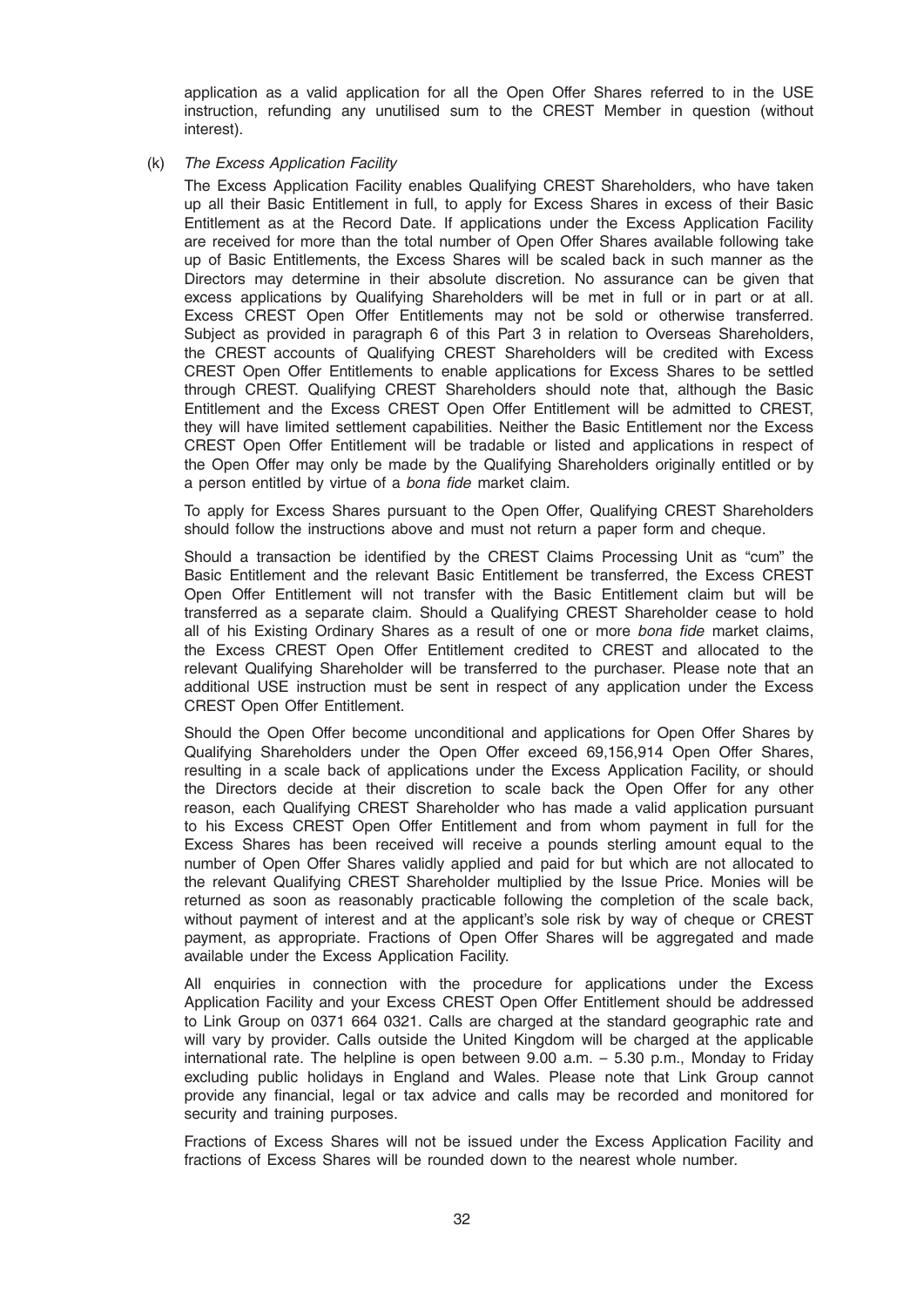#### (l) Effect of a valid application

A CREST Member who makes or is treated as making a valid application for some or all of his pro rata entitlement to the Open Offer Shares in accordance with the above procedures thereby:

- (i) represents and warrants to the Company and Link Group that he has the right, power and authority, and has taken all action necessary, to make the application under the Open Offer and to execute, deliver and exercise his rights, and perform his obligations, under any contracts resulting therefrom and that he is not a person otherwise prevented by legal or regulatory restrictions from applying for Open Offer Shares or acting on behalf of any such person on a non-discretionary basis;
- (ii) agrees to pay the amount payable on application in accordance with the above procedures by means of a CREST payment in accordance with the CREST payment arrangements (it being acknowledged that the payment to Link Group's payment bank in accordance with the CREST payment arrangements shall, to the extent of the payment, discharge in full the obligation of the CREST Member to pay to the Company the amount payable on application);
- (iii) agrees with the Company and Link Group that all applications under the Open Offer and contracts resulting therefrom, and only non-contractual obligations related thereto, under the Open Offer shall be governed by, and construed in accordance with, the laws of England;
- (iv) confirms to the Company and Link Group that in making the application he is not relying on any information or representation in relation to the Company other than that contained in this document, and the applicant accordingly agrees that no person responsible solely or jointly for this document or any part thereof, or involved in the preparation thereof, shall have any liability for any such information or representation not so contained and further agrees that, having had the opportunity to read this document, he will be deemed to have had notice of all the information in relation to the Company contained in this document (including information incorporated by reference);
- (v) represents and warrants that he is the Qualifying Shareholder originally entitled to the Open Offer Entitlements;
- (vi) represents and warrants to the Company and Link Group that if he has received some or all of his Open Offer Entitlements from a person other than the Company, he is entitled to apply under the Open Offer in relation to such Open Offer Entitlement by virtue of a bona fide market claim;
- (vii) requests that the Open Offer Shares to which he will become entitled be issued to him on the terms set out in this document, subject to the memorandum and articles of association of the Company from time to time;
- (viii) represents and warrants to the Company and Link Group that he is not, nor is he applying on behalf of any Shareholder who is, in the United States or is a citizen or resident, or which is a corporation, partnership or other entity created or organised in or under any laws, of the United States of America, any other Restricted Jurisdiction or any other jurisdiction in which the application for Open Offer Shares is prevented by law and he is not applying with a view to re-offering, re-selling, taking-up, pledging, transferring, delivering or distributing any of the Open Offer Shares which are the subject of his application in any Restricted Jurisdiction or to, or for the benefit of, a Shareholder who is a citizen or resident or which is a corporation, partnership or other entity created or organised in or under any laws of any Restricted Jurisdiction or any other jurisdiction in which the application for Open Offer Shares is prevented by law (except where proof satisfactory to the Company has been provided to the Company that he is able to accept the invitation by the Company free of any requirement which it (in its absolute discretion) regards as unduly burdensome), nor acting on behalf of any such person on a nondiscretionary basis nor (a) person(s) otherwise prevented by legal or regulatory restrictions from applying for Open Offer Shares under the Open Offer;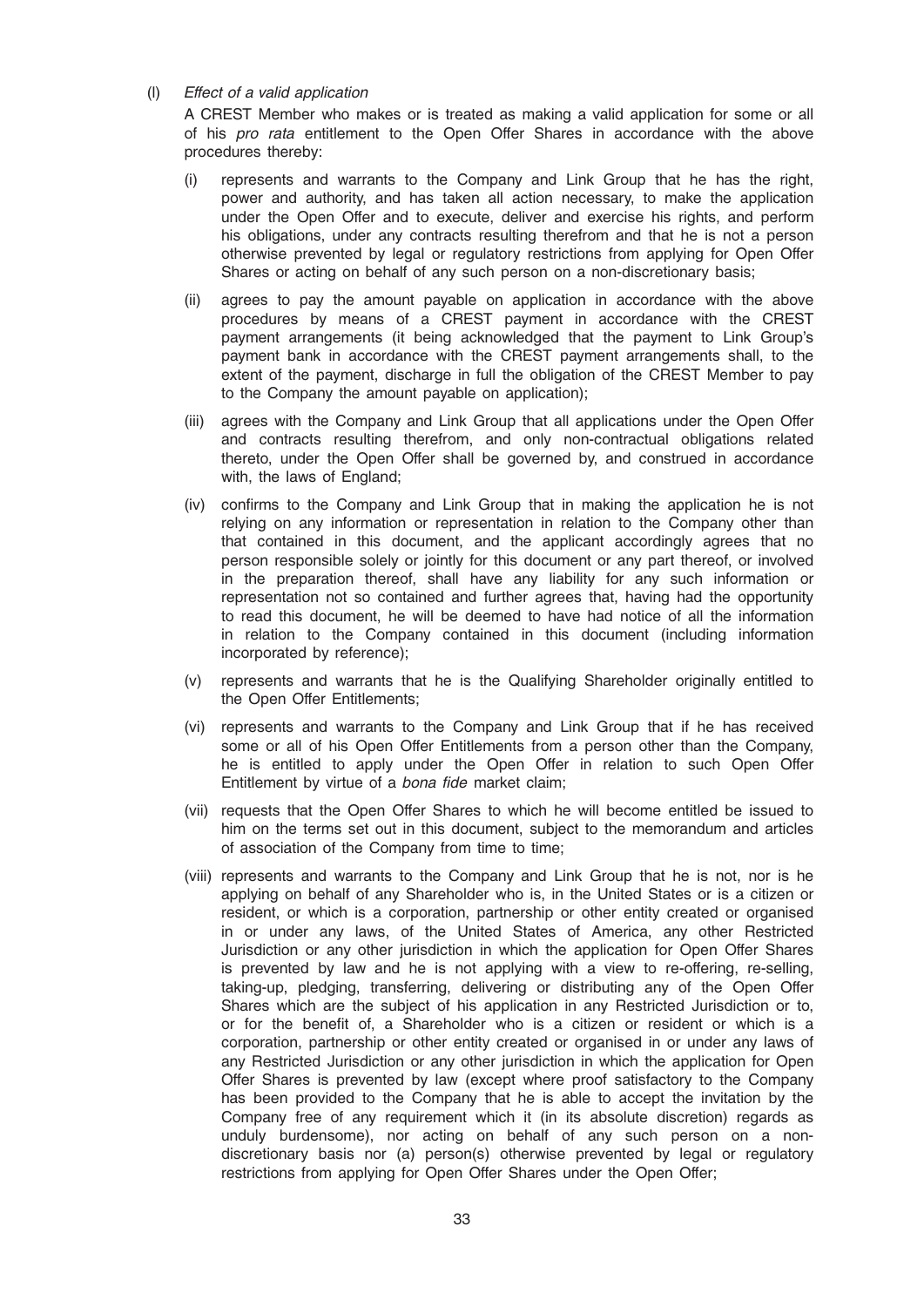- (ix) represents and warrants that he is not, and nor is he applying as nominee or agent for, a person who is or may be liable to notify and account for tax under the Stamp Duty Reserve Tax Regulations 1986 at any of the increased rates referred to in sections 67, 70, 93 or 96 (depositary receipts and clearance services) of the Finance Act 1986; and
- (x) confirms that in making the application he is not relying and has not relied on Link Group or any person affiliated with the Company or Link Group in connection with any investigation of the accuracy of any information contained in this document or his investment decision.
- (m) Company's discretion as to the rejection and validity of applications The Company may in its sole discretion:
	- (i) treat as valid (and binding on the CREST Member concerned) an application which does not comply in all respects with the requirements as to validity set out or referred to in this Part 3;
	- (ii) accept an alternative properly authenticated dematerialised instruction from a CREST Member or (where applicable) a CREST Sponsor as constituting a valid application in substitution for or in addition to a USE instruction and subject to such further terms and conditions as the Company may determine;
	- (iii) treat a properly authenticated dematerialised instruction (in this sub-paragraph the "first instruction") as not constituting a valid application if, at the time at which Link Group receives a properly authenticated dematerialised instruction giving details of the first instruction or thereafter, either the Link Group has received actual notice from Euroclear of any of the matters specified in Regulation 35(5)(a) of the CREST Regulations in relation to the first instruction. These matters include notice that any information contained in the first instruction was incorrect or notice of lack of authority to send the first instruction; and
	- (iv) accept an alternative instruction or notification from a CREST Member or CREST Sponsored Member or (where applicable) a CREST Sponsor, or extend the time for settlement of a USE instruction or any alternative instruction or notification, in the event that, for reasons or due to circumstances outside the control of any CREST Member or CREST Sponsored Member or (where applicable) CREST Sponsor, the CREST Member or CREST Sponsored Member is unable validly to apply for Open Offer Shares by means of the above procedures. In normal circumstances, this discretion is only likely to be exercised in the event of any interruption, failure or breakdown of CREST (or any part of CREST) or on the part of the facilities and/or systems operated by Link Group in connection with CREST.
- (n) Lapse of the Open Offer

In the event that the Open Offer does not become unconditional by 8.00 a.m. on 7 April 2022 or such later time and date as the Company may agree (being no later than 8.00 a.m. on 14 April 2022), the Open Offer will lapse, the Open Offer Entitlements admitted to CREST will be disabled and Link Group will refund the amount paid by a Qualifying CREST Shareholder by way of a CREST payment, without interest, as soon as practicable thereafter.

# 4. Money Laundering Regulations

# 4.1 Holders of Application Forms

To ensure compliance with the Money Laundering Regulations, Link Group may require, at its absolute discretion, verification of the identity of the person by whom or on whose behalf the Application Form is lodged with payment (which requirements are referred to below as the "verification of identity requirements"). If the Application Form is submitted by a UK regulated broker or intermediary acting as agent and which is itself subject to the Money Laundering Regulations, any verification of identity requirements is the responsibility of such broker or intermediary and not of Link Group. In such case, the lodging agent's stamp should be inserted on the Application Form.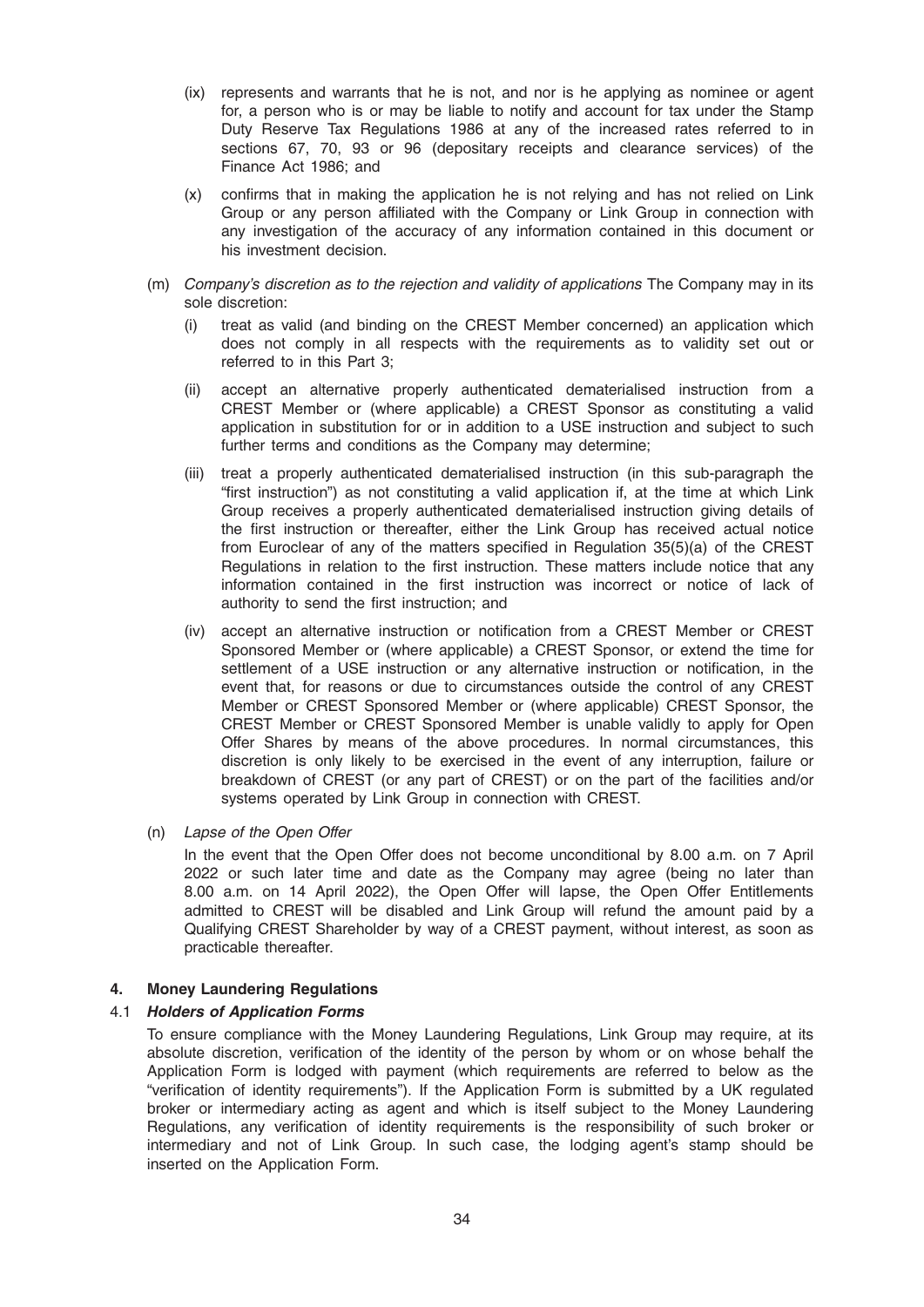The person lodging the Application Form with payment and in accordance with the other terms as described above (the "acceptor"), including any person who appears to Link Group to be acting on behalf of some other person, accepts the Open Offer in respect of such number of Open Offer Shares as is referred to therein (for the purposes of this paragraph 4 the "relevant Open Offer Shares") shall thereby be deemed to agree to provide Link Group with such information and other evidence as they may require to satisfy the verification of identity requirements.

If Link Group determines that the verification of identity requirements apply to any acceptor or application, the relevant Open Offer Shares (notwithstanding any other term of the Open Offer) will not be issued to the relevant acceptor unless and until the verification of identity requirements have been satisfied in respect of that acceptor or application and Link Group is entitled, in its absolute discretion, to determine whether the verification of identity requirements apply to any acceptor or application and whether such requirements have been satisfied, and neither Link Group nor the Company will be liable to any person for any loss or damage suffered or incurred (or alleged), directly or indirectly, as a result of the exercise of such discretion.

If the verification of identity requirements apply, failure to provide the necessary evidence of identity within a reasonable time may result in delays in the despatch of share certificates or in crediting CREST accounts. If, within a reasonable time following a request for verification of identity, Link Group has not received evidence satisfactory to it as aforesaid, the Company may, in its absolute discretion, treat the relevant application as invalid, in which event the monies payable on acceptance of the Open Offer will be returned (at the acceptor's risk) without interest to the account of the bank or building society on which the relevant cheque was drawn.

Submission of an Application Form with the appropriate remittance will constitute a warranty to each of the Company and Link Group from the applicant that the Money Laundering Regulations will not be breached by application of such remittance.

The verification of identity requirements will not usually apply:

- (i) if the applicant is an organisation required to comply with the Money Laundering, Terrorist Financing and Transfer of Funds (Information on the Payer) Regulations 2017;
- (ii) if the acceptor is a regulated United Kingdom broker or intermediary acting as agent and is itself subject to the Money Laundering Regulations;
- (iii) if the applicant (not being an applicant who delivers his application in person) makes payment by way of a cheque drawn on an account in the applicant's name; or
- (iv) if the aggregate subscription price for the Open Offer Shares is less than  $€15,000$  (or equivalent pounds sterling amount).

In other cases, the verification of identity requirements may apply. Satisfaction of these requirements may be facilitated in the following ways:

- (v) if payment is made by cheque in sterling drawn on a branch in the United Kingdom of a bank or building society which bears a UK bank sort code number in the top right hand corner the following applies. Cheques should be made payable to "Link Market Services Limited RE: Borders & Southern Petroleum plc – Open Offer A/C" in respect of an application by a Qualifying Shareholder and crossed "A/C Payee Only". Third party cheques may not be accepted with the exception of building society cheques where the building society or bank has confirmed the name of the account holder by stamping or endorsing the back of the cheque to such effect. The account name should be the same as that shown on the Application Form; or
- (vi) if the Application Form is lodged with payment by an agent which is an organisation of the kind referred to in (i) above or which is subject to anti-money laundering regulation in a country which is a member of the Financial Action Task Force, the agent should provide with the Application Form written confirmation that it has that status and a written assurance that it has obtained and recorded evidence of the identity of the person for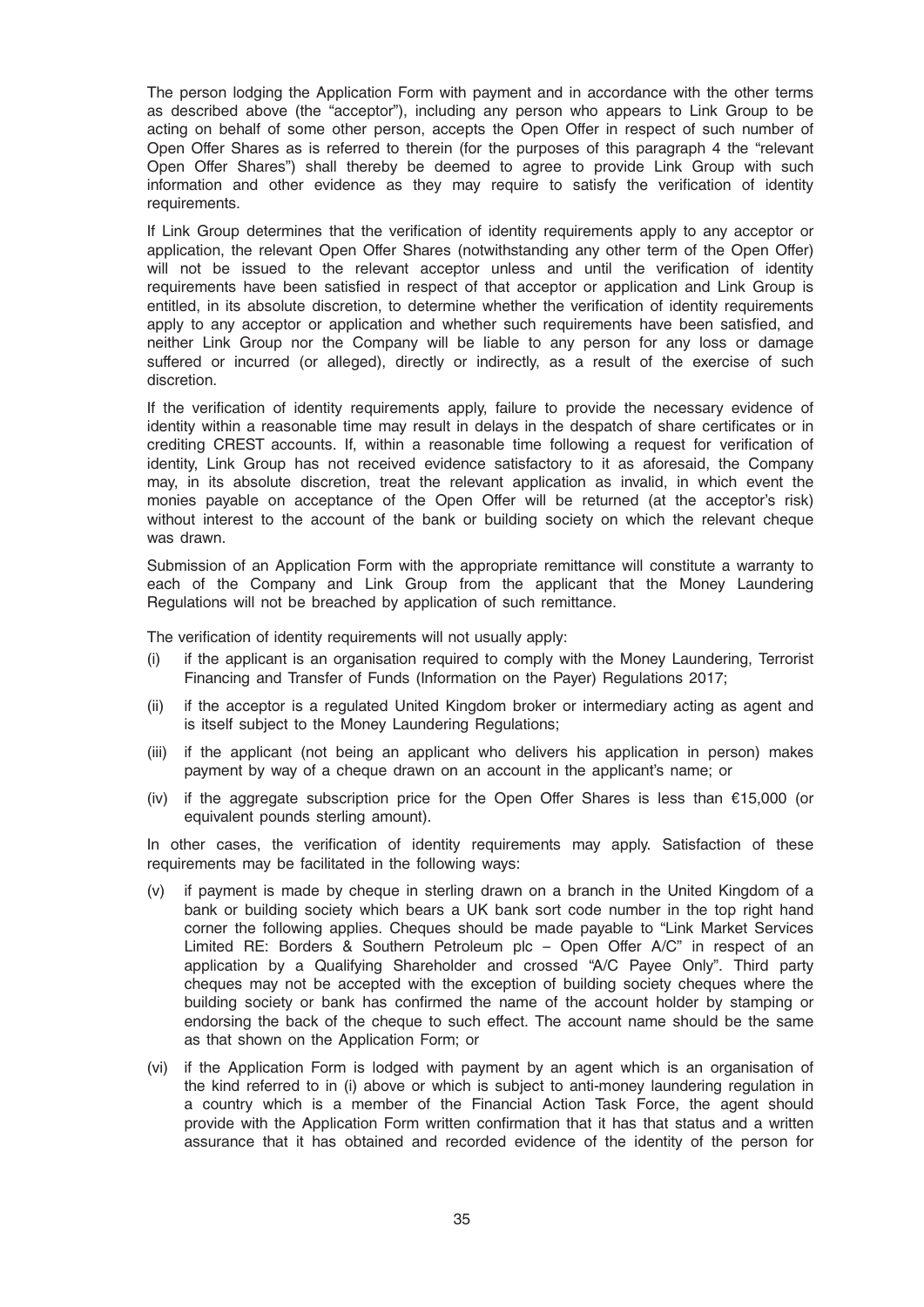whom it acts and that it will on demand make such evidence available to Link Group. If the agent is not such an organisation, it should contact Link Group, Corporate Actions, 10th Floor, Central Square, 29 Wellington Street, Leeds LS1 4DL.

To confirm the acceptability of any written assurance referred to in (vi) above, or in any other case, the acceptor should contact Link Group on 0371 664 0321. Calls are charged at the standard geographic rate and will vary by provider. Calls outside the United Kingdom will be charged at the applicable international rate. The helpline is open between 9.00 a.m. – 5.30 p.m., Monday to Friday excluding public holidays in England and Wales. Please note that Link Group cannot provide any financial, legal or tax advice and calls may be recorded and monitored for security and training purposes.

If the Application Form(s) is/are lodged by hand by the acceptor in person, or if the Application Form(s) in respect of Open Offer Shares is/are lodged by hand by the acceptor and the accompanying payment is not the acceptor's own cheque, he or she should ensure that he or she has with him or her evidence of identity bearing his or her photograph (for example, his or her passport) and separate evidence of his or her address.

If, within a reasonable period of time following a request for verification of identity, and in any case by no later than 11.00 a.m. on 4 April 2022, Link Group has not received evidence satisfactory to it as aforesaid, Link Group may, at its discretion, as agent of the Company, reject the relevant application, in which event the monies submitted in respect of that application will be returned without interest to the account at the payee bank from which such monies were originally debited (without prejudice to the rights of the Company to undertake proceedings to recover monies in respect of the loss suffered by it as a result of the failure to produce satisfactory evidence as aforesaid).

# 4.2 Open Offer Entitlements in CREST

If you hold your Open Offer Entitlement in CREST and apply for Open Offer Shares in respect of some or all of your Open Offer Entitlement as agent for one or more persons and you are not a UK or EU regulated person or institution (e.g. a UK financial institution), then, irrespective of the value of the application, Link Group is obliged to take reasonable measures to establish the identity of the person or persons on whose behalf you are making the application. You must therefore contact Link Group before sending any USE or other instruction so that appropriate measures may be taken.

Submission of a USE instruction which on its settlement constitutes a valid application as described above constitutes a warranty and undertaking by the applicant to provide promptly to Link Group such information as may be specified by Link Group as being required for the purposes of the Money Laundering Regulations. Pending the provision of evidence satisfactory to Link Group as to identity, who may in its absolute discretion take, or omit to take, such action as it may determine to prevent or delay issue of the Open Offer Shares concerned. If satisfactory evidence of identity has not been provided within a reasonable time, then the application for the Open Offer Shares represented by the USE instruction will not be valid. This is without prejudice to the right of the Company to take proceedings to recover any loss suffered by it as a result of failure to provide satisfactory evidence.

#### 5. Admission, settlement and dealings

The result of the Open Offer is expected to be announced on 5 April 2022. Applications will be made to the London Stock Exchange for the Open Offer Shares to be admitted to trading on AIM. Subject to the passing of the Resolutions and the Subscription and Open Offer becoming unconditional in all respects (save only as to Admission), it is expected that Admission will become effective and that dealings in the Open Offer Shares, fully paid, will commence at 8.00 a.m. on 7 April 2022.

The Existing Ordinary Shares are already admitted to CREST. No further application for admission to CREST is accordingly required for the Open Offer Shares. All such shares, when issued and fully paid, may be held and transferred by means of CREST.

Open Offer Entitlements held in CREST are expected to be disabled in all respects after 11.00 a.m. on 4 April 2022 (the latest date for applications under the Open Offer). If the condition(s) to the Open Offer described above are satisfied, Open Offer Shares will be issued in uncertificated form to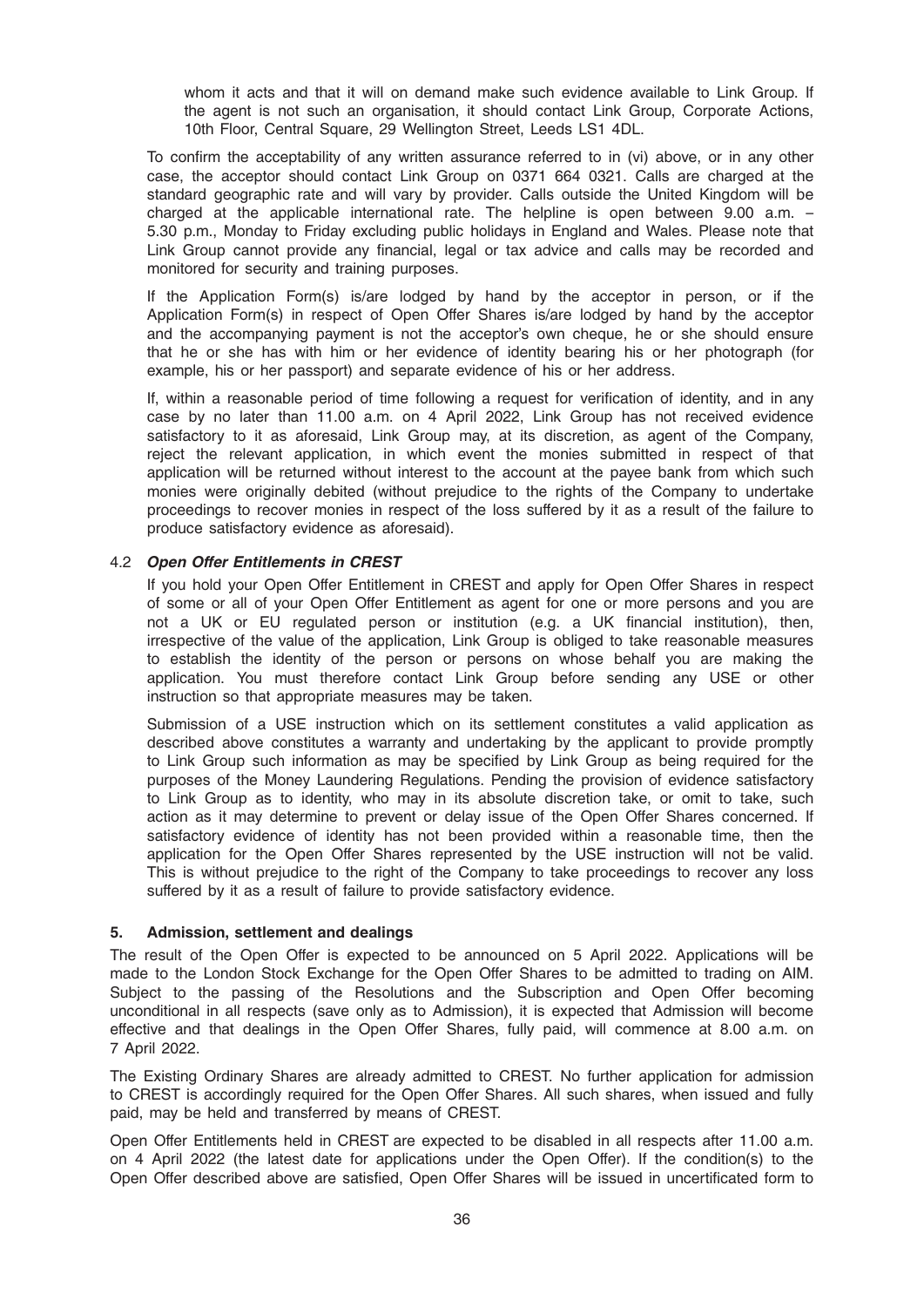those persons who submitted a valid application for Open Offer Shares by utilising the CREST application procedures and whose applications have been accepted by the Company.

On 30 March 2022, Link Group will instruct Euroclear to credit the appropriate stock accounts of such persons with such persons' entitlements to Open Offer Shares with effect from Admission. The stock accounts to be credited will be accounts under the same CREST Participant IDs and CREST Member account IDs in respect of which the USE instruction was given. Notwithstanding any other provision of this document, the Company reserves the right to send Qualifying CREST Shareholders an Application Form instead of crediting the relevant stock account with Open Offer Entitlements, and to allot and/or issue any Open Offer Shares in certificated form. In normal circumstances, this right is only likely to be exercised in the event of any interruption, failure or breakdown of CREST (or of any part of CREST) or on the part of the facilities and/or systems operated by Link Group in connection with CREST.

No temporary documents of title will be issued and transfers will be certified against the UK share register of the Company. All documents or remittances sent by, to, from or on behalf of applicants, or as they may direct, will (in the latter case) be sent through the post and will (in both cases) be at the risk of the applicant. For more information as to the procedure for application, Qualifying Non-CREST Shareholders are referred to paragraph 3.1 above and their respective Application Form.

# 6. Overseas Shareholders

The comments set out in this paragraph 6 are intended as a general guide only and any Overseas Shareholders who are in any doubt as to their position should consult their professional advisers without delay.

# 6.1 General

The distribution of this document and the making or acceptance of the Open Offer to or by persons who have registered addresses in, or who are resident or ordinarily resident in, or citizens of, or which are corporations, partnerships or other entities created or organised under the laws of countries other than the United Kingdom or to persons who are nominees of or custodians, trustees or guardians for citizens, residents in or nationals of, countries other than the United Kingdom, may be affected by the laws or regulatory requirements of the relevant jurisdictions. Those persons should consult their professional advisers as to whether they require any governmental or other consents or need to observe any applicable legal requirement or other formalities to enable them to apply for Open Offer Shares under the Open Offer.

No action has been or will be taken by the Company or any other person, to permit a public offering or distribution of this document (or any other offering or publicity materials or application form(s) relating to the Open Offer Shares) in any jurisdiction where action for that purpose may be required other than in the United Kingdom. Receipt of this document and/or an Application Form and/or a credit of an Open Offer Entitlement to a stock account in CREST will not constitute an invitation or offer of securities for subscription, sale or purchase in whose jurisdictions in which it would be illegal to make such an invitation or offer without such action and, in those circumstances, this document and/or the Application Form must be treated as sent for information only and should not be copied or redistributed.

Application Forms will not be sent to, and Open Offer Entitlements will not be credited to stock accounts in CREST of, persons with registered addresses in the United States or another Restricted Jurisdiction or their agent or intermediary, except where the Company is satisfied that such action would not result in the contravention of any registration or other legal requirement in any jurisdiction.

No person receiving a copy of this document and/or an Application Form and/or a credit of Open Offer Entitlements to a stock account in CREST in any territory other than the United Kingdom may treat the same as constituting an invitation or offer to him or her, nor should he or she in any event use any such Application Form and/or credit of Open Offer Entitlements to a stock account in CREST unless, in the relevant territory, such an invitation or offer could lawfully be made to him or her and such Application Form and/or credit of Open Offer Entitlements to a stock account in CREST could lawfully be used, and any transaction resulting from such use could be effected, without contravention of any registration or other legal or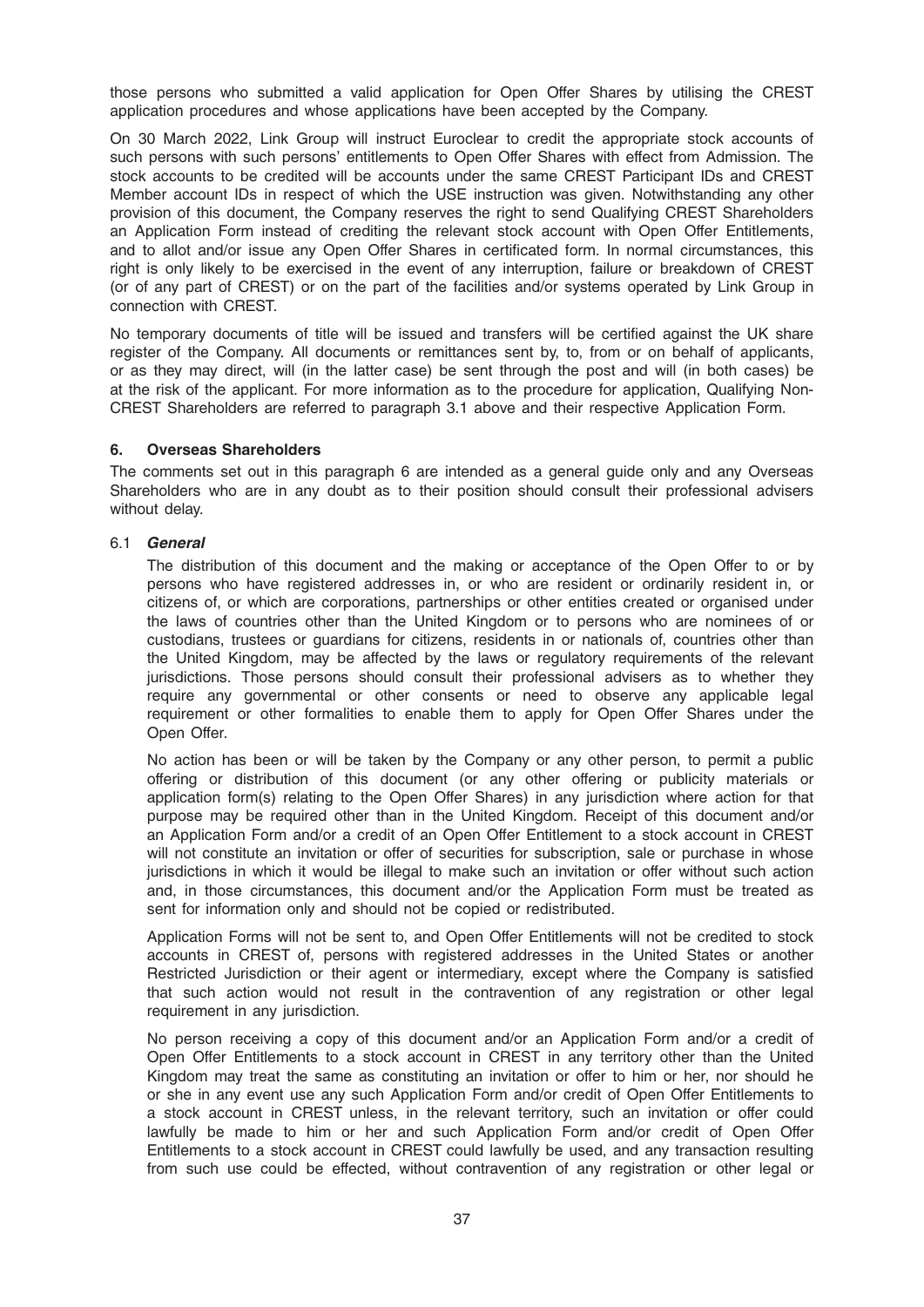regulatory requirements, in each case without further action by the Company or any other person. In circumstances where an invitation or offer would contravene any registration or other legal or regulatory requirements, this document and/or the Application Form must be treated as sent for information only and should not be copied or redistributed.

It is the responsibility of any person (including, without limitation, custodians, agents, nominees and trustees) outside the United Kingdom wishing to apply for Open Offer Shares under the Open Offer to satisfy themselves as to the full observance of the laws of any relevant territory in connection therewith, including obtaining any governmental or other consents that may be required, observing any other formalities required to be observed in such territory and paying any issue, transfer or other taxes due in such territory.

Neither the Company nor any of its representatives is making any representation to any offeree or purchaser of the Open Offer Shares regarding the legality of an investment in the Open Offer Shares by such offeree or purchaser under the laws applicable to such offeree or purchaser.

Persons (including, without limitation, custodians, agents, nominees and trustees) receiving a copy of this document and/or an Application Form and/or a credit of Open Offer Entitlements to a stock account in CREST, in connection with the Open Offer or otherwise, should not distribute or send either of those documents nor transfer Open Offer Entitlements in or into any jurisdiction where to do so would or might contravene local securities laws or regulations. If a copy of this document and/or an Application Form and/or a credit of Open Offer Entitlements to a stock account in CREST is received by any person in any such territory, or by his or her custodian, agent, nominee or trustee, he or she must not seek to apply for Open Offer Shares in respect of the Open Offer unless the Company determines that such action would not violate applicable legal or regulatory requirements. Any person (including, without limitation, custodians, agents, nominees and trustees) who does forward a copy of this document and/or an Application Form and/or transfers Open Offer Entitlements into any such territory, whether pursuant to a contractual or legal obligation or otherwise, should draw the attention of the recipient to the contents of this Part 3 and specifically the contents of this paragraph 6.

The Company reserves the right to treat as invalid any application or purported application for Open Offer Shares that appears to the Company or its agents to have been executed, effected or dispatched from the United States or another Restricted Jurisdiction or in a manner that may involve a breach of the laws or regulations of any other jurisdiction or if the Company or its agents believe that the same may violate applicable legal or regulatory requirements or if it provides an address for delivery of the share certificates of Open Offer Shares or, in the case of a credit of Open Offer Entitlements, Open Offer Entitlements to a stock account in CREST, to a CREST Member whose registered address would be in the United States or another Restricted Jurisdiction or any other jurisdiction outside the United Kingdom in which it would be unlawful to deliver such share certificates or make such a credit.

Notwithstanding any other provision of this document or the relevant Application Form, the Company reserves the right to permit any person to apply for Open Offer Shares in respect of the Open Offer if the Company, in its sole and absolute discretion, is satisfied that the transaction in question is exempt from, or not subject to, the legislation or regulations giving rise to the restrictions in question.

Overseas Shareholders who wish, and are permitted, to apply for Open Offer Shares should note that payment must be made in sterling denominated cheques or, where such Overseas Shareholder is a Qualifying CREST Shareholder, through CREST. Due to restrictions under the securities laws of the United States and the other Restricted Jurisdictions, and subject to certain exceptions, Qualifying Shareholders in the United States or who have registered addresses in, or who are resident or ordinarily resident in, or citizens of, any Restricted Jurisdiction will not qualify to participate in the Open Offer and will not be sent an Application Form nor will their stock accounts in CREST be credited with Open Offer Entitlements. No public offer of Open Offer Shares is being made by virtue of this document or the Application Form in the United States or any other Restricted Jurisdiction. Receipt of this document and/or an Application Form and/or a credit of an Open Offer Entitlement to a stock account in CREST will not constitute an invitation or offer of securities for subscription, sale or purchase in those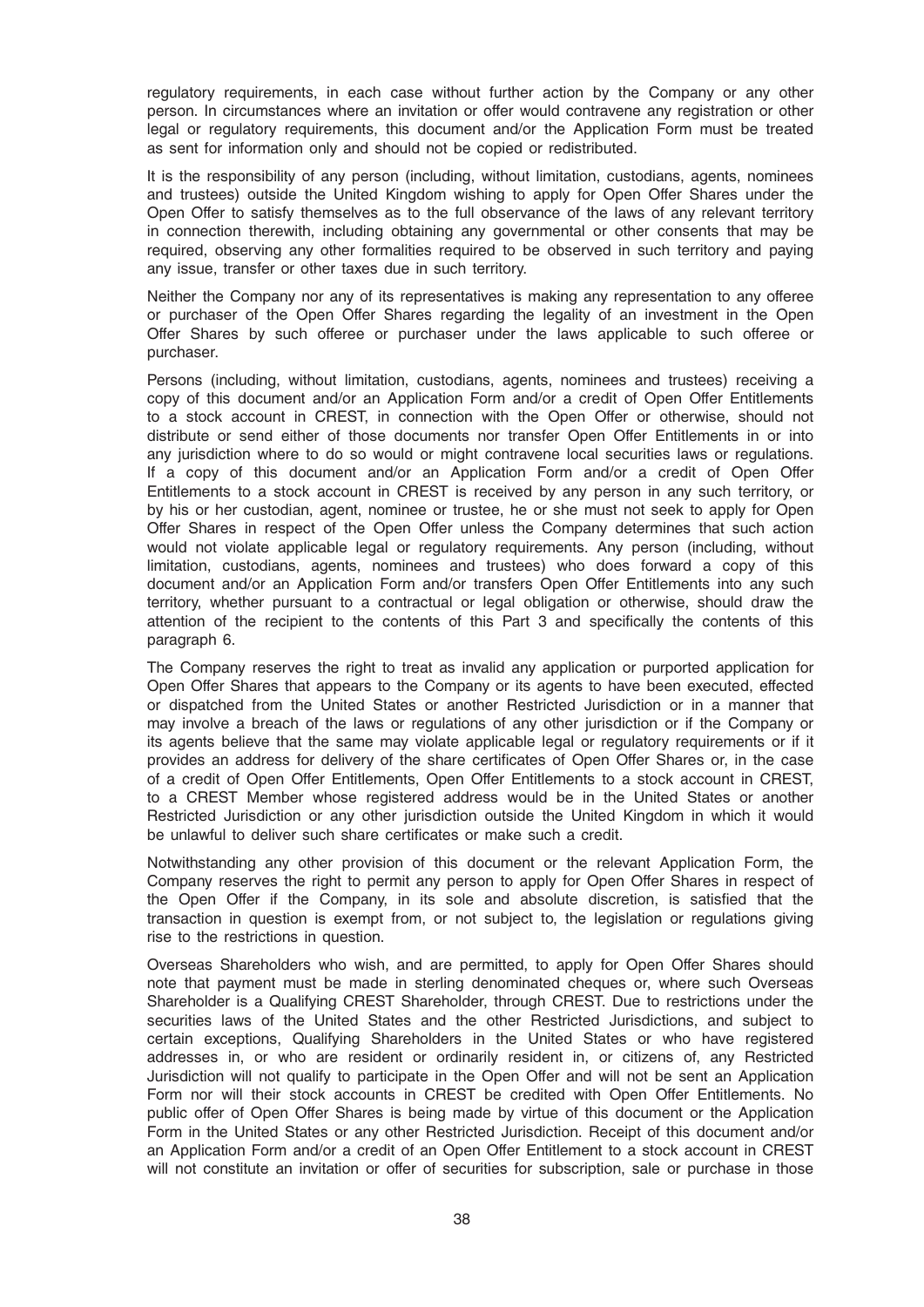jurisdictions in which it would be illegal to make such an invitation or offer and, in those circumstances, this document and/or the Application Form must be treated as sent for information only and should not be copied or redistributed.

#### 6.2 United States

The offer and sale of the New Ordinary Shares have not been and will not be registered under the Securities Act or with any securities regulatory authority of any state or other jurisdiction of the United States and, accordingly, the New Ordinary Shares may not be offered or sold, re-sold, taken up, pledged, transferred, delivered or distributed, directly or indirectly, within the United States except in compliance with an exemption from the registration requirements of the Securities Act and in compliance with any applicable securities laws of any state or other jurisdiction of the United States.

The Company is not extending the Open Offer into the United States and neither this document nor the Application Form constitutes or will constitute an offer or an invitation to apply for or an offer or an invitation to acquire any New Ordinary Shares in the United States. Neither this document nor an Application Form will be sent to, and no New Ordinary Shares will be credited to a stock account in CREST of, any Qualifying Shareholder with a registered address in the United States. Application Forms sent from or postmarked in the United States will be deemed to be invalid and all persons acquiring New Ordinary Shares and wishing to hold such New Ordinary Shares in registered form must provide an address for registration of the New Ordinary Shares outside the United States.

Any person who acquires New Ordinary Shares will be deemed to have declared, warranted and agreed, by accepting delivery of this document or the Application Form and delivery of the New Ordinary Shares, that he is not, and that at the time of acquiring the New Ordinary Shares he will not be, in the United States or acting on behalf of, or for the account or benefit of, a person in the United States.

The Company reserves the right to treat as invalid any Application Form that appears to the Company or its agents to have been executed in, or despatched from, the United States, or that provides an address in the United States for the receipt of New Ordinary Shares, or which does not make the warranty set out in the Application Form to the effect that the person completing the Application Form does not have a registered address and is not otherwise located in the United States and is not acquiring the New Ordinary Shares with a view to the offer, sale, resale, transfer, delivery or distribution, directly or indirectly, of any such New Ordinary Shares in the United States or where the Company believes acceptance of such Application Form may violate applicable legal or regulatory requirements.

The Company will not be bound to allot or issue any New Ordinary Shares to any person with an address in, or who is otherwise located in, the United States in whose favour an Application Form or any New Ordinary Shares may be transferred. In addition, the Company reserves the right to reject any USE instruction sent by or on behalf of any CREST Member with a registered address in the United States in respect of the New Ordinary Shares.

In addition, until 40 days after the commencement of the Open Offer, any offer, sale or transfer of the New Ordinary Shares within the United States by a dealer (whether or not participating in the Open Offer) may violate the registration requirements of the Securities Act.

#### 6.3 Other Restricted Jurisdictions

Due to restrictions under the securities laws of the Restricted Jurisdictions and subject to certain exemptions, Shareholders who have registered addresses in, or who are resident or ordinarily resident in, or citizens of, any Restricted Jurisdiction will not qualify to participate in the Open Offer and will not be sent an Application Form nor will their stock accounts in CREST be credited with Open Offer Entitlements. The Open Offer Shares have not been and will not be registered under the relevant laws of any Restricted Jurisdiction or any state, province or territory thereof and may not be offered, sold, resold, delivered or distributed, directly or indirectly, in or into any Restricted Jurisdiction or to, or for the account or benefit of, any person with a registered address in, or who is resident or ordinarily resident in, or a citizen of, any Restricted Jurisdiction except pursuant to an applicable exemption.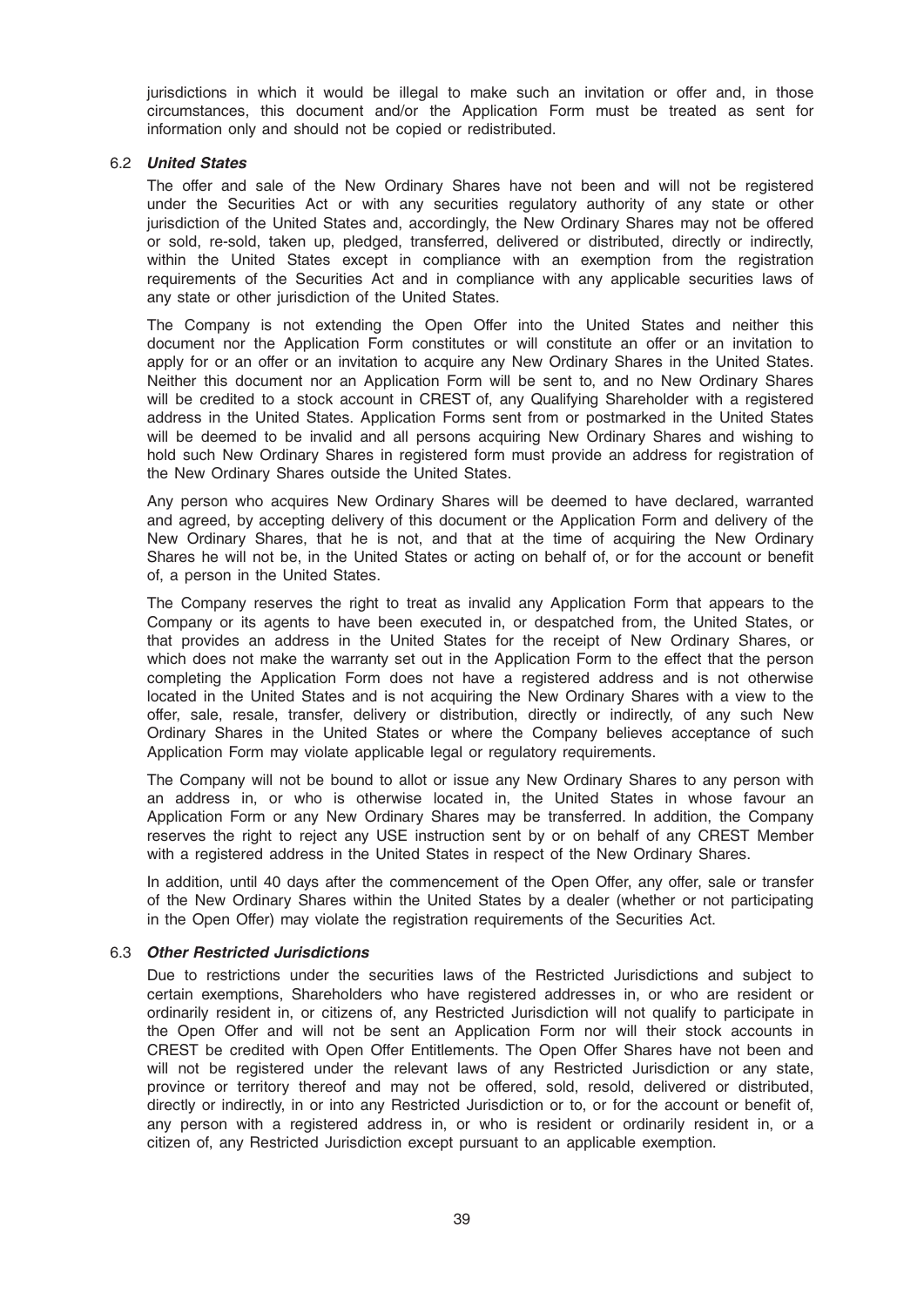No offer or invitation to apply for Open Offer Shares is being made by virtue of this document or the Application Form into any Restricted Jurisdiction.

# 6.4 Other overseas territories

Application Forms will be sent to Qualifying Non-CREST Shareholders and Open Offer Entitlements will be credited to the stock account in CREST of Qualifying CREST Shareholders. Qualifying Shareholders in jurisdictions other than the United States or the other Restricted Jurisdictions may, subject to the laws of their relevant jurisdiction, take up Open Offer Shares under the Open Offer in accordance with the instructions set out in this document and the Application Form. Qualifying Shareholders who have registered addresses in, or who are resident or ordinarily resident in, or citizens of, countries other than the United Kingdom should, however, consult appropriate professional advisers as to whether they require any governmental or other consents or need to observe any further formalities to enable them to apply for any Open Offer Shares in respect of the Open Offer.

# 6.5 Representations and warranties relating to Overseas Shareholders

# (a) Qualifying Non-CREST Shareholders

Any person completing and returning an Application Form or requesting registration of the Open Offer Shares comprised therein represents and warrants to the Company and Link Group that, except where proof has been provided to the Company's satisfaction that such person's use of the Application Form will not result in the contravention of any applicable legal requirements in any jurisdiction: (i) such person is not requesting registration of the relevant Open Offer Shares from within the United States or any Restricted Jurisdiction; (ii) such person is not in any territory in which it is unlawful to make or accept an offer to acquire Open Offer Shares in respect of the Open Offer or to use the Application Form in any manner in which such person has used or will use it; (iii) such person is not acting on a non-discretionary basis for a person located within any Restricted Jurisdiction (except as agreed with the Company) or any territory referred to in (ii) above at the time the instruction to accept was given; and (iv) such person is not acquiring Open Offer Shares with a view to offer, sell, resell, transfer, deliver or distribute, directly or indirectly, any such Open Offer Shares into any of the above territories. The Company and/or Link Group may treat as invalid any acceptance or purported acceptance of the allotment of Open Offer Shares comprised in an Application Form if it: (i) appears to the Company or its agents to have been executed, effected or dispatched from the United States or a Restricted Jurisdiction or in a manner that may involve a breach of the laws or regulations of any jurisdiction or if the Company or its agents believe that the same may violate applicable legal or regulatory requirements; or (ii) provides an address in the United States or another Restricted Jurisdiction for delivery of the share certificates of Open Offer Shares (or any other jurisdiction outside the United Kingdom in which it would be unlawful to deliver such share certificates); or (iii) purports to exclude the warranty required by this sub-paragraph (a).

# (b) Qualifying CREST Shareholders

A CREST Member or CREST Sponsored Member who makes a valid acceptance in accordance with the procedures set out in this Part 3 represents and warrants to the Company that, except where proof has been provided to the Company's satisfaction that such person's acceptance will not result in the contravention of any applicable legal requirement in any jurisdiction: (i) he or she is not in the United States or any other Restricted Jurisdiction; (ii) he or she is not in any territory in which it is unlawful to make or accept an offer to acquire Open Offer Shares; (iii) he or she is not accepting on a non-discretionary basis for a person located in any Restricted Jurisdiction (except as otherwise agreed with the Company) or any territory referred to in (ii) above at the time the instruction to accept was given; and (iv) he or she is not acquiring any Open Offer Shares with a view to offer, sell, resell, transfer, delivery or distribute, directly or indirectly, any such Open Offer Shares into any of the above territories.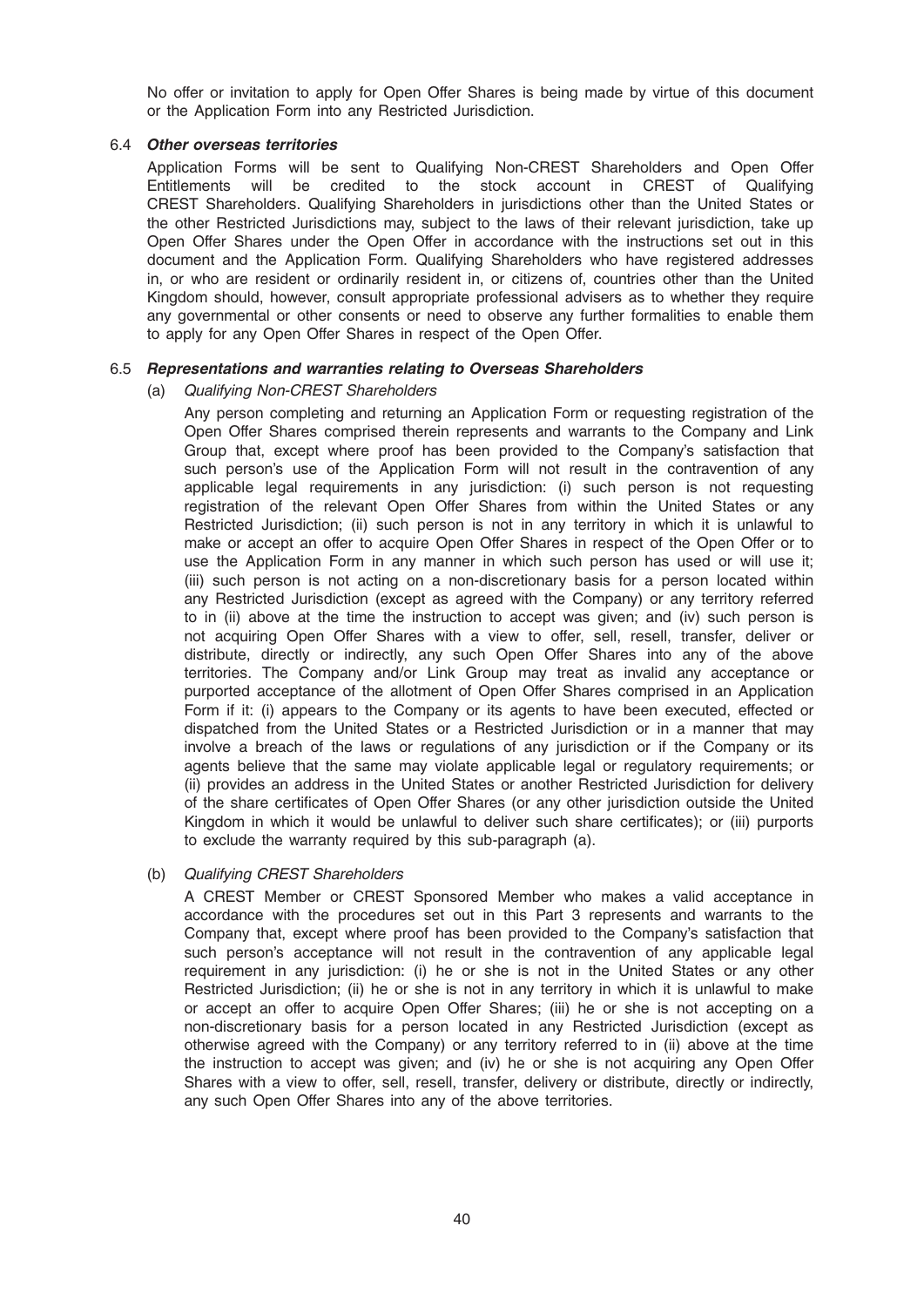# 6.6 Waiver

The provisions of this paragraph 6 and of any other terms of the Open Offer relating to Overseas Shareholders may be waived, varied or modified as regards specific Shareholders or on a general basis by the Company in its absolute discretion. Subject to this, the provisions of this paragraph 6 supersede any terms of the Open Offer inconsistent herewith. References in this paragraph 6 to Shareholders shall include references to the person or persons executing an Application Form and, in the event of more than one person executing an Application Form, the provisions of this paragraph 6 shall apply to them jointly and to each of them.

# 7. Times and dates

The Company shall, after consultation with its financial and legal advisers, be entitled to amend the dates that Application Forms are despatched or amend or extend the latest date for acceptance under the Open Offer and all related dates set out in this document and in such circumstances shall notify the London Stock Exchange and make an announcement on a Regulatory Information Service but Qualifying Shareholders may not receive any further written communication.

If a supplementary circular is issued by the Company two or fewer Business Days prior to the latest time and date for acceptance and payment in full under the Open Offer specified in this document, the latest date for acceptance under the Open Offer shall be extended to the date that is three Business Days after the date of issue of the supplementary circular (and the dates and times of principal events due to take place following such date shall be extended accordingly).

# 8. Taxation

Shareholders who are in any doubt as to their tax position in relation to taking up their entitlements under the Open Offer, or who are subject to tax in any jurisdiction other than the United Kingdom, should immediately consult a suitable professional adviser.

# 9. Further information

Your attention is drawn to the further information set out in this document and also, in the case of Qualifying Non-CREST Shareholders and other Qualifying Shareholders to whom the Company has sent Application Forms, to the terms, conditions and other information printed on the accompanying Application Form.

# 10. Governing law and jurisdiction

The terms and conditions of the Open Offer as set out in this document, the Application Form and any noncontractual obligation related thereto shall be governed by, and construed in accordance with, English law.

The courts of England and Wales are to have exclusive jurisdiction to settle any dispute which may arise out of or in connection with the Open Offer, this document or the Application Form. By taking up Open Offer Shares, by way of their Open Offer Entitlement and the Excess Application Facility (as applicable), in accordance with the instructions set out in this document and, where applicable, the Application Form, Qualifying Shareholders irrevocably submit to the jurisdiction of the courts of England and Wales and waive any objection to proceedings in any such court on the ground of venue or on the ground that proceedings have been brought in an inconvenient forum.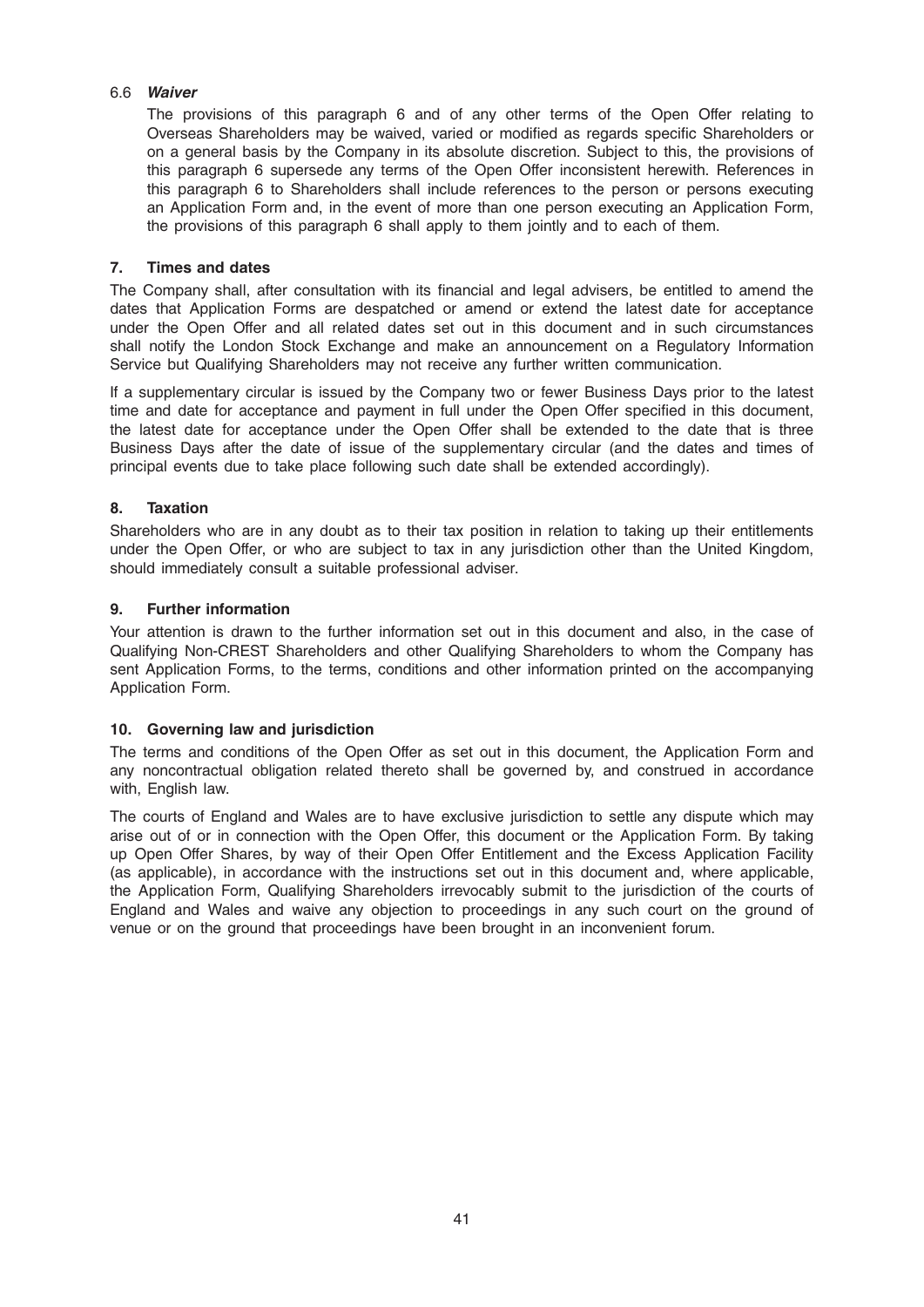# PART 4 ADDITIONAL INFORMATION

# 1. The Company

- (a) The Company is registered under the name Borders & Southern Petroleum plc and trades under that name.
- (b) The Company was incorporated and registered in England on 8 June 2004 with the registered number 05147938.
- (c) The Ordinary Shares of the Company are admitted to trading on AIM.
- (d) The liability of Shareholders is limited.
- (e) The Company is governed by The Companies Act 2006.
- (f) The Company's registered office is at One, Fleet Place, London EC4M 7WS.

# 2. Securities being offered

- (a) The Ordinary Shares are ordinary shares of 1 penny each in the capital of the Company.
- (b) The Ordinary Shares may be held in certificated form or under CREST. The Company Secretary and the Registrar are responsible for maintaining the Company's register of members.

# 3. Share capital of the Company

(a) The issued share capital of the Company as at 5.30 p.m. on 10 March 2022, being the latest practicable date before publication of this Circular, is as follows:

|              | <b>Issued and fully paid-up</b><br>share capital |  |  |
|--------------|--------------------------------------------------|--|--|
|              | <b>Number</b>                                    |  |  |
| 4.840.984.04 | 484.098.404<br><b>Ordinary Shares</b>            |  |  |

(b) The issued share capital of the Company following Admission, assuming the Open Offer is subscribed in full, will be as follows:

| <b>Issued and fully paid-up</b><br>share capital* |                                       |  |
|---------------------------------------------------|---------------------------------------|--|
| £.                                                | <b>Number</b>                         |  |
| 5.879.573.18                                      | 587.957.318<br><b>Ordinary Shares</b> |  |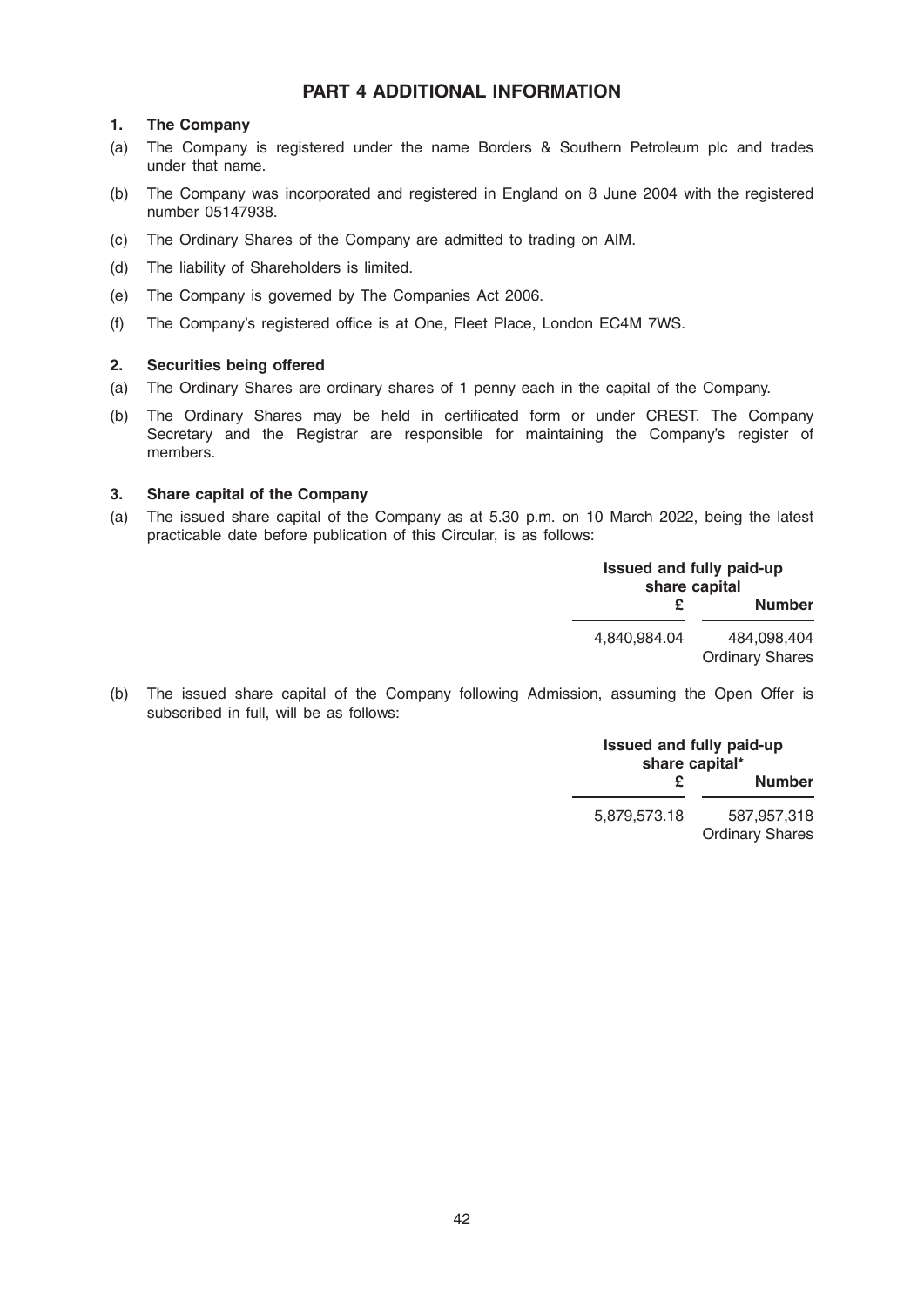# 4. Directors' and other interests

As at the date of this document and as expected to be immediately following Admission, the holdings (direct and indirect) of the Directors and persons closely associated with them are as follows:

|                            | Number of<br>Ordinary<br><b>Shares prior</b><br>to the<br><b>Fundraising</b> | $%$ of the<br>Ordinary<br><b>Share</b><br>capital prior<br>to the<br><b>Fundraising</b> | <b>Number of</b><br>Ordinary<br><b>Shares</b><br>following<br>the<br><b>Fundraising</b> | % of issued<br><b>Share</b><br>capital on<br>Admission* |
|----------------------------|------------------------------------------------------------------------------|-----------------------------------------------------------------------------------------|-----------------------------------------------------------------------------------------|---------------------------------------------------------|
| Name                       |                                                                              |                                                                                         |                                                                                         |                                                         |
| Harry Dobson <sup>*1</sup> | 26,670,000                                                                   | 5.51%                                                                                   | 61.372,000                                                                              | 10.44                                                   |
| <b>Howard Obee</b>         | 10,000,000                                                                   | 2.07%                                                                                   | 10,000,000                                                                              | 1.70                                                    |
| Peter Fleming              | 2,200,000                                                                    | 0.45%                                                                                   | 2,200,000                                                                               | 0.37                                                    |
| William Hodson             |                                                                              |                                                                                         |                                                                                         |                                                         |

————— \* Assumes that the Open Offer is subscribed in full

# 5. Related party transactions

Other than as described in Part 1 of this document, no Director or member of the Group entered into any related party transactions (which for these purposes are those under Rule 13 of the AIM Rules for Companies) between 31 December 2020 (being the date to which the Company's latest audited year-end financial information was published) and the date of this document.

# 6. Subscription Letter relating to the Fundraising

The Subscriber has entered into a Subscription Letter with the Company to subscribe for its allocation of Subscription Shares at the Issue Price. The Subscriber's obligation to subscribe for Subscription Shares is conditional upon the passing of the Resolutions at the General Meeting. The Subscription Letter is governed by the laws of England and Wales.

#### 7. Licences and agreements relating to the Group's assets

The Group currently holds four licences, each issued by the Falkland Islands Government, as detailed below:

- (a) Production Licence PL018.
- (b) Production Licence PL019.
- (c) Production Licence PL020.
- (d) Darwin Discovery Area Licence.

Subject to the payment of the associated fee, each of these licences is the subject of annual grant and the current annual grant expires on 31 December 2022.

The Group intends to seek partners to help monetise the Darwin discovery throughout the current year and is confident that such discovery can be commercialised for the benefit of all of the Group's stakeholders, including the Company's Shareholders, the communities of the Falkland Islands and the Falkland Islands Government.

The Company expects that in the current year it will provide a further update as to how it intends to move to commercialise the Darwin discovery asset.

<sup>1</sup> Held through Zila Corporation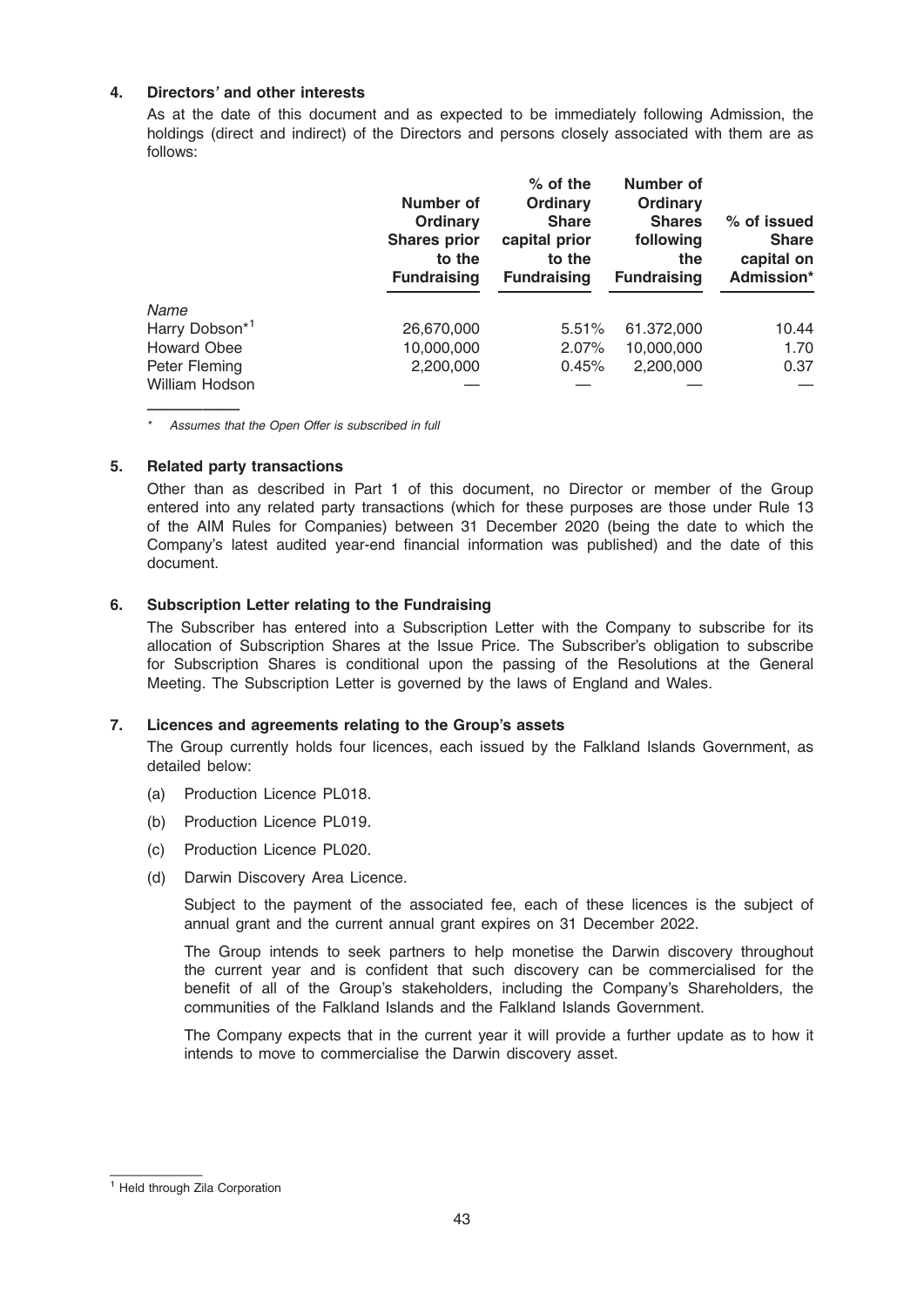# 8. General

The gross proceeds of the Subscription are expected to be approximately \$600,000 (approximately £451,126). The Open Offer provides Shareholders with the opportunity to invest up to approximately \$1.2 million (approximately £899,040) in the Company.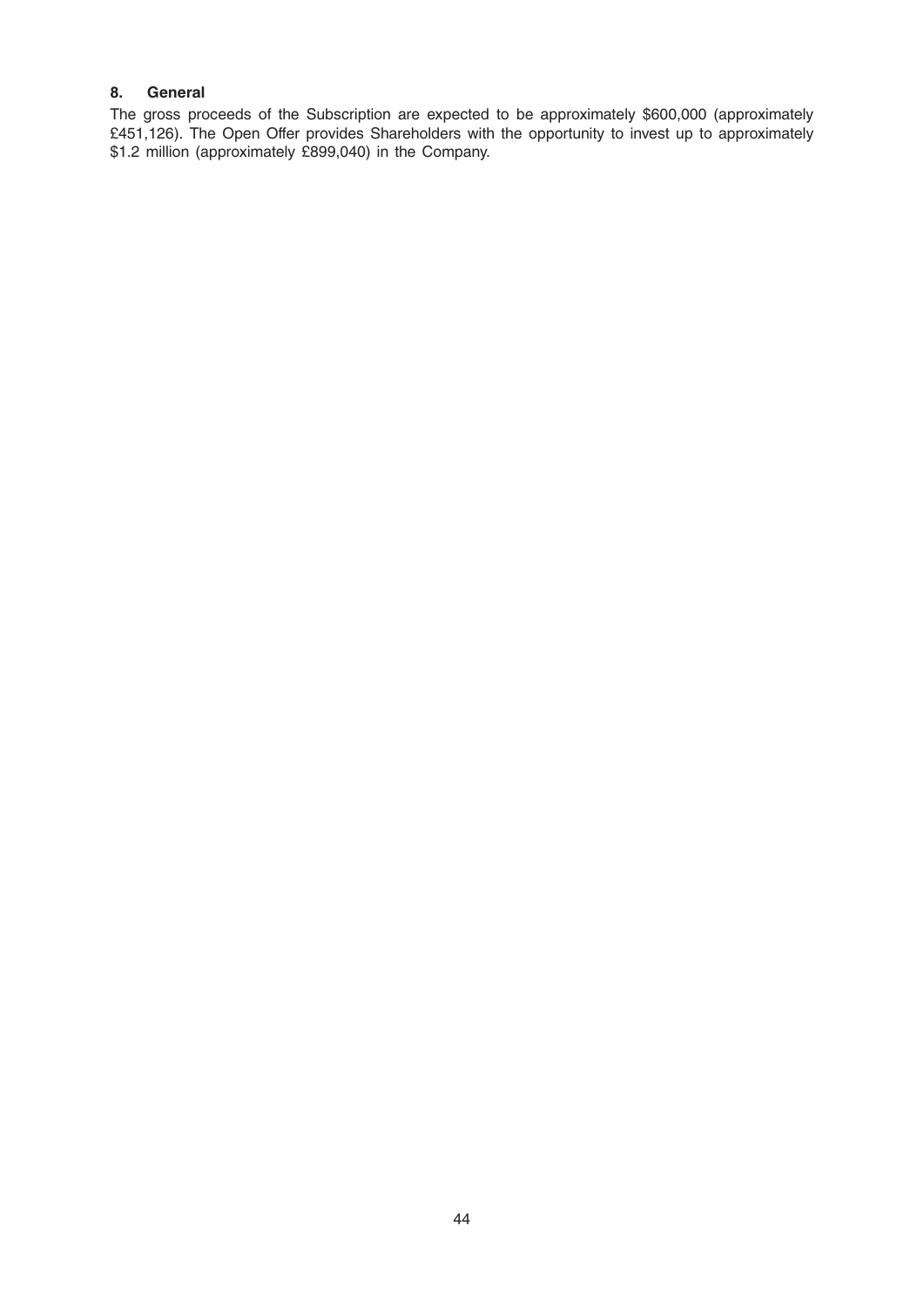# PART 5 NOTICE OF GENERAL MEETING

# Borders & Southern Petroleum plc

(incorporated and registered in England and Wales with registered number 05147938)

NOTICE IS HEREBY GIVEN that a General Meeting of Borders & Southern Petroleum plc (the "Company") will be held at the offices of Wedlake Bell LLP at 71 Queen Victoria Street, London EC4V 4AY at 11.00 a.m. on 6 April 2022 for the purpose of considering and, if thought fit, passing the resolutions set out below (the "Resolutions"). Expressions used in this Notice of General Meeting have the meanings given to them in the circular to shareholders of the Company dated 11 March 2022 (the "Circular") of which this Notice of General Meeting forms part (unless the context otherwise requires). Resolution 1 is proposed as an ordinary resolution and Resolution 2 is proposed as a special resolution.

The Resolutions proposed are in addition to the resolutions passed at the Company's annual general meeting on 21 June 2021 (the "2021 AGM") and, if passed, will not revoke or replace any unexercised authorities granted to the Directors at the 2021 AGM.

#### ORDINARY RESOLUTION

1 That the Directors be authorised unconditionally for the purpose of Section 551 of the Companies Act 2006 (the "Act"), to allot shares and grant such conversion and subscription rights as are contemplated by Sections  $551(a)$  and  $551(b)$  of the Act ("relevant securities") up to a maximum aggregate nominal amount of US\$1,800,000 £1,350,166).

#### SPECIAL RESOLUTION

- 2 That, subject to Resolution 1 being passed, the Directors be empowered, pursuant to Section 570 of the Act (but without prejudice to the exercise of any such authority prior to the date hereof), to allot equity securities (as defined in Section 560 of the Act) which they are from time to time authorised to allot, as if Section 561(1) of the Act did not apply to such allotment as follows:
	- a in connection with an issue pro rata (including, without limitation, under a rights issue, open offer or similar arrangement) to holders of equity securities in proportion as nearly as may be to their respective holdings of such securities or in accordance with the rights attaching thereto (but with such exclusions or other arrangements as the Directors may deem necessary or expedient to deal with fractional entitlements, record dates or other legal or practical problems under the laws of any territory, or the requirements of, any recognised regulatory body or any stock exchange in any territory, or as regards shares held by an approved depositary or in issue in uncertificated form); and
	- b generally, in connection with an issue of equity securities (other than pursuant to sub paragraph (a) above) up to an aggregate nominal amount of US\$600,000 (£451,126).

Dated 11 March 2022 By order of the Board of Directors

William John Walton Slack

Company Secretary of Borders & Southern Petroleum plc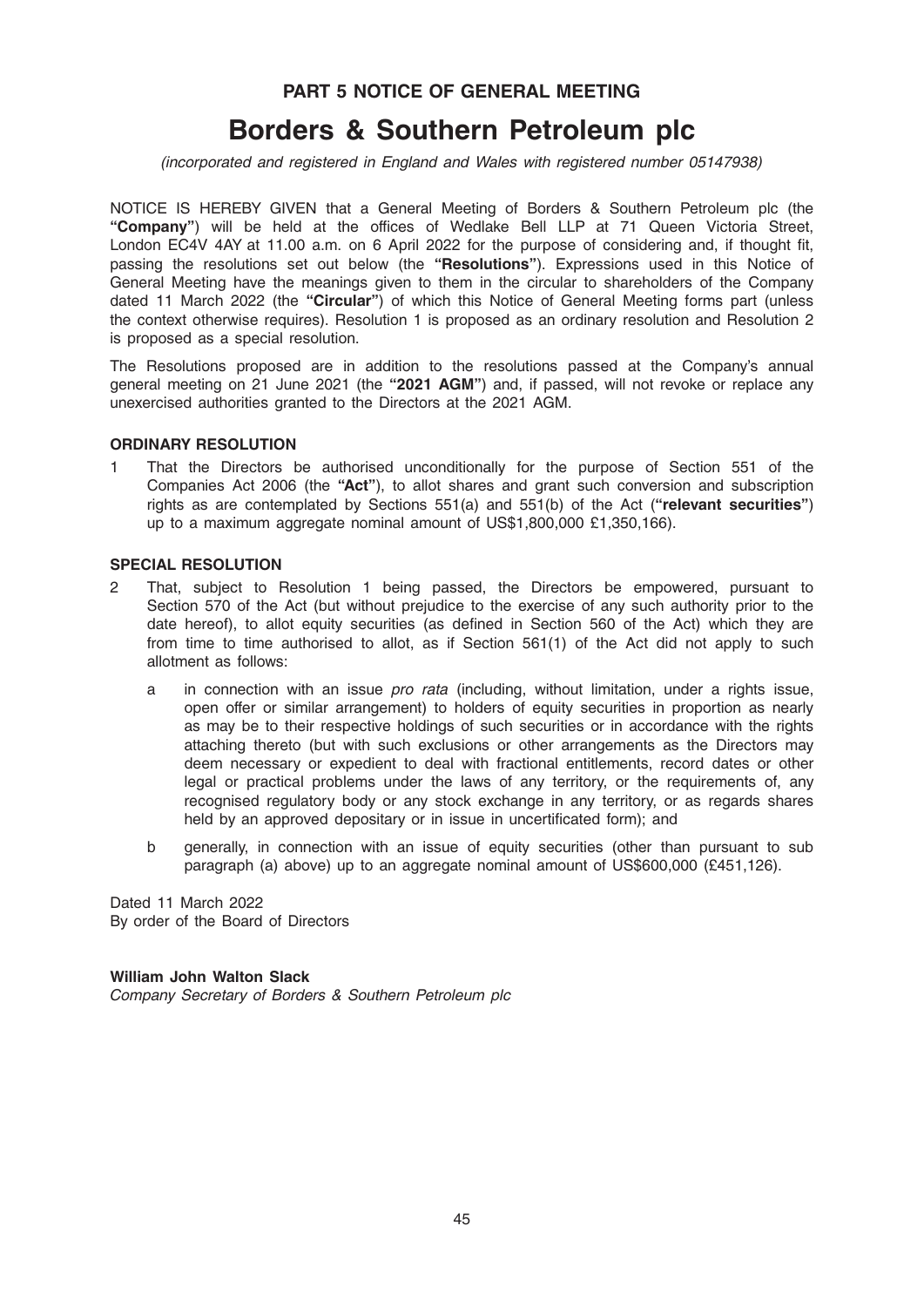# Notice of General Meeting **NOTES**

The following notes explain your general rights as a shareholder and your right to attend and vote at this Meeting or to appoint someone else to vote on your behalf.

- 1. To be entitled to attend and vote at the Meeting (and for the purpose of the determination by the Company of the number of votes they may cast), shareholders must be registered in the Register of Members of the Company at close of trading on 4 April 2022. Changes to the Register of Members after the relevant deadline shall be disregarded in determining the rights of any person to attend and vote at the Meeting.
- 2. Shareholders, or their proxies, intending to attend the Meeting in person are requested, if possible, to arrive at the Meeting venue at least 20 minutes prior to the commencement of the Meeting at 11.00 a.m. (UK time) on 6 April 2022 so that their shareholding may be checked against the Company's Register of Members and attendances recorded.
- 3. Shareholders are entitled to appoint another person as a proxy to exercise all or part of their rights to attend and to speak and vote on their behalf at the Meeting. A shareholder may appoint more than one proxy in relation to the Meeting provided that each proxy is appointed to exercise the rights attached to a different ordinary share or ordinary shares held by that shareholder. A proxy need not be a shareholder of the Company. A form of proxy which may be used to make such appointment and give proxy instructions accompanies this Notice. If you do not have a form of proxy and believe that you should have one, or if you require additional forms, please contact the registrar of the Company whose contact details are provided below.
- 4. In the case of joint holders, where more than one of the joint holders purports to appoint a proxy, only the appointment submitted by the most senior holder will be accepted. Seniority is determined by the order in which the names of the joint holders appear in the Company's Register of Members in respect of the joint holding (the first named being the most senior).
- 5. A vote withheld is not a vote in law, which means that the vote will not be counted in the calculation of votes for or against the resolution. If no voting indication is given, your proxy will vote or abstain from voting at his or her discretion. Your proxy will vote (or abstain from voting) as he or she thinks fit in relation to any other matter which is put before the Meeting.
- 6. To be valid, any form of proxy or other instrument appointing a proxy, must be returned by no later than 11.00 a.m. on 4 April 2022 through any one of the following methods:
	- i) by post, courier or (during normal business hours only) hand to the Company's registrar at:
		- PXS 1 Link Group 10th Floor **Central Square** 29 Wellington Street Leeds LS1 4DL:
	- ii) in the case of shares held through CREST, via the CREST system (see notes below).
- 7. If you return more than one proxy appointment, either by paper or electronic communication, the appointment received last by the Registrar before the latest time for the receipt of proxies will take precedence. You are advised to read the terms and conditions of use carefully. Electronic communication facilities are open to all shareholders and those who use them will not be disadvantaged.
- 8. The return of a completed form of proxy, electronic filing or any CREST Proxy Instruction (as described in note 11 below) will not prevent a shareholder from attending the Meeting and voting in person if he/she wishes to do so.
- 9. CREST Members who wish to appoint a proxy or proxies through the CREST electronic proxy appointment service may do so for the Meeting (and any adjournment of the Meeting) by using the procedures described in the CREST Manual (available from www.euroclear.com/site/